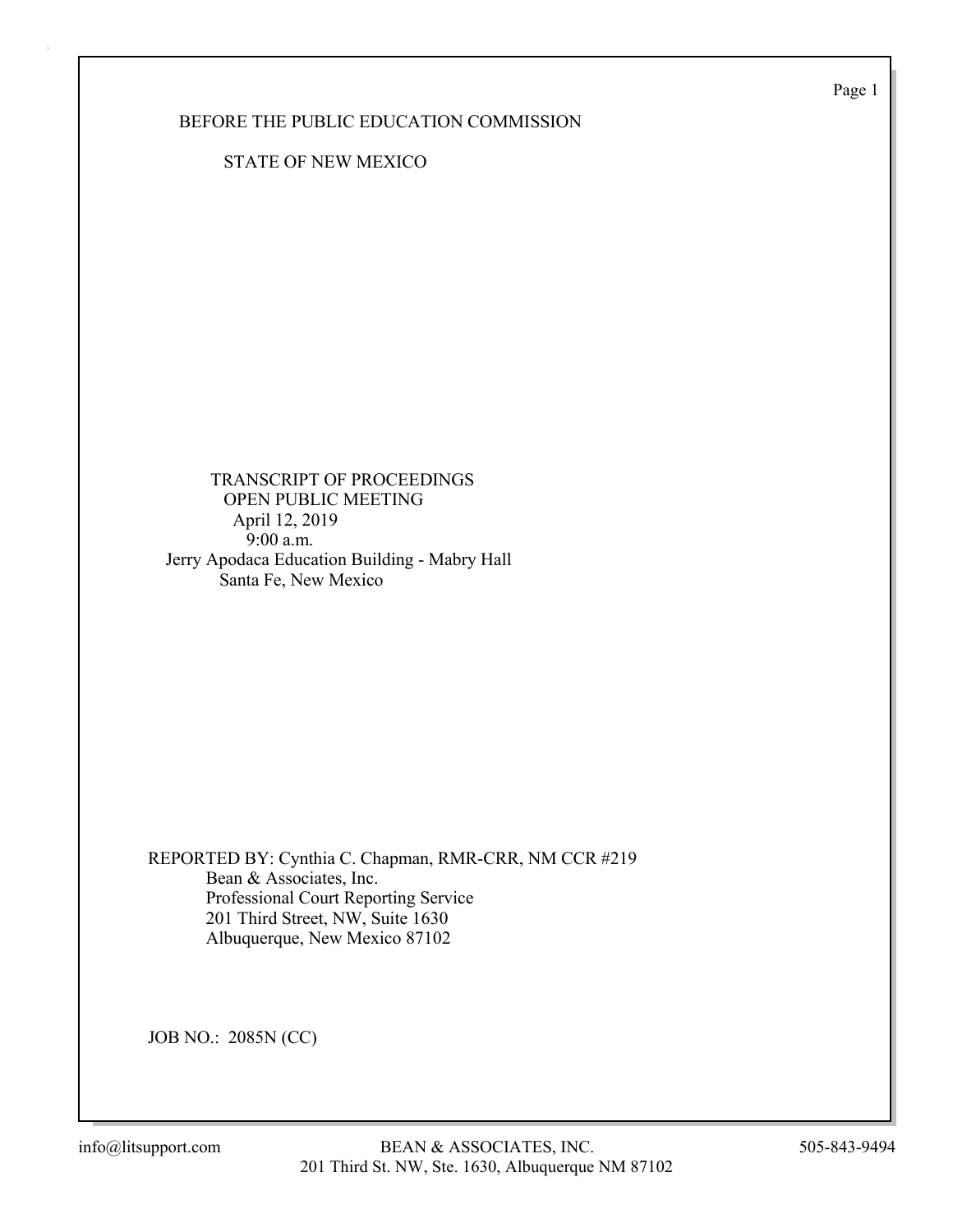# 2 (Pages 2 to 5)

| Page 2                                                                                                                                                                                                                                                                                                                                                                                                                                                                                                                                                                                                                                                                                                                                                                                                                                                         | Page 4                                                                                                                                                                                                                                                                                                                                                                                                                                                                                                                                                                                                                                                                                                                                                                                                                                                                                                 |
|----------------------------------------------------------------------------------------------------------------------------------------------------------------------------------------------------------------------------------------------------------------------------------------------------------------------------------------------------------------------------------------------------------------------------------------------------------------------------------------------------------------------------------------------------------------------------------------------------------------------------------------------------------------------------------------------------------------------------------------------------------------------------------------------------------------------------------------------------------------|--------------------------------------------------------------------------------------------------------------------------------------------------------------------------------------------------------------------------------------------------------------------------------------------------------------------------------------------------------------------------------------------------------------------------------------------------------------------------------------------------------------------------------------------------------------------------------------------------------------------------------------------------------------------------------------------------------------------------------------------------------------------------------------------------------------------------------------------------------------------------------------------------------|
| <b>APPEARANCES</b><br>1<br>$\overline{c}$<br>COMMISSIONERS:<br>3<br>MS. PATRICIA GIPSON, Chair<br>MS. TRISH RUIZ, Vice Chair<br>4<br>MS. KARYL ANN ARMBRUSTER, Secretary<br>MR. R. CARLOS CABALLERO, Member<br>5<br>MR. MICHAEL CHAVEZ, Member<br>MS. GEORGINA DAVIS, Member<br>6<br>MS. SONIA RAFTERY, Member<br>MS. GLENNA VOIGT, Member<br>7<br>PED STAFF:<br>8<br>MR. ALAN BRAUER, Acting Director<br>9<br>Options for Parents and Families<br>10<br>MS. KAREN WOERNER, Deputy Director<br>Options for Parents and Families<br>11<br>MS. BEVERLY FRIEDMAN, PED Custodian of Record<br>12<br>and Liaison to the PEC<br>13<br>PEC COUNSEL:<br>14<br>MS. AMI JAEGER, Counsel to the PEC<br>MR. MARK CHAIKEN, Counsel to the PEC<br>15<br>16<br>17<br>18<br>19<br>20<br>21                                                                                     | 1<br>THE CHAIR: Good morning. I'm going to<br>$\overline{c}$<br>bring to order this meeting of the Public Education<br>$\mathfrak{Z}$<br>Commission. It is Friday, April 12th, and it is<br>$\overline{4}$<br>9:01 a.m.<br>5<br>Commissioner Armbruster, roll call,<br>6<br>please?<br>7<br><b>COMMISSIONER ARMBRUSTER: Commissioner</b><br>8<br>Robbins?<br>9<br>(No response.)<br>10<br>COMMISSIONER ARMBRUSTER: Commissioner<br>11<br>Voigt?<br>12<br><b>COMMISSIONER VOIGT: Present.</b><br>13<br>(A discussion was held off the record.)<br>14<br><b>COMMISSIONER ARMBRUSTER: Commissioner</b><br>15<br>Armbruster is here.<br>16<br><b>Commissioner Davis?</b><br>17<br>COMMISSIONER DAVIS: Present.<br>18<br><b>COMMISSIONER ARMBRUSTER: Commissioner</b><br>19<br>Chavez?<br>20<br><b>COMMISSIONER CHAVEZ: Present.</b><br>21<br><b>COMMISSIONER ARMBRUSTER: Commissioner</b><br>22<br>Gipson? |
| 22                                                                                                                                                                                                                                                                                                                                                                                                                                                                                                                                                                                                                                                                                                                                                                                                                                                             | 23<br>THE CHAIR: Here.                                                                                                                                                                                                                                                                                                                                                                                                                                                                                                                                                                                                                                                                                                                                                                                                                                                                                 |
| 23<br>24                                                                                                                                                                                                                                                                                                                                                                                                                                                                                                                                                                                                                                                                                                                                                                                                                                                       | 24<br>COMMISSIONER ARMBRUSTER: Commissioner                                                                                                                                                                                                                                                                                                                                                                                                                                                                                                                                                                                                                                                                                                                                                                                                                                                            |
| 25                                                                                                                                                                                                                                                                                                                                                                                                                                                                                                                                                                                                                                                                                                                                                                                                                                                             | 25<br>Raftery?                                                                                                                                                                                                                                                                                                                                                                                                                                                                                                                                                                                                                                                                                                                                                                                                                                                                                         |
| Page 3                                                                                                                                                                                                                                                                                                                                                                                                                                                                                                                                                                                                                                                                                                                                                                                                                                                         | Page 5                                                                                                                                                                                                                                                                                                                                                                                                                                                                                                                                                                                                                                                                                                                                                                                                                                                                                                 |
| INDEX TO PROCEEDINGS<br>1<br>2<br><b>PAGE</b><br>3<br>1 Call to Order, Roll Call,<br>4<br>Pledge of Allegiance and<br>Salute to the New Mexico Flag<br>4<br>2 Approval of Agenda<br>5<br>5<br>6<br>3<br>Open Forum<br>6<br>7<br>Consent Agenda<br>6<br>4<br>Report from Options for Parents and<br>8<br>5<br>7<br>the Charter School Division - Discussion<br>9<br>and Possible Actions<br>10<br>Discussion and Possible Action on Charter 22<br>6<br><b>Contract Amendment Requests</b><br>11<br>7<br>Discussion and Possible Action on Letter of 65<br>12<br>Concern to Alma d'Arte Charter School<br>13<br>Discussion and Possible Action on the PEC<br>-48<br>8<br>Academic Performance Framework for Charter<br>14<br>Schools<br>15<br>9 Item Moved to Future Meeting<br>16<br>10 Discussion and Possible Action on New<br>55<br>School Application<br>17 | 1<br><b>COMMISSIONER RAFTERY: Here.</b><br>$\overline{c}$<br>COMMISSIONER ARMBRUSTER: Commissioner<br>3<br>Crone?<br>4<br>(No response.)<br>5<br>COMMISSIONER ARMBRUSTER: Commissioner<br>6<br>Ruiz?<br>7<br><b>COMMISSIONER RUIZ: Present.</b><br>8<br>COMMISSIONER ARMBRUSTER: Commissioner<br>9<br>Caballero?<br>10<br>(No response.)<br>11<br>COMMISSIONER ARMBRUSTER: There are seven<br>12<br>here today.<br>13<br>THE CHAIR: So we have a quorum.<br>14<br>So I will lead us in the Pledge of<br>15<br>Allegiance, and I will ask Commissioner Ruiz to lead<br>16<br>us in the New Mexico Salute.<br>17<br>(Pledge of Allegiance and Salute to the<br>18<br>New Mexico Flag conducted.)                                                                                                                                                                                                         |
| 11 Discussion and Possible Action on<br>60<br>18<br>PEC Contract Negotiation Schedule<br>19<br>12 Report from the Chair<br>83<br>13 PEC Comments<br>20<br>95<br>99<br>21<br>14 Executive Session<br>22<br>103<br>REPORTER'S CERTIFICATE<br>23<br><b>ATTACHMENTS:</b><br>24<br><b>Attendance Sheets</b><br>1<br>25                                                                                                                                                                                                                                                                                                                                                                                                                                                                                                                                              | 19<br>(A discussion was held off the record.)<br>20<br>THE CHAIR: We are on to Item No. 2, which<br>21<br>is the Approval of the Agenda.<br>22<br>Commissioner Ruiz?<br>23<br>COMMISSIONER RUIZ: Madam Chair, I move<br>24<br>that we approve the Discussion -- I ask that we move<br>25<br>Item 9, "Discussion and Possible Action on                                                                                                                                                                                                                                                                                                                                                                                                                                                                                                                                                                 |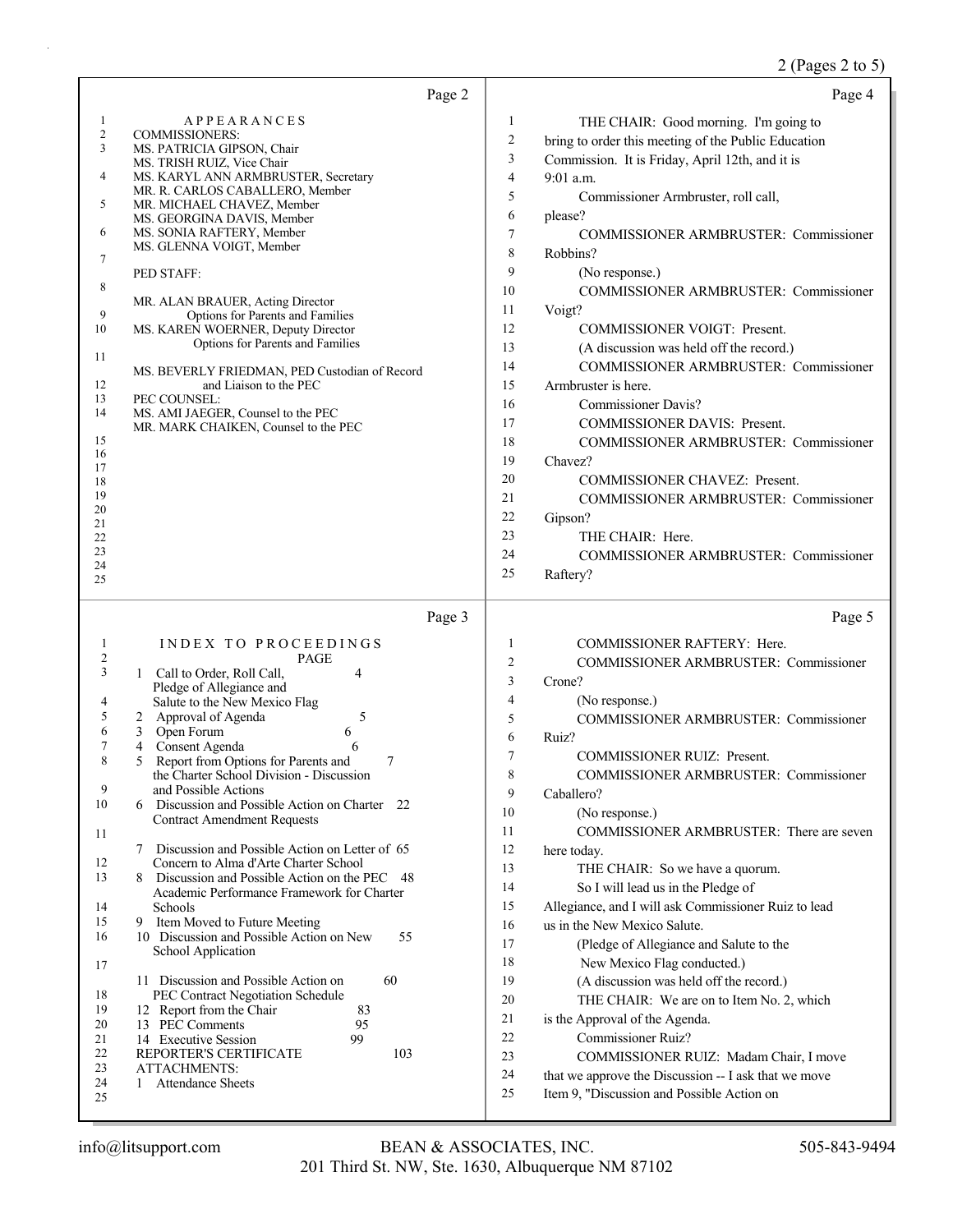### 3 (Pages 6 to 9)

|    | Page 6                                               |                | Page 8                                               |
|----|------------------------------------------------------|----------------|------------------------------------------------------|
| 1  | Requirements for Submission of Amendment Request or  | 1              | number of things on there. So good morning.          |
| 2  | Notification for New Schools, School Site, or School | $\overline{2}$ | MR. ALAN BRAUER: Madam Chair, members of             |
| 3  | Location within the District," to the May meeting.   | 3              | the Commission, good morning to you all.             |
| 4  | THE CHAIR: Thank you. Do I have a                    | $\overline{4}$ | I wanted to give a few updates today.                |
| 5  | second?                                              | 5              | First off, staffing.                                 |
| 6  | COMMISSIONER VOIGT: I'll second.                     | 6              | We do have several open positions right              |
| 7  | THE CHAIR: There's a motion by                       | 7              | now at the Charter School Division. We are working   |
| 8  | Commissioner Ruiz, a second by Commissioner Voigt.   | 8              | relentlessly and urgently to fill those positions.   |
| 9  | All in favor?                                        | 9              | I do have some good news as we edge forward to fill  |
| 10 | (Commissioners so indicate.)                         | 10             | those positions.                                     |
| 11 | THE CHAIR: Any opposed?                              | 11             | We have put in the hiring paperwork for an           |
| 12 | (No response.)                                       | 12             | Executive Assistant so that Dolores can move over to |
| 13 | THE CHAIR: Hearing no objection, the                 | 13             | her for-real role. And we have also put in for an    |
| 14 | motion passes.                                       | 14             | Authorizing Practices Administrator as well. And so  |
| 15 | We are on to Item No. 3, which is the Open           | 15             | we're really hopeful that both of these staff        |
| 16 | Forum, and no one has signed up.                     | 16             | members will be in seat, at the very least, by May.  |
| 17 | So we now move to Item No. 4, which is the           | 17             | So -- and then we have -- we're off and              |
| 18 | Consent Agenda. If there are no changes, I'll        | 18             | running on the other positions that we need to fill  |
| 19 | entertain a motion.                                  | 19             | as well. But we have a lot of promise in that        |
| 20 | COMMISSIONER RUIZ: So move.                          | 20             | process for sure.                                    |
| 21 | THE CHAIR: There's a motion by                       | 21             | Site visits. This is truly the                       |
| 22 | Commissioner Ruiz to approve the Consent Agenda.     | 22             | barnstorming time of the year for our team. They --  |
| 23 | COMMISSIONER RAFTERY: Second.                        | 23             | they're really working hard to complete the annual   |
| 24 | THE CHAIR: A second by Commissioner                  | 24             | site visits. This past week, the team -- some of     |
| 25 | Raftery.                                             | 25             | our team members are down in Silver City, and        |
|    |                                                      |                |                                                      |

### Page 7

| 2<br>COMMISSIONER ARMBRUSTER: Commissioner<br>3<br>Voigt?<br>4<br><b>COMMISSIONER VOIGT: Yes.</b><br>5<br>COMMISSIONER ARMBRUSTER: Commissioner<br>6<br>Ruiz?<br>7<br><b>COMMISSIONER RUIZ: Yes.</b><br>8<br>COMMISSIONER ARMBRUSTER: Commissioner<br>Armbruster votes "Yes."<br>9<br>10<br>Commissioner Raftery?<br>11<br><b>COMMISSIONER RAFTERY: Yes.</b><br>12<br>COMMISSIONER ARMBRUSTER: Commissioner<br>13<br>Davis?<br><b>COMMISSIONER DAVIS: Yes.</b><br>14<br>COMMISSIONER ARMBRUSTER: Commissioner<br>15<br>Chavez?<br>16<br>17<br><b>COMMISSIONER CHAVEZ: Yes.</b><br>18<br>COMMISSIONER ARMBRUSTER: Commissioner<br>19<br>Gipson?<br>20<br>THE CHAIR: Yes.<br>2.1<br>COMMISSIONER ARMBRUSTER: It passes, seven<br>22.<br>to zero.<br>23<br>THE CHAIR: The motion passes, seven-zero.<br>24<br>We are on to Item No. 5, which is the<br>25<br>Report from Options for Parents. And we have got a | 1 | Commissioner Armbruster? |
|--------------------------------------------------------------------------------------------------------------------------------------------------------------------------------------------------------------------------------------------------------------------------------------------------------------------------------------------------------------------------------------------------------------------------------------------------------------------------------------------------------------------------------------------------------------------------------------------------------------------------------------------------------------------------------------------------------------------------------------------------------------------------------------------------------------------------------------------------------------------------------------------------------------|---|--------------------------|
|                                                                                                                                                                                                                                                                                                                                                                                                                                                                                                                                                                                                                                                                                                                                                                                                                                                                                                              |   |                          |
|                                                                                                                                                                                                                                                                                                                                                                                                                                                                                                                                                                                                                                                                                                                                                                                                                                                                                                              |   |                          |
|                                                                                                                                                                                                                                                                                                                                                                                                                                                                                                                                                                                                                                                                                                                                                                                                                                                                                                              |   |                          |
|                                                                                                                                                                                                                                                                                                                                                                                                                                                                                                                                                                                                                                                                                                                                                                                                                                                                                                              |   |                          |
|                                                                                                                                                                                                                                                                                                                                                                                                                                                                                                                                                                                                                                                                                                                                                                                                                                                                                                              |   |                          |
|                                                                                                                                                                                                                                                                                                                                                                                                                                                                                                                                                                                                                                                                                                                                                                                                                                                                                                              |   |                          |
|                                                                                                                                                                                                                                                                                                                                                                                                                                                                                                                                                                                                                                                                                                                                                                                                                                                                                                              |   |                          |
|                                                                                                                                                                                                                                                                                                                                                                                                                                                                                                                                                                                                                                                                                                                                                                                                                                                                                                              |   |                          |
|                                                                                                                                                                                                                                                                                                                                                                                                                                                                                                                                                                                                                                                                                                                                                                                                                                                                                                              |   |                          |
|                                                                                                                                                                                                                                                                                                                                                                                                                                                                                                                                                                                                                                                                                                                                                                                                                                                                                                              |   |                          |
|                                                                                                                                                                                                                                                                                                                                                                                                                                                                                                                                                                                                                                                                                                                                                                                                                                                                                                              |   |                          |
|                                                                                                                                                                                                                                                                                                                                                                                                                                                                                                                                                                                                                                                                                                                                                                                                                                                                                                              |   |                          |
|                                                                                                                                                                                                                                                                                                                                                                                                                                                                                                                                                                                                                                                                                                                                                                                                                                                                                                              |   |                          |
|                                                                                                                                                                                                                                                                                                                                                                                                                                                                                                                                                                                                                                                                                                                                                                                                                                                                                                              |   |                          |
|                                                                                                                                                                                                                                                                                                                                                                                                                                                                                                                                                                                                                                                                                                                                                                                                                                                                                                              |   |                          |
|                                                                                                                                                                                                                                                                                                                                                                                                                                                                                                                                                                                                                                                                                                                                                                                                                                                                                                              |   |                          |
|                                                                                                                                                                                                                                                                                                                                                                                                                                                                                                                                                                                                                                                                                                                                                                                                                                                                                                              |   |                          |
|                                                                                                                                                                                                                                                                                                                                                                                                                                                                                                                                                                                                                                                                                                                                                                                                                                                                                                              |   |                          |
|                                                                                                                                                                                                                                                                                                                                                                                                                                                                                                                                                                                                                                                                                                                                                                                                                                                                                                              |   |                          |
|                                                                                                                                                                                                                                                                                                                                                                                                                                                                                                                                                                                                                                                                                                                                                                                                                                                                                                              |   |                          |
|                                                                                                                                                                                                                                                                                                                                                                                                                                                                                                                                                                                                                                                                                                                                                                                                                                                                                                              |   |                          |
|                                                                                                                                                                                                                                                                                                                                                                                                                                                                                                                                                                                                                                                                                                                                                                                                                                                                                                              |   |                          |
|                                                                                                                                                                                                                                                                                                                                                                                                                                                                                                                                                                                                                                                                                                                                                                                                                                                                                                              |   |                          |
|                                                                                                                                                                                                                                                                                                                                                                                                                                                                                                                                                                                                                                                                                                                                                                                                                                                                                                              |   |                          |
|                                                                                                                                                                                                                                                                                                                                                                                                                                                                                                                                                                                                                                                                                                                                                                                                                                                                                                              |   |                          |

Page 9

| 1              | working with the Las Cruces schools as well.         |
|----------------|------------------------------------------------------|
| $\overline{2}$ | This upcoming week, team members are going           |
| 3              | to be going to Walatowa, to Shiprock, to Gallup and  |
| $\overline{4}$ | Los Lunas. So we're really hard-hitting a lot of     |
| 5              | different parts of the map this upcoming week. So,   |
| 6              | yeah, we're really busy to make sure that we are     |
| 7              | supporting our schools and providing technical       |
| 8              | assistance where they need that.                     |
| 9              | In terms of the Training and                         |
| 10             | Implementation year, I believe the next training is  |
| 11             | April the 29th, if I have that correct, with our two |
| 12             | schools who are going through the implementation     |
| 13             | process. And we are also on pace to provide the      |
| 14             | feedback, as we have been over the course of this    |
| 15             | year, for each of the different download deadlines   |
| 16             | that they've had.                                    |
| 17             | In terms of school closures, I, very                 |
| 18             | recently, as of yesterday, had a meeting with the    |
| 19             | contracted person, Sandy Beery, who is working with  |
| 20             | the two school closures. I have some really good     |
| 21             | news about Anthony Charter School.                   |
| 22             | THE CHAIR: We've heard this before.                  |
| 23             | MR. ALAN BRAUER: May the 4th, that                   |
| 24             | Saturday, is the date that has -- has been announced |
| 25             | for the school leaders of different schools who are  |
|                |                                                      |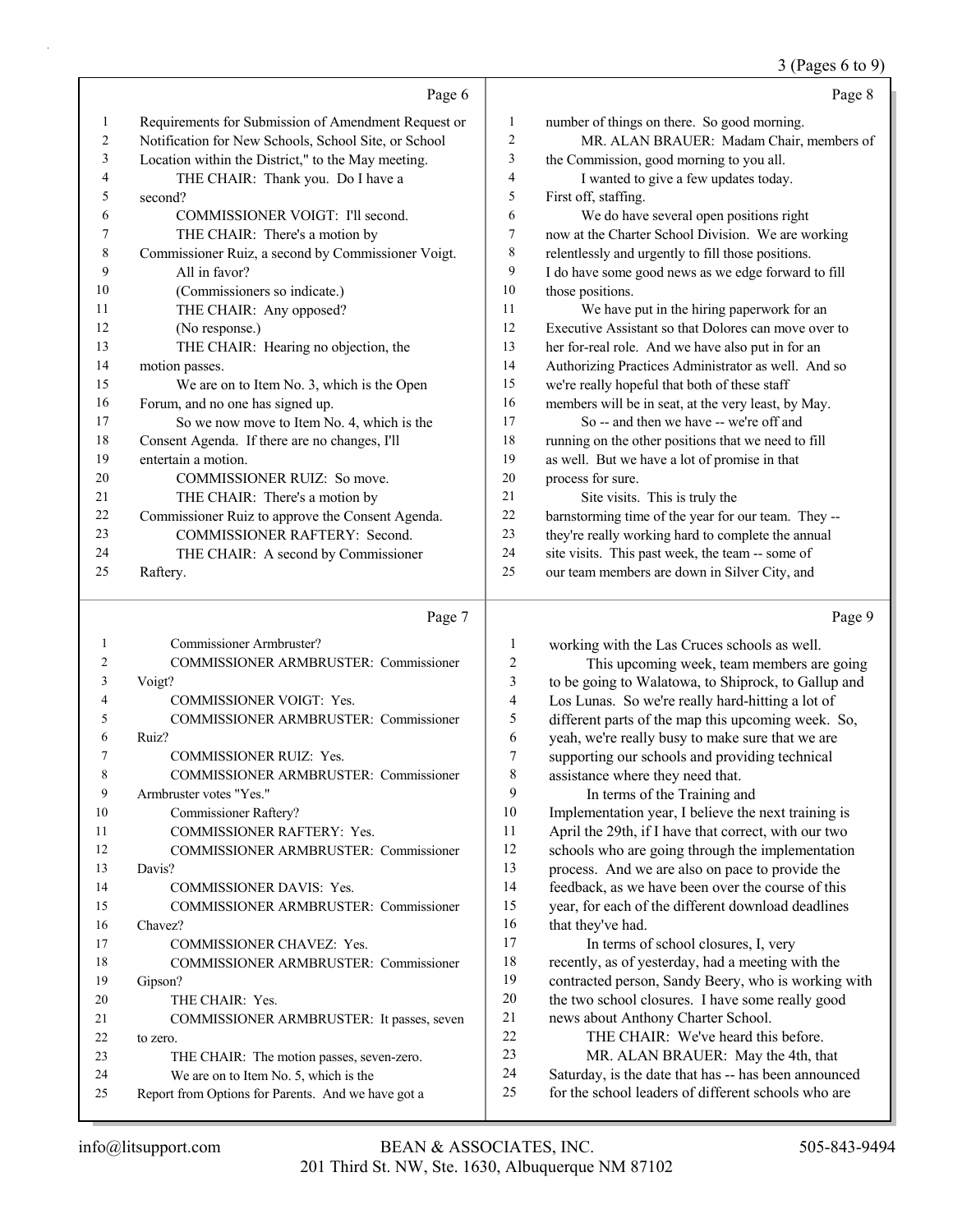### 4 (Pages 10 to 13)

|                 | Page 10                                             |    | Page 12                                              |
|-----------------|-----------------------------------------------------|----|------------------------------------------------------|
| $\mathbf{1}$    | interested in receiving inventory disbursements.    | 1  | that we changed is the interviewing process. There   |
| 2               | And so we are going to be working to support Sandy  | 2  | was a focus on the behavior interview process, which |
| 3               | in that process as we move forward towards          | 3  | none of our staff has that training; and so we asked |
| 4               | completing that.                                    | 4  | to change that.                                      |
| 5               | Once the schools are able to receive their          | 5  | And we also need to realign the grant                |
| 6               | inventory that they're interested in, I've been     | 6  | towards our new ESSA accountability and support      |
| 7               | working with our legal counsel here at the PED to   | 7  | system as well.                                      |
| $8\phantom{.0}$ | ensure that we can have the City of Anthony assume  | 8  | I wanted to move on to another --                    |
| 9               | possession of the buildings, once that is complete. | 9  | something I'm really excited about, and I just       |
| 10              | And then I'm also working with our legal            | 10 | learned about two weeks ago, which is the charter    |
| 11              | counsel and Sandy Beery to find out what might be   | 11 | school conference. Last year and the last three      |
| 12              | left over in terms of the inventory, especially     | 12 | years, I believe, we've had a charter school         |
| 13              | large things, like, for instance, large tables that | 13 | conference that we put on sometime in the month of   |
| 14              | are there that some folks may not be interested in  | 14 | June.                                                |
| 15              | using at the school. So we're working with DFA to   | 15 | We have tentatively -- and most likely               |
| 16              | figure out -- and the City of Anthony -- to see if  | 16 | have nailed down these dates of Thursday, June the   |
| 17              | they are interested in assuming responsibility of   | 17 | 6th and Friday, June the 7th, as our dates for the   |
| 18              | those inventory pieces that are left over as well.  | 18 | charter school conference.                           |
| 19              | In terms of the grant, our team member,             | 19 | More information will be coming soon,                |
| 20              | Leslie Kelly, has drafted amendments to our         | 20 | especially a "Save the Date," as well as a request   |
| 21              | New Mexico CSP grant.                               | 21 | for preceptors as well. And if the PEC would like    |
| 22              | THE CHAIR: I'm sorry. Can I just                    | 22 | to present or have some space, I saw --              |
| 23              | interrupt? Do we have any update on SAHQ?           | 23 | Commissioner, are you sure?                          |
| 24              | MR. ALAN BRAUER: Yes. Madam Chair and               | 24 | COMMISSIONER ARMBRUSTER: I was just                  |
| 25              | Commission, apologies for forgetting that.          | 25 | asking. Will it be at the Crowne Plaza, as it's      |
|                 | Page 11                                             |    | Page 13                                              |

### Page

|    | THE CHAIR: I thought you were doing that             | 1              | been, or at a different venue?                       |
|----|------------------------------------------------------|----------------|------------------------------------------------------|
| 2  | purposely.                                           | $\overline{c}$ | MR. ALAN BRAUER: We are going through --             |
| 3  | MR. ALAN BRAUER: I somewhat was,                     | 3              | we have a relationship with Southwest REC 10. And    |
| 4  | Madam Chairwoman.                                    | 4              | they're working on that process for sure. And so we  |
| 5  | We still are working through the process             | 5              | have not yet received the bids. We also are working  |
| 6  | of being able to receive access to the building to   | 6              | to see if there are other partnerships that we could |
| 7  | complete the inventory assessment and to get that    | 7              | potentially use through APS to maybe use one of      |
| 8  | disbursed. We are moving forward -- attorneys are    | 8              | their buildings as well.                             |
| 9  | working on that to figure out those elements; so     | 9              | But the theme of this year -- it's a                 |
| 10 | that's the reason why I didn't have too much to      | 10             | working theme; it's not nailed down. Our CSD team    |
| 11 | share until prompted.                                | 11             | had a chance to connect with this on Wednesday. And  |
| 12 | THE CHAIR: Thank you.                                | 12             | 2019 is the 20th anniversary of the Charter Schools  |
| 13 | MR. ALAN BRAUER: In terms of the grant,              | 13             | Act here in the State of New Mexico. I know that     |
| 14 | Leslie has worked really hard to update, through     | 14             | there were a few conversion schools that came before |
| 15 | amendments, our CSP grant that has gone to our       | 15             | that.                                                |
| 16 | program officer at the U.S. Department of Education  | 16             | But we were thinking that could be a                 |
| 17 | for a review. And we are really hoping to hear back  | 17             | really great opportunity for us to celebrate         |
| 18 | from them shortly as to the different proposals that | 18             | 20 years of diverse schools across the state         |
| 19 | we've made.                                          | 19             | supporting all of our students.                      |
| 20 | Essentially, the bigger proposals have               | 20             | But the "Save the Date" will come out                |
| 21 | been centered around ensuring that we're able to     | 21             | shortly. And as I said earlier, if the PEC would     |
| 22 | provide access to the funds that are available in    | 22             | like to be involved in any way, I would more than    |
| 23 | CSP to more schools who meet that criteria.          | 23             | welcome that. If you would like some -- some space   |
| 24 | (Commissioner Caballero enters meeting.)             | 24             | during the sessions or during the event to speak     |
| 25 | MR. ALAN BRAUER: The other big aspect                | 25             | with schools or engage with them, we would love to   |
|    |                                                      |                |                                                      |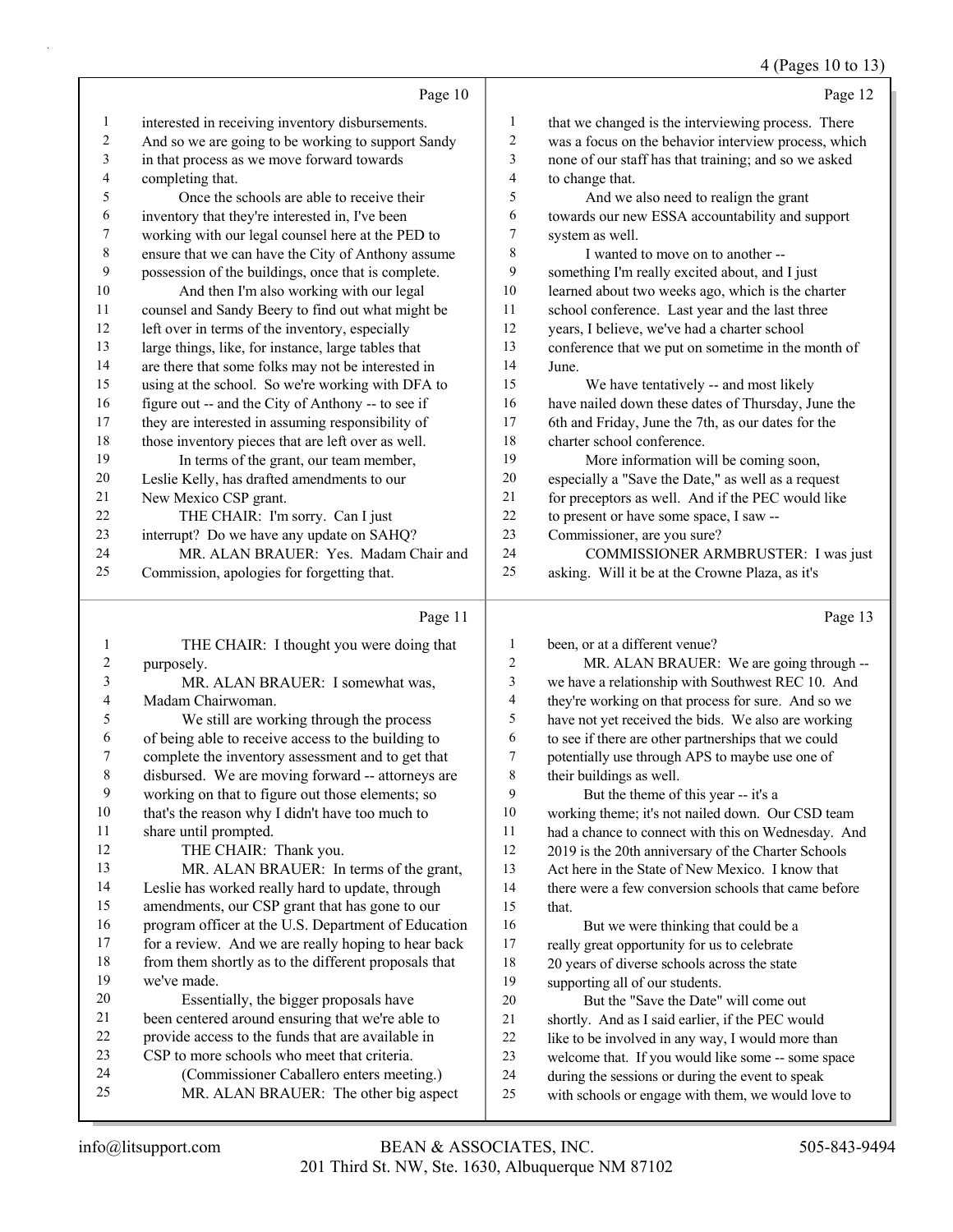#### 5 (Pages 14 to 17)

|                | Page 14                                              |                          | Page 16                                              |
|----------------|------------------------------------------------------|--------------------------|------------------------------------------------------|
| 1              | include you in any way we could.                     | $\mathbf{1}$             | amendments, so that we can let all charter schools   |
| 2              | THE CHAIR: We usually do at least one --             | 2                        | know what's happening.                               |
| 3              | depending on how the scheduling is, we usually do    | 3                        | So we thought that that would be a good              |
| 4              | have just a talk with the Commissioners, so that     | $\overline{\mathcal{L}}$ | day to do it, where we would have new and renewal    |
| 5              | it's an opportunity for schools to just put it out   | 5                        | schools there already at some part of the day, if we |
| 6              | there. And we'll just answer questions.              | 6                        | did it at the end of the morning session or early in |
| 7              | So I think we're more than glad to. It's             | 7                        | the afternoon session, and then send invites out to  |
| 8              | a nice opportunity for everyone to see everyone.     | 8                        | all charter schools. It's in Albuquerque. So just    |
| 9              | And it's fairly casual. So if they want to just ask  | 9                        | wanted to share that with everyone.                  |
| $10\,$         | a simple question, we're there. And if we want       | 10                       | THE CHAIR: Okay. Thank you.                          |
| 11             | to -- you know, I don't know if we want to spend     | 11                       | MR. ALAN BRAUER: Thank you, Karen. And               |
| 12             | some time with the new performance framework giving  | 12                       | now, my favorite part of my time, Chairwoman and     |
| 13             | folks an opportunity to get a closer look at it,     | 13                       | Commissioners, is to celebrate and give love where   |
| 14             | especially those that are up for renewal. We can     | 14                       | love is due to our schools.                          |
| 15             | look at that later; or if we want to do something    | 15                       | And so this month, the CSD team, we're               |
| 16             | with renewal.                                        | 16                       | thinking that since we are reviewing our amended     |
| 17             | MR. ALAN BRAUER: Sure. Yeah. Thank you,              | 17                       | academic performance framework and including more    |
| 18             | Madam Chair.                                         | 18                       | opportunities for schools to really embody their     |
| 19             | THE CHAIR: Sure.                                     | 19                       | mission indicators, we thought we would include      |
| 20             | MR. ALAN BRAUER: The next thing on our               | 20                       | three schools that we've seen just really great work |
| 21             | list is governing council concerns. We do not have   | 21                       | around being successful and meeting their            |
| 22             | any for this -- for this --                          | 22                       | mission-driven work.                                 |
| 23             | THE CHAIR: Get out. This is -- I think               | 23                       | And so in the spirit of that celebration,            |
| 24             | this is the first time ever that we have not -- that | 24                       | I wanted to start with giving some love to           |
| 25             | is kudos to everyone for, you know, the schools that | 25                       | Cesar Chavez Community School. I had the chance to   |
|                | Page 15                                              |                          | Page 17                                              |
| 1              | are apparently reporting on time. This is -- this    | 1                        | connect with Principal Arness and her Dean of        |
| 2              | has to be highlighted. This should be one of those   | $\overline{c}$           | Students, Nathan, earlier this week Monday. And I    |
| 3              | highlights, because this is absolutely the first     | 3                        | had a chance to sit down with them and just learn    |
| 4              | time. Wow. Thank you.                                | $\overline{4}$           | more about their work.                               |
| 5              | MR. ALAN BRAUER: Thank you.                          | 5                        | And their -- Cesar Chavez Community                  |
| 6              | I'm going to yield some time to Deputy               | 6                        | School's mission is, "To offer intensive support to  |
| 7              | Director Woerner.                                    | 7                        | students entering or reconnecting to high school     |
| 8              | MS. KAREN WOERNER: I just wanted to share            | 8                        | through flexible and personalized programs during    |
| $\overline{9}$ | with the Commission, and everyone, I guess, that     | 9                        | non-traditional hours. We prepare our graduates for  |
| 10             | Deputy Director Brauer mentioned the April 29th      | $10\,$                   | their next steps, including education, training,     |
| 11             | meeting for new schools. There's also -- it's        | 11                       | work, family, and participating in the community."   |
| 12             | half-day renewal and half-day new; and one of the    | $12\,$                   | And while I was there, Ms. Arness, she was           |
| 13             | things that we discussed in the last -- with Brian   | 13                       | super-prepared for my relational meeting and shared  |
| 14             | Laurent about presenting to all schools some         | 14                       | more about her mission and vision. And one of the    |
| 15             | information about the new Accountability plan.       | 15                       | things I wanted to highlight is their theory of      |

- information about the new Accountability plan. 16 So it's not finalized yet. But since we
- won't be meeting before it, the April 29th will be -- the morning is -- and I forget; I have to
- look. But one is new and the afternoon is renewal, or vice versa.
- 21 But somewhere late in the morning, we're going to open up a session and have Brian available for all charter school leaders who are interested to
- 
- come and hear a little bit about what we have heard from him about the new ESSA plan and the proposed
- to the root causes of their growth. 19 And so she shared with me -- this is not going to be satisfying, but -- to everyone here. But she shared with me this theory of action that
- really puts in the heart of their work. It's the

 change, theory of action that they have around supporting Cesar Chavez' students to really get down

- foundation of their students' emotional well-being,
- their stability, safety, survival, self-expression,
- trust, and relationships, as well as love and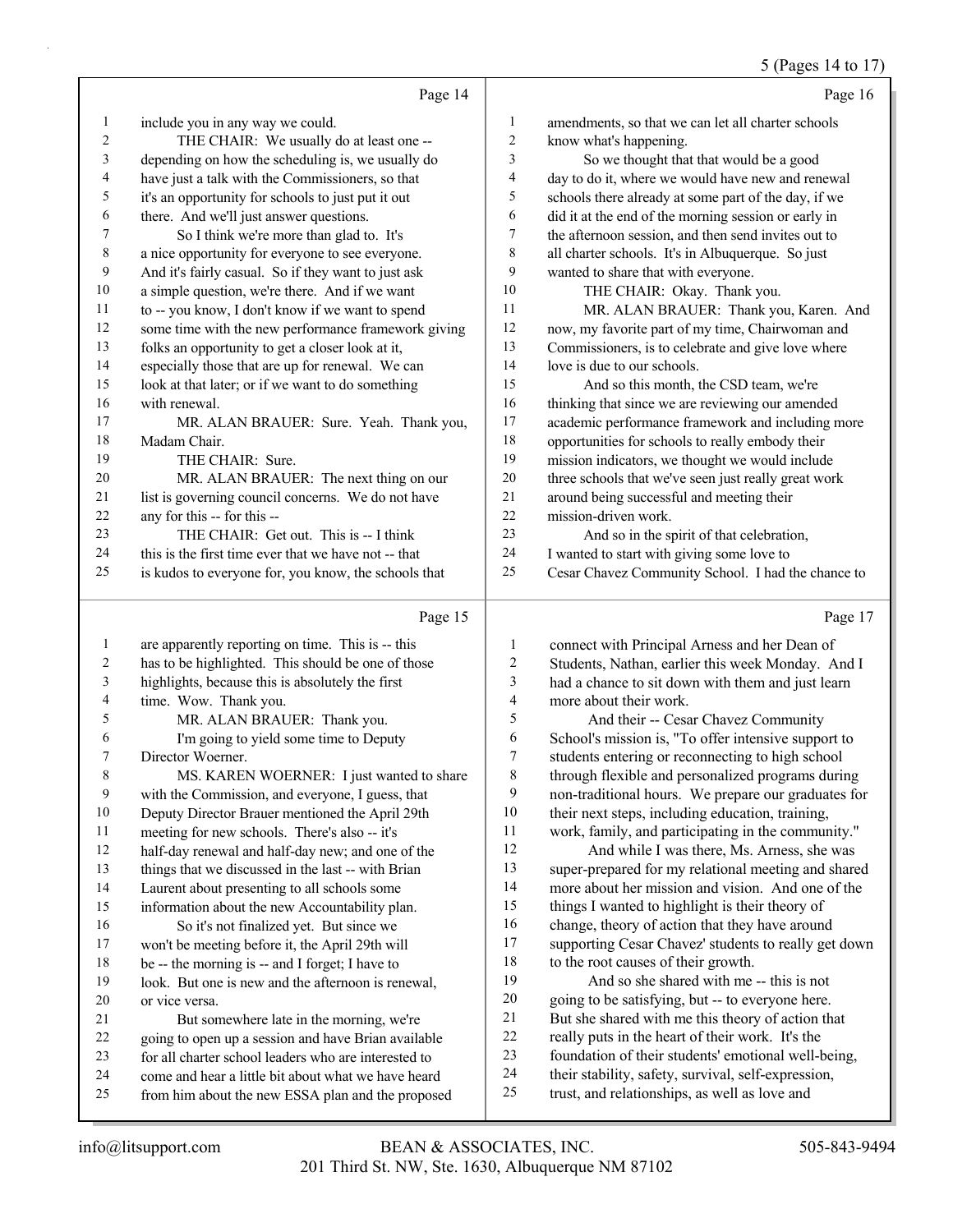# 6 (Pages 18 to 21)

|              | Page 18                                                                                                    |                | Page 20                                                                                          |
|--------------|------------------------------------------------------------------------------------------------------------|----------------|--------------------------------------------------------------------------------------------------|
| 1            | respect.                                                                                                   | 1              | had an expedition regarding farming. And the                                                     |
| 2            | And then in order to reach that -- reach                                                                   | $\overline{c}$ | project resulted in the students developing a                                                    |
| 3            | that mission, really integrating work around student                                                       | 3              | website that local farmers could use to connect to                                               |
| 4            | engagement, critical deep thinking, building                                                               | 4              | community consumers.                                                                             |
| 5            | growth -- building a growth mindset, ensuring that                                                         | 5              | And so the work that they're doing -- and                                                        |
| 6            | there is relevance of learning and that there is                                                           | 6              | their school is not just at the academic level, but                                              |
| 7            | student-centered classrooms.                                                                               | $\tau$         | really connecting to the community development and                                               |
| 8            | So I just congratulate them on their work                                                                  | $\,$ $\,$      | something that is real for students and for their                                                |
| 9            | and really celebrate what they have accomplished so                                                        | 9              | communities.                                                                                     |
| 10           | far.                                                                                                       | 10             | THE CHAIR: Thank you.                                                                            |
| 11           | The next school I wanted to share a bit                                                                    | 11             | MR. ALAN BRAUER: Thank you.                                                                      |
| 12           | about and give some recognition is Amy Biehl High                                                          | 12             | THE CHAIR: And we certainly appreciate it                                                        |
| 13           | School. Amy Biehl's vision was founded in the                                                              | 13             | and do applaud all those schools. Cesar Chavez is                                                |
| 14           | spirit of Amy Biehl, a young scholar dedicated to                                                          | 14             | one of those schools that we're certainly hoping                                                 |
| 15           | social justice and service. They graduate diverse                                                          | 15             | will lead the way in giving those examples for how                                               |
| 16           | learners and leaders who demonstrate the                                                                   | 16             | to create mission-specific goals that are reliable                                               |
| 17           | intellectual, social, ethical habits to improve                                                            | 17             | and valuable for the schools. And I have                                                         |
| 18           | their communities. "Our graduates are civic-minded,                                                        | 18             | appreciated so far the comments and the work that                                                |
| 19           | college-bound, and career-ready."                                                                          | 19             | they've done and been willing to share with schools;                                             |
| $20\,$       | I wanted to acknowledge all the work that                                                                  | $20\,$         | so that -- and a SAM school as well. So we've got                                                |
| 21           | Frank McCulloch and the team there does for and with                                                       | 21             | that -- we're covering two bases there. So they                                                  |
| $22\,$       | their students on the daily. And I wanted to also                                                          | $22\,$         | do -- do incredible work there.                                                                  |
| 23<br>24     | acknowledge and celebrate their 20 years of work.                                                          | 23             | And Amy Biehl, I had a good friend who's                                                         |
| 25           | They're celebrating their 20th anniversary on April<br>the 25th in developing college-bound, civic-minded, | 24<br>25       | never been a charter supporter, ever. And she                                                    |
|              |                                                                                                            |                | called me up last year. And her daughter had moved                                               |
|              |                                                                                                            |                |                                                                                                  |
|              | Page 19                                                                                                    |                | Page 21                                                                                          |
| $\mathbf{1}$ | and career-ready scholars.                                                                                 | 1              | here. And she said, "She put the grandkids in this                                               |
| 2            | I think one of the biggest aspects of                                                                      | $\overline{c}$ | school. It's Amy Biehl." And it's like, "Wow, what                                               |
| 3            | their model that I -- that really speaks to me and                                                         | 3              | a school."                                                                                       |
| 4            | to my heart is their focus in on service learning                                                          | 4              | And it's, like "Well, you do know," and                                                          |
| 5            | and ensuring that students have a civic-minded,                                                            | 5              | it's, like, "I know," you know.                                                                  |
| 6            | social-justice-minded frame upon graduation and also                                                       | 6              | So sometimes it takes a little while for                                                         |
| 7            | while they're out there at their school.                                                                   | 7              | people to understand what the schools -- but it's                                                |
|              | And then, finally, I wanted to provide                                                                     | 8              | a -- you know, kudos to those schools, because they                                              |
| 9            | some love and some celebration to Roots & Wings.                                                           | 9              | have been able to stay with their missions. Their                                                |
| 10           | The mission of Roots & Wings Charter School is, "To                                                        | 10             | missions are important to those communities. They                                                |
| 11           | inspire our students to academic and personal                                                              | 11             | stay rooted with those communities. And their --                                                 |
| 12           | excellence. Our innovative learning community                                                              | 12             | you know, 20 years of service to the kids in that                                                |
| 13           | creates classrooms in farm and wilderness adventure,                                                       | 13             | community is immeasurable.                                                                       |
| 14           | engaging the head, hands, and heart, enabling                                                              | 14             | And Roots & Wings, well, I'm an                                                                  |
| 15<br>16     | students to achieve more than they think possible                                                          | 15             | expeditionary -- I hiked the Appalachian Trail from                                              |
| 17           | and to take an active role in our ever-changing<br>world."                                                 | 16<br>17       | Maine to Georgia. So I support -- they're more                                                   |
| 18           | I have not yet had the privilege of                                                                        | 18             | farming, I think, now than the "outward bounds;"<br>but -- and a really, really small school. So |
| 19           | joining or visiting the school. Their model and                                                            | 19             | it's -- it's an example also of how survival, in                                                 |
| 20           | their mission really speaks to me, as a farmer, as a                                                       | $20\,$         | many ways, as they're staying so small, for them to                                              |
| 21           | farm kid, the idea, of some of the 4H model that                                                           | 21             | be able to still stick with it.                                                                  |
| 22           | they integrate really speaks to me.                                                                        | 22             | So we appreciate that. And we appreciate                                                         |
| 23           | And our team recently did their annual                                                                     | 23             | you highlighting this every month.                                                               |
| 24<br>25     | site visit. And one of the things that they saw and<br>learned about was that the students, last semester, | 24<br>25       | Thank you.<br>So you don't have anything else; right?                                            |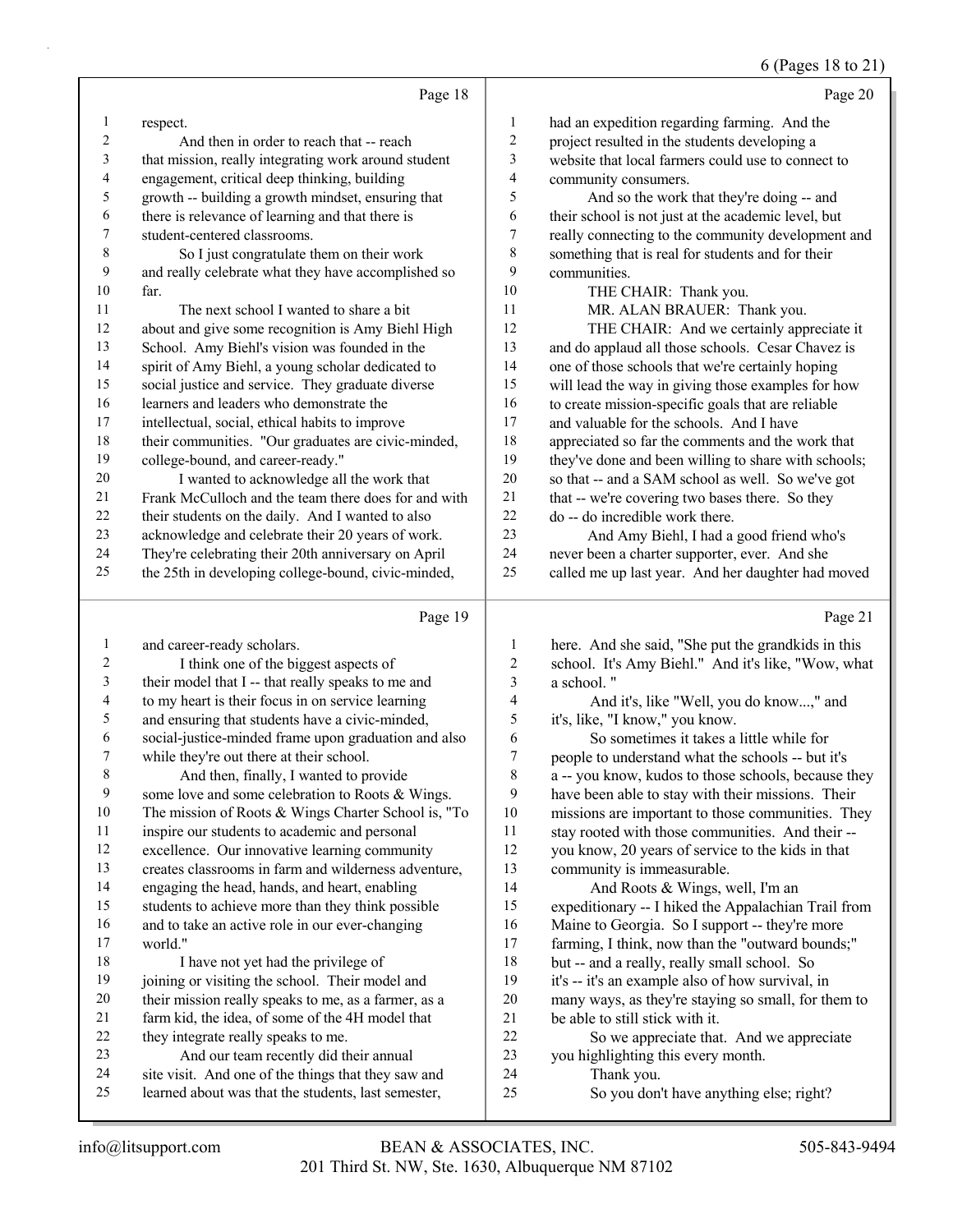# 7 (Pages 22 to 25)

|              | Page 22                                                                                            |                     | Page 24                                                                     |
|--------------|----------------------------------------------------------------------------------------------------|---------------------|-----------------------------------------------------------------------------|
| $\mathbf{1}$ | MR. ALAN BRAUER: No, that was it.                                                                  | 1                   | the campus. And the students there were fabulous in                         |
| 2            | THE CHAIR: All right. We are on to Item                                                            | 2                   | greeting us and excited for everyone to be there and                        |
| 3            | No. 6, Discussion and Possible Action on the Charter                                               | 3                   | excited that you have that opportunity to be in that                        |
| 4            | Contract Amendment requests.                                                                       | 4                   | new facility.                                                               |
| 5            | And our first one up is South Valley Prep.                                                         | 5                   | MS. ALDERETE-TRUJILLO: Yeah.                                                |
| 6            | THE CHAIR: Good morning.                                                                           | 6                   | THE CHAIR: Always not a -- you know, it's                                   |
| 7            | MS. ALDERETE-TRUJILLO: Commissioners,                                                              | 7                   | bittersweet when one school has to close. But the                           |
| 8            | Chairwoman Gipson, I am happy to be here. I wanted                                                 | 8                   | opportunity opened up for another school to be able                         |
| 9            | $to -$                                                                                             | 9                   | to step in and make use of the building. So we're                           |
| 10           | THE CHAIR: Is the green light on? And if                                                           | 10                  | glad that you're able to have this opportunity.                             |
| 11           | you could identify yourself for the record?                                                        | 11                  | Commissioner Voigt?                                                         |
| 12           | MS. ALDERETE-TRUJILLO: My name is                                                                  | 12                  | COMMISSIONER VOIGT: Good morning.                                           |
| 13           | Charlotte Alderete-Trujillo, the Executive Director                                                | 13                  | MS. ALDERETE-TRUJILLO: Good morning.                                        |
| 14           | of South Valley Preparatory School, here today to                                                  | 14                  | COMMISSIONER VOIGT: Congratulations on                                      |
| 15           | request an amendment to increase our enrollment cap.                                               | 15                  | your new facility. It's beautiful.                                          |
| 16           | We currently sit at 156 students.                                                                  | 16                  | MS. ALDERETE-TRUJILLO: Thank you.                                           |
| 17           | Hopefully, you remember we were blessed with a great                                               | 17                  | COMMISSIONER VOIGT: I know you had some                                     |
| 18           | new facility and have always wanted to expand a                                                    | 18                  | challenges with the old facility and that                                   |
| 19           | little bit. We do still keep a mission of being a                                                  | 19                  | transition. But now that you have these new digs,                           |
| 20           | small, safe school. But in light of the Small                                                      | 20                  | it's exciting; it's revitalizing for that part of                           |
| 21           | School Size Adjustment reduction and having a new                                                  | 21                  | town and that kind of industrial area. I'm sure                             |
| 22           | facility to be able to actually lower the number of                                                | 22                  | it's going to be an attractor for enrollment. You                           |
| 23           | students that are currently in their homerooms and                                                 | 23                  | have some great things going on in your campus, and                         |
| 24           | expand to a third strand, that's what we would like                                                | 24                  | it's very exciting.                                                         |
| 25           | to do.                                                                                             | 25                  | MS. ALDERETE-TRUJILLO: Thank you.                                           |
|              |                                                                                                    |                     |                                                                             |
|              | Page 23                                                                                            |                     | Page 25                                                                     |
| $\mathbf{1}$ | THE CHAIR: Okay. Thank you.                                                                        | $\mathbf{1}$        | Appreciate it.                                                              |
| 2            | Is there anything?                                                                                 | $\overline{c}$<br>3 | THE CHAIR: Commissioner Caballero?                                          |
| 3            | MS. KAREN WOERNER: Madam Chair,                                                                    | 4                   | COMMISSIONER CABALLERO: Oh, well.                                           |
| 4            | Commissioners, you have in your binder behind                                                      | 5                   | MS. ALDERETE-TRUJILLO: Buenos días.                                         |
| 5            | Section -- Item 6, the summary from the CSD Division                                               | 6                   | COMMISSIONER CABALLERO: Buenos días.                                        |
| 6<br>7       | showing, as required, the academic performance.                                                    | $\boldsymbol{7}$    | You had a decrease -- was that recently --<br>was that because of the move? |
|              | Over -- the school, you can see, is climbing over                                                  | 8                   | MS. ALDERETE-TRUJILLO: A decrease in                                        |
| 8<br>9       | the last year. Their financial performance results                                                 | 9                   | enrollment? Yes. We did lose -- I think it ended                            |
| 10           | show, this past year, one finding of non--- another                                                | 10                  | up being two or three kids that were unable to                              |
| 11           | non-compliance issue; so not any significant                                                       | 11                  |                                                                             |
| 12           | findings.                                                                                          | 12                  | transport.<br>So we don't provide transportation; that                      |
| 13           | Also on the third -- not numbered, but the<br>third page, the performance framework for the school | 13                  | was something that our budget wouldn't allow. So                            |
| 14           | for the last two years, shows that they are working                                                | 14                  | our parents are still -- we have a few families that                        |
| 15           | to meet on a few, but are Meets Standards. So a                                                    | 15                  | are still transporting from the far West Side all                           |
| 16           | good review last year on their annual report.                                                      | 16                  | the way into the San Jose neighborhood.                                     |
| 17           | And additional analysis below shows                                                                | 17                  | COMMISSIONER CABALLERO: Okay. Any hope                                      |
| 18           | the percentages for returning each year and who                                                    | 18                  | that they may be able to come back, or they're --                           |
| 19           | withdrew in the prior year for your reference.                                                     | 19                  | MS. ALDERETE-TRUJILLO: You know, we just                                    |
| 20           | And I stand for any questions if you have                                                          | 20                  | received one back. So I think sometimes when they                           |
| 21           |                                                                                                    | 21                  | go and they leave and they go back to their home                            |
| 22           | any.<br>THE CHAIR: Okay. Thank you.                                                                | 22                  | school and they're there for a little while, they                           |
| 23           | Thanks once again. I know Commissioner                                                             | 23                  | understand the difference of what their child is                            |
| 24           | Voigt and I had the opportunity to be there when the                                               | 24                  | getting.                                                                    |
| 25           | charter leaders met. And it was exciting to be on                                                  | 25                  | And so we've already received two --                                        |
|              |                                                                                                    |                     |                                                                             |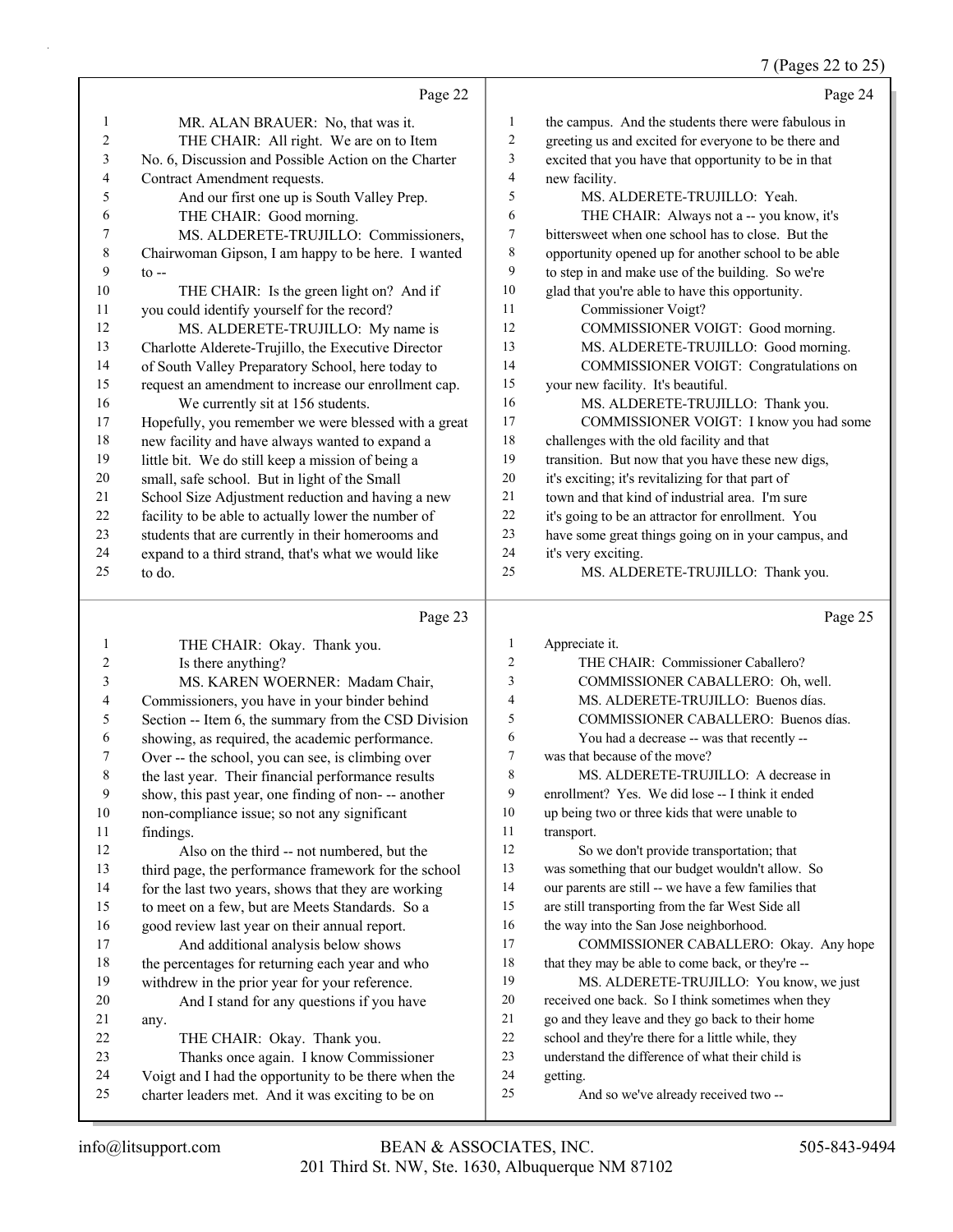# 8 (Pages 26 to 29)

|    | Page 26                                              |                | Page 28                                          |
|----|------------------------------------------------------|----------------|--------------------------------------------------|
| 1  | actually, two students that have returned that left  | 1              | Any further discussion?                          |
| 2  | last year and have come back this year.              | $\overline{c}$ | (No response.)                                   |
| 3  | COMMISSIONER CABALLERO: How has your                 | 3              | THE CHAIR: If not, roll call, please.            |
| 4  | waiting list been? Do you think you're not going to  | 4              | <b>COMMISSIONER ARMBRUSTER: Commissioner</b>     |
| 5  | have any problems meeting your new target increase?  | 5              | Chavez?                                          |
| 6  | MS. ALDERETE-TRUJILLO: So we currently               | 6              | <b>COMMISSIONER CHAVEZ: Yes.</b>                 |
| 7  | have -- I think it's 37 students on the waiting list | 7              | COMMISSIONER ARMBRUSTER: Commissioner            |
| 8  | for sixth grade. So if we add the third strand --    | 8              | Davis?                                           |
| 9  | we have already had our lottery; so we did fill the  | 9              | <b>COMMISSIONER DAVIS: Yes.</b>                  |
| 10 | two sixth grades with 26 kids each. If we add the    | 10             | <b>COMMISSIONER ARMBRUSTER: Commissioner</b>     |
| 11 | third strand, we can take four from each of those    | 11             | Voigt?                                           |
| 12 | that got into the lottery, put them in the third     | 12             | <b>COMMISSIONER VOIGT: Yes.</b>                  |
| 13 | sixth grade, and take 14 more students off the       | 13             | <b>COMMISSIONER ARMBRUSTER: Commissioner</b>     |
| 14 | waiting list.                                        | 14             | Ruiz?                                            |
| 15 | COMMISSIONER CABALLERO: Okay. You're                 | 15             | <b>COMMISSIONER RUIZ: Yes.</b>                   |
| 16 | looking good.                                        | 16             | COMMISSIONER ARMBRUSTER: Commissioner            |
| 17 | MS. ALDERETE-TRUJILLO: We're doing well.             | 17             | Gipson?                                          |
| 18 | COMMISSIONER CABALLERO: Thank you,                   | 18             | THE CHAIR: Yes.                                  |
| 19 | Madam Chair.                                         | 19             | <b>COMMISSIONER ARMBRUSTER: Commissioner</b>     |
| 20 | THE CHAIR: Thanks. Commissioners, any                | 20             | Armbruster votes "Yes."                          |
| 21 | other questions?                                     | 21             | Commissioner Caballero?                          |
| 22 | COMMISSIONER ARMBRUSTER: I just had a                | 22             | COMMISSIONER CABALLERO: Yes.                     |
| 23 | couple.                                              | 23             | <b>COMMISSIONER ARMBRUSTER: And Commissioner</b> |
| 24 | THE CHAIR: Sure. Commissioner                        | 24             | Raftery?                                         |
| 25 | Armbruster.                                          | 25             | <b>COMMISSIONER RAFTERY: Yes.</b>                |
|    | Page 27                                              |                | Page 29                                          |

# Page  $27$  |

|    | COMMISSIONER ARMBRUSTER: This is a minor             | 1              | THE CHAIR: The seat wasn't that hot.                 |
|----|------------------------------------------------------|----------------|------------------------------------------------------|
| 2  | question. What does the word "strand" mean?          | $\overline{2}$ | MS. ALDERETE-TRUJILLO: It wasn't.                    |
| 3  | MS. ALDERETE-TRUJILLO: I'm sorry. So                 | 3              | THE CHAIR: The motion passes. Have a                 |
| 4  | we -- we sort our kids -- well, not sort. But we     | 4              | great day. Congratulations.                          |
| 5  | put our students into what we call "family strands." | 5              | MS. ALDERETE-TRUJILLO: Thank you.                    |
| 6  | So we loop with the same teacher -- same core        | 6              | THE CHAIR: We are now on to Middle                   |
| 7  | teachers -- all three years. So we call it a         | 7              | College.                                             |
| 8  | strand, because we have an "A" strand, a "B" --      | 8              | MR. ALAN BRAUER: Madam Chair, if I could             |
| 9  | sixth, seventh, and eighth in each strand.           | 9              | just interrupt for a quick second? Madam Chair,      |
| 10 | COMMISSIONER ARMBRUSTER: That's fine. I              | 10             | Commissioners, I just wanted to acknowledge Frank    |
| 11 | just didn't actually know.                           | 11             | McCulloch, the principal of Amy Biehl High School.   |
| 12 | MS. ALDERETE-TRUJILLO: Okay.                         | 12             | His ears were probably really warm. And -- but,      |
| 13 | THE CHAIR: Commissioners, any other                  | 13             | Mr. McCulloch, you just missed us speaking very      |
| 14 | questions?                                           | 14             | highly and singing the praises of Amy Biehl.         |
| 15 | COMMISSIONER CABALLERO: No. I think                  | 15             | MR. FRANK McCULLOCH: Thank you.                      |
| 16 | that's all.                                          | 16             | MR. ALAN BRAUER: And we're really excited            |
| 17 | COMMISSIONER VOIGT: Madam Chair? If                  | 17             | about the 20th-year celebration for your work around |
| 18 | we're ready I'd like to make a motion.               | 18             | creating civic-minded, social-justice-minded         |
| 19 | THE CHAIR: Absolutely.                               | 19             | students.                                            |
| 20 | COMMISSIONER VOIGT: I move that the                  | 20             | MR. FRANK McCULLOCH: Thank you.                      |
| 21 | Public Education Commission approve the enrollment   | 21             | MR. ALAN BRAUER: We just really have a               |
| 22 | cap increase for South Valley Preparatory School.    | 22             | heartfelt thank you for you.                         |
| 23 | COMMISSIONER RUIZ: Second.                           | 23             | MR. FRANK McCULLOCH: Thank you so much.              |
| 24 | THE CHAIR: There's a motion by                       | 24             | And, Madam Chair, members of the Commission, I       |
| 25 | Commissioner Voigt, a second by Commissioner Ruiz.   | 25             | apologize for being late. I was taking care of       |
|    |                                                      |                |                                                      |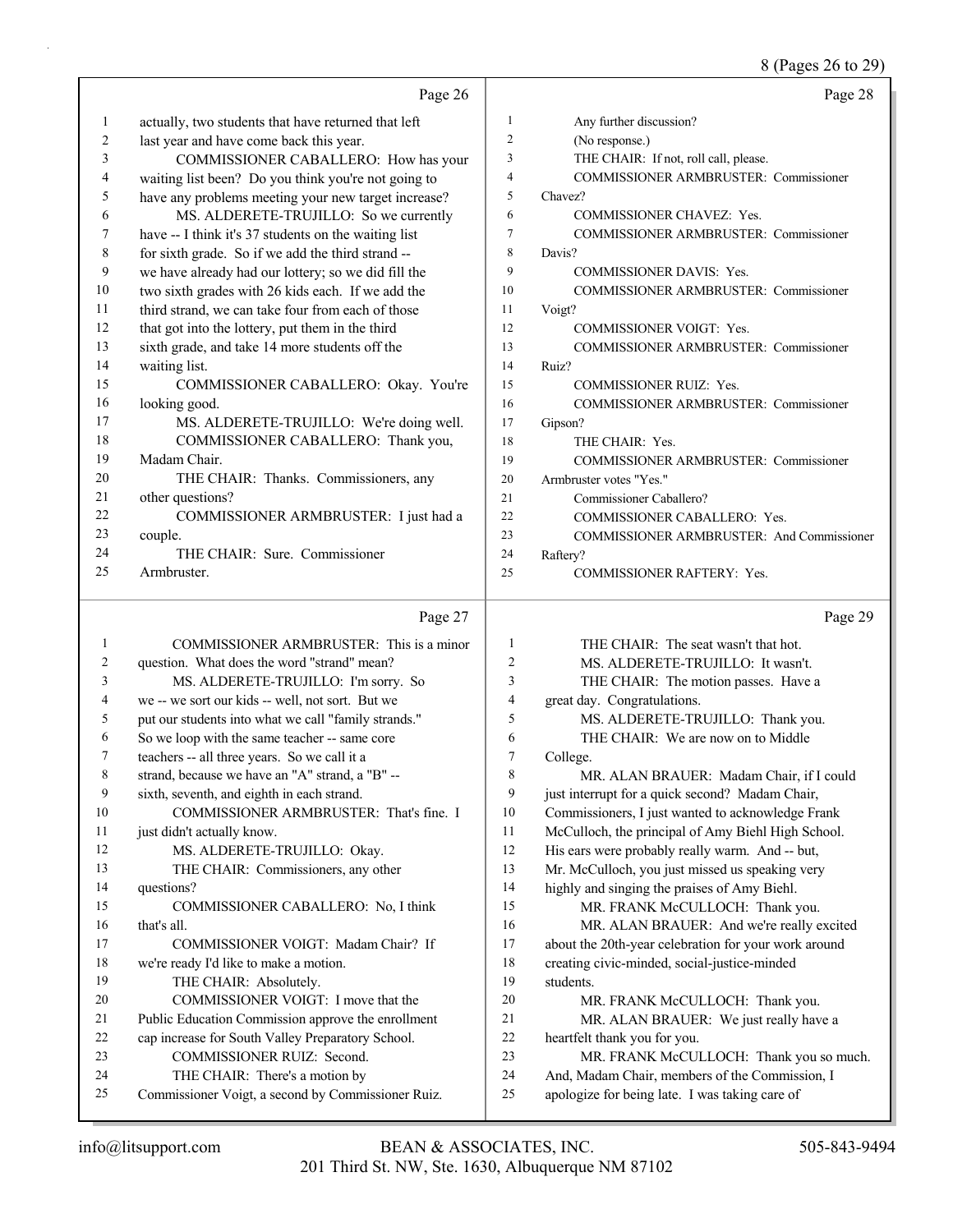# 9 (Pages 30 to 33)

|    | Page 30                                             |    | Page 32                                              |
|----|-----------------------------------------------------|----|------------------------------------------------------|
| 1  | school business on the way up here.                 | 1  | their governing board -- they have provided the      |
| 2  | But I really, really appreciate the                 | 2  | documentation that the governing board has approved  |
| 3  | acknowledgment, and thank you for all of your work. | 3  | these requests to be brought forth to you today.     |
| 4  | And thank you, Mr. Brauer. I really appreciate it.  | 4  | THE CHAIR: Okay. Thank you. So my                    |
| 5  | THE CHAIR: Thank you. We're sorry you               | 5  | understanding is that -- correct? -- that you've     |
| 6  | missed it.                                          | 6  | got -- you hold two grades with 40 each, and then -- |
| 7  | MR. FRANK McCULLOCH: So am I. We'll be              | 7  | is it two grades, each with 40 in them?              |
| 8  | up here.                                            | 8  | DR. ROBERT HUNTER: That's right. It                  |
| 9  | THE CHAIR: This won't be the last.                  | 9  | varies a little from year to year. And then, of      |
| 10 | MR. FRANK McCULLOCH: Thank you very much,           | 10 | course, is we've got another grade that has a little |
| 11 | everybody. I appreciate it.                         | 11 | over 20; so, yes.                                    |
| 12 | COMMISSIONER ARMBRUSTER: And it will be             | 12 | THE CHAIR: Right. And that's -- and that             |
| 13 | in the transcript, so you can read it.              | 13 | 20 is because you're at your cap.                    |
| 14 | THE CHAIR: Okay. Okay.                              | 14 | DR. ROBERT HUNTER: Right. And it has to              |
| 15 | Good morning.                                       | 15 | do with the wait list phenomenon and how that --     |
| 16 | DR. ROBERT HUNTER: Good morning.                    | 16 | (Court reporter interruption.)                       |
| 17 | Ya'a'teeh. Am I live?                               | 17 | THE CHAIR: What's your wait list                     |
| 18 | THE CHAIR: Is the green light on?                   | 18 | approximately?                                       |
| 19 | DR. ROBERT HUNTER: It is.                           | 19 | DR. ROBERT HUNTER: Our wait list varies              |
| 20 | THE CHAIR: You're live then.                        | 20 | anywhere between around 20 to 45. It just depends    |
| 21 | DR. ROBERT HUNTER: My name is Dr. Hunter,           | 21 | on the year.                                         |
| 22 | and I come before you today on behalf of the        | 22 | THE CHAIR: Okay. All right. Thanks.                  |
| 23 | families that we serve and interested in getting an | 23 | Commissioners, any other questions?                  |
| 24 | enrollment increase. We've been trying to do this   | 24 | Commissioner Armbruster?                             |
| 25 | for years through the school district. And, of      | 25 | COMMISSIONER ARMBRUSTER: Hi, Dr. Hunter.             |
|    |                                                     |    |                                                      |

### Page 31

|    | course, we won't be with the district moving         | 1  | I just -- again, I just need a quick clarification; |
|----|------------------------------------------------------|----|-----------------------------------------------------|
| 2  | forward. This is responsive to family requests, the  | 2  | so -- because I was just saying yesterday, do we    |
| 3  | waiting list that we maintain each year.             | 3  | have any tenth, eleventh, and twelfth grade? And we |
| 4  | And I stand for any questions you may                | 4  | do.                                                 |
| 5  | have.                                                | 5  | THE CHAIR: We don't have them yet.                  |
| 6  | THE CHAIR: And does CSD want to offer                | 6  | COMMISSIONER ARMBRUSTER: Yet. Got you.              |
| 7  | anything before we --                                | 7  | So you have eleventh. How many kids are             |
| 8  | MS. KAREN WOERNER: Sure. If you are                  | 8  | in eleventh and twelfth, and currently in tenth;    |
| 9  | referring to Item 6 in your binder, there is the     | 9  | right?                                              |
| 10 | part we just looked at for South Valley Prep, a      | 10 | THE CHAIR: 40, 40.                                  |
| 11 | purple sheet. And there is South Valley Prep's       | 11 | COMMISSIONER ARMBRUSTER: Okay. So it's              |
| 12 | actual application.                                  | 12 | 40, 40. And the tenth is?                           |
| 13 | And just making sure you go to the second            | 13 | <b>COMMISSIONER VOIGT: 20.</b>                      |
| 14 | purple sheet, we are now at the Middle College       | 14 | COMMISSIONER ARMBRUSTER: So ninth will be           |
| 15 | enrollment increase.                                 | 15 | 20.                                                 |
| 16 | Again, there, you will find CSD staff's              | 16 | DR. ROBERT HUNTER: To start off. Then               |
| 17 | report regarding the academic performance and the    | 17 | we'll balance out each grade through the enrollment |
| 18 | additional analysis on retention and students who    | 18 | policies.                                           |
| 19 | withdrew, as well as their 40-day enrollment in each | 19 | THE CHAIR: There's a chart with how                 |
| 20 | year.                                                | 20 | they're going to roll it out.                       |
| 21 | And I think it -- after that purple sheet            | 21 | COMMISSIONER ARMBRUSTER: Sorry. I should            |
| 22 | is their actual application and documentation.       | 22 | have read that.                                     |
| 23 | I don't think -- because there's -- their            | 23 | DR. ROBERT HUNTER: No, no. It's fine.               |
| 24 | governing board meeting was after the preparation of | 24 | COMMISSIONER ARMBRUSTER: Thank you very             |
| 25 | these packets, it's not contained in here. But       | 25 | much. It's great. I just wanted to get myself -- I  |
|    |                                                      |    |                                                     |

Page 33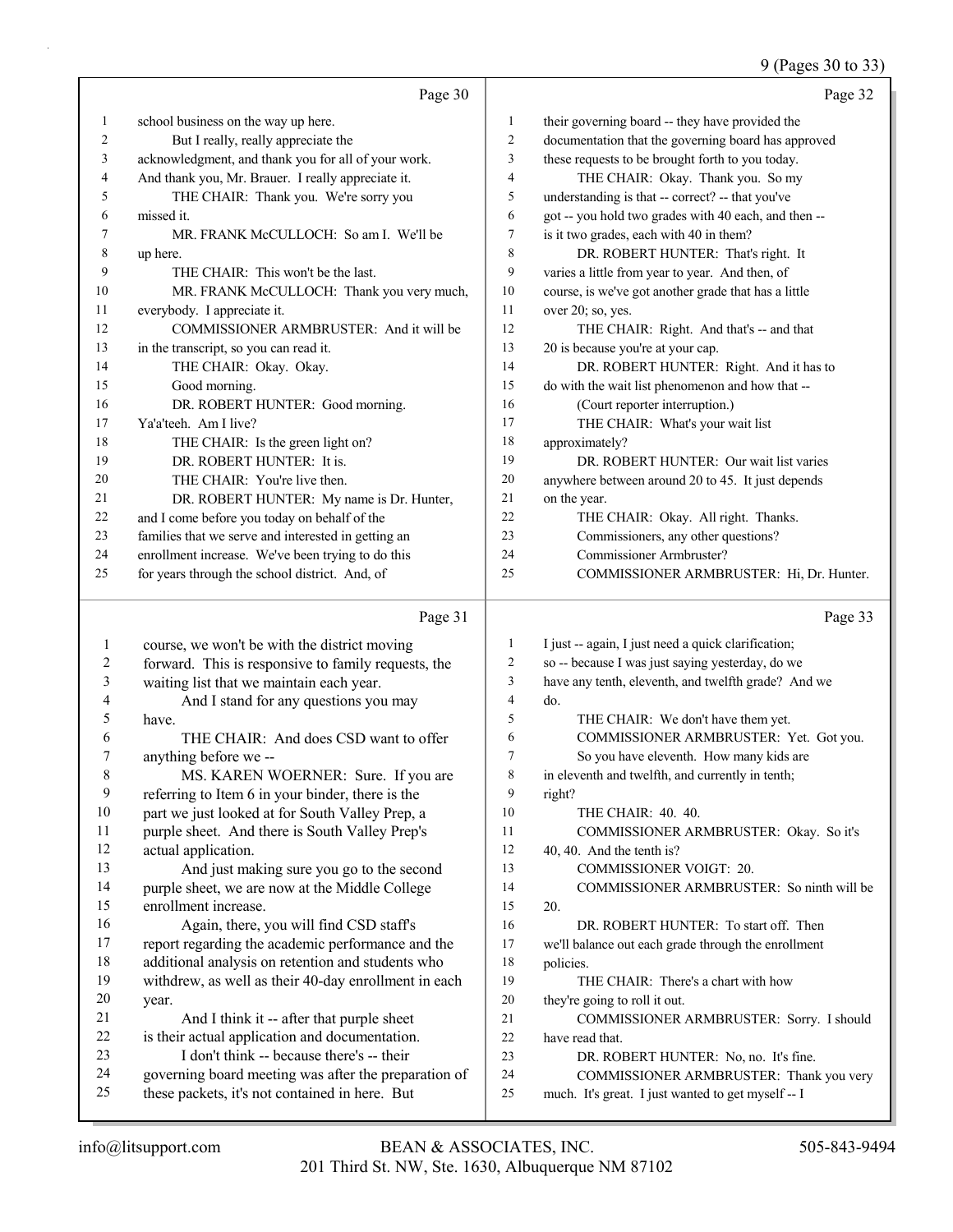10 (Pages 34 to 37)

|                |                                                     |                         | $10$ (Fages $34$ to $37$ )                           |
|----------------|-----------------------------------------------------|-------------------------|------------------------------------------------------|
|                | Page 34                                             |                         | Page 36                                              |
| $\mathbf{1}$   | think it's great you put ninth in, get them going.  | $\mathbf{1}$            | COMMISSIONER ARMBRUSTER: Commissioner                |
| 2              | THE CHAIR: Right. And just -- I just                | $\overline{c}$          | Davis?                                               |
| 3              | wanted to recognize the fact that there was, in the | $\overline{\mathbf{3}}$ | <b>COMMISSIONER DAVIS: Yes.</b>                      |
| 4              | Albuquerque Journal -- I think it was last week,    | $\overline{4}$          | COMMISSIONER ARMBRUSTER: Commissioner                |
| 5              | there was an article about the successes of early   | 5                       | Armbruster votes "Yes."                              |
| 6              | college high schools. And Middle College was one of | 6                       | Commissioner Gipson?                                 |
| 7              | those schools that was recognized in the article.   | $\overline{7}$          | THE CHAIR: Yes.                                      |
| $\,$ $\,$      | DR. ROBERT HUNTER: Yeah. That was                   | $\,$ 8 $\,$             | COMMISSIONER ARMBRUSTER: That is -- what             |
| 9              | written by the CEO of UNM-Gallup.                   | 9                       | did I forget -- oh, it is eight. It's an             |
| 10             | THE CHAIR: Right.                                   | 10                      | eight-to-zero vote.                                  |
| 11             | DR. ROBERT HUNTER: Right.                           | 11                      | THE CHAIR: Motion passes eight-zero.                 |
| 12             | THE CHAIR: Yeah. So that was nice                   | 12                      | Thank you. Congratulations. And now that you've      |
| 13             | recognition. So we appreciate and applaud that as   | 13                      | got the enrollment cap increase, now we can look at  |
| 14             | well.                                               | 14                      | a grade-level increase.                              |
| 15             | Commissioners, any other questions?                 | 15                      | DR. ROBERT HUNTER: And this is for the               |
| 16             | Okay. So --                                         | 16                      | same reason. This is being responsive to community   |
| 17             | COMMISSIONER VOIGT: Ready for a motion?             | 17                      | concerns. We've gotten an upsurge in calls from      |
| 18             | THE CHAIR: Yes.                                     | 18                      | families asking us for that ninth grade.             |
| 19             | COMMISSIONER VOIGT: Thank you, Madam                | 19                      | Presently, it's a gap year between where             |
| 20             | Chair.                                              | 20                      | can they attend. So once a student completes eighth  |
| 21             | I move that the Public Education                    | 21                      | grade, say, at any of the other charter schools, you |
| 22             | Commission approve the enrollment cap increase for  | 22                      | know, once high school begins, really, the only      |
| 23             | the Middle College High School.                     | 23                      | options they have at the moment would be the local   |
| 24             | COMMISSIONER RAFTERY: I second.                     | 24                      | school district.                                     |
| 25             | THE CHAIR: There's a motion by                      | 25                      | And so families have been calling -- it's            |
|                |                                                     |                         |                                                      |
|                | Page 35                                             |                         | Page 37                                              |
| $\mathbf{1}$   | Commissioner Voigt, a second by Commissioner        | $\mathbf{1}$            | always been something that families have wanted; but |
| $\overline{c}$ | Raftery.                                            | $\sqrt{2}$              | we've seen more calls recently for this.             |
| 3              | Any further discussion?                             | 3                       | And so we figured we also have a                     |
| 4              | (No response.)                                      | $\overline{4}$          | exquisitely credentialed staff. Now is the time for  |
| 5              | THE CHAIR: If not, roll call, please.               | 5                       | us to move on that. And we've built a good master    |
| 6              | COMMISSIONER ARMBRUSTER: Yes.                       | $\sqrt{6}$              | schedule, a draft of one that can accommodate ninth  |
| 7              | Commissioner Raftery?                               | $\boldsymbol{7}$        | grade and get them even better prepared earlier for  |
| $\,$ 8 $\,$    | <b>COMMISSIONER RAFTERY: Yes.</b>                   | 8                       | the dual-credit environment that we lead them into.  |
| 9              | COMMISSIONER ARMBRUSTER: Fine. I do                 | 9                       | So                                                   |
| 10             | switch this around, by the way.                     | 10                      | THE CHAIR: Okay.                                     |
| 11             | COMMISSIONER RAFTERY: Okay.                         | 11                      | MS. KAREN WOERNER: The same -- the same              |
| 12             | COMMISSIONER ARMBRUSTER: I forget to tell           | 12                      | review was done for this request. So I have nothing  |
| 13             | new Commissioners. I don't tell you that; but I     | 13                      | to add, except that the, again, purple sheet, our    |

14 respon- -- our analysis, and then purple sheet and 15 his actual application. 16 THE CHAIR: Right. So I just need a

17 little refresher on this. Because your E-Occupancy 18 is at 68.

19 DR. ROBERT HUNTER: For the administrative offices, where we've got a couple of classrooms. But when you also include the classrooms that are leased from UNM-Gallup --

23 THE CHAIR: Right.

24 DR. ROBERT HUNTER: -- then I think there

25 may be a letter that shows that just those spaces

18 Voigt?

24 Ruiz?

21 Caballero?

14 don't go down the list every time. 15 Commissioner Chavez?

16 COMMISSIONER CHAVEZ: Yes.

19 COMMISSIONER VOIGT: Yes.

25 COMMISSIONER RUIZ: Yes.

22 COMMISSIONER CABALLERO: Yes.

17 COMMISSIONER ARMBRUSTER: Commissioner

20 COMMISSIONER ARMBRUSTER: Commissioner

23 COMMISSIONER ARMBRUSTER: Commissioner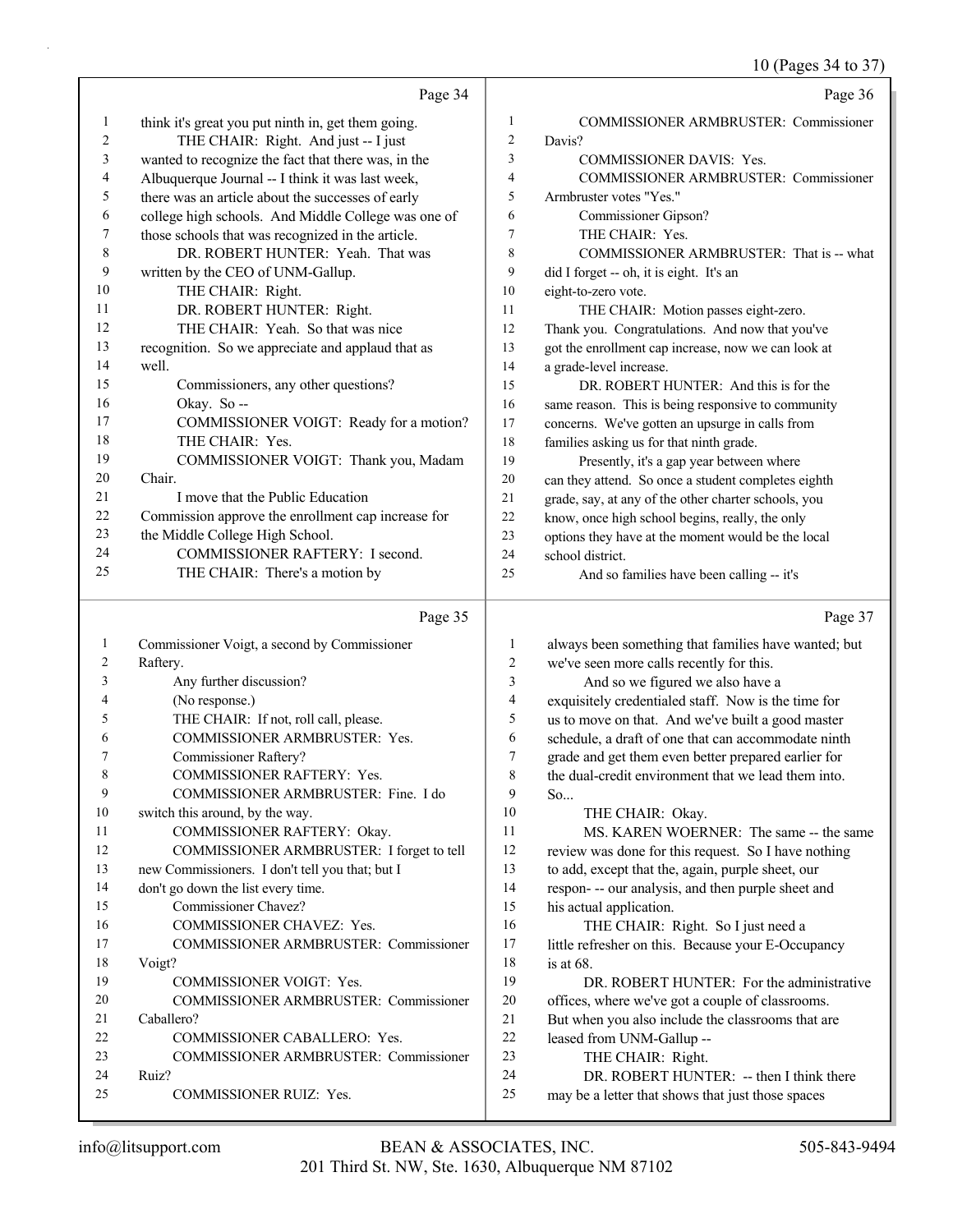# 11 (Pages 38 to 41)

|    | Page 38                                             |                  | Page 40                                              |
|----|-----------------------------------------------------|------------------|------------------------------------------------------|
| 1  | alone would accommodate 159 students.               | $\mathbf{1}$     | change. And that's a school name change. And         |
| 2  | And, of course, our students are all                | $\overline{c}$   | that's La Promesa.                                   |
| 3  | across the campus as well.                          | $\mathfrak{Z}$   | Good morning.                                        |
| 4  | THE CHAIR: Yeah. Okay.                              | 4                | MR. CHRIS JONES: Good morning,                       |
| 5  | Commissioners, any other questions?                 | 5                | Madam Chair, members of the Commission. My name is   |
| 6  | (No response.)                                      | 6                | Chris Jones. I'm the Executive Director of           |
| 7  | THE CHAIR: If not, I'll entertain a                 | $\tau$           | La Promesa Early Learning Center. We're here today   |
| 8  | motion.                                             | 8                | to propose a school name change.                     |
| 9  | COMMISSIONER DAVIS: I move that the                 | 9                | We went through the process of changing              |
| 10 | Public Education Commission approve the change to   | 10               | our name, gathering input from parents, and,         |
| 11 | grade levels served for Middle College High School. | 11               | ultimately, allowing our board to decide upon a      |
| 12 | THE CHAIR: There's a motion by                      | 12               | final name. So we had over 100 respondents, I think  |
| 13 | Commissioner Davis.                                 | 13               | close to 200 community members, parents; everyone    |
| 14 | COMMISSIONER VOIGT: I'll second.                    | 14               | chimed in. And we came up with a couple of options.  |
| 15 | THE CHAIR: A second by Commissioner                 | 15               | At the very end of it, we came out with              |
| 16 | Voigt.                                              | 16               | Albuquerque Bilingual Academy. We did have a board   |
| 17 | Any further discussion?                             | 17               | vote and approval on that name. I believe that was   |
| 18 | (No response.)                                      | 18               | in February.                                         |
| 19 | THE CHAIR: If not, roll call, please.               | 19               | FROM THE FLOOR: March.                               |
| 20 | COMMISSIONER ARMBRUSTER: Commissioner               | 20               | MR. CHRIS JONES: It was in March. Excuse             |
| 21 | Ruiz?                                               | 21               | me. So last month.                                   |
| 22 | COMMISSIONER RUIZ: Yes.                             | 22               | So now we're before you today to request             |
| 23 | COMMISSIONER ARMBRUSTER: Commissioner               | 23               | approval for us to move forward with our name        |
| 24 | Caballero?                                          | 24               | change.                                              |
| 25 | COMMISSIONER CABALLERO: Yes.                        | 25               | THE CHAIR: Okay. Thank you.                          |
|    | Page 39                                             |                  | Page 41                                              |
| 1  | COMMISSIONER ARMBRUSTER: Commissioner               | $\mathbf{1}$     | MR. CHRIS JONES: Yes, ma'am.                         |
| 2  | Voigt?                                              | $\boldsymbol{2}$ | THE CHAIR: And just so that Commissioners            |
| 3  | COMMISSIONER VOIGT: Yes.                            | $\mathfrak{Z}$   | know, this was originally on the Consent Agenda, and |
| 4  | COMMISSIONER ARMBRUSTER: Commissioner               | 4                | I asked for it to be moved onto the regular agenda   |
| 5  | Davis?                                              | 5                | because I just had a little concern with the change  |
| 6  | COMMISSIONER DAVIS: Yes.                            | 6                | to -- with the -- with the use of "Bilingual." I     |
| 7  | COMMISSIONER ARMBRUSTER: Commissioner               | 7                | wanted to -- because the documentation that we       |
|    | Armbruster votes "Yes."                             | 8                | had -- I just wanted to be clear that it was a       |
| 9  | Commissioner Gipson?                                | 9                | bilingual program that was being provided so that we |
| 10 | THE CHAIR: Yes.                                     | 10               | had those assurances before we made the name change  |
| 11 | COMMISSIONER ARMBRUSTER: Commissioner               | 11               | automatically through the Consent Agenda; because it |
| 12 | Chavez?                                             | 12               | seemed like a significant -- you know, from "Early   |
| 13 | COMMISSIONER CHAVEZ: Yes.                           | 13               | Childhood" to now "Bilingual Academy."               |
| 14 | COMMISSIONER ARMBRUSTER: Commissioner               | 14               | MR. CHRIS JONES: Absolutely.                         |
| 15 | Raftery?                                            | 15               | THE CHAIR: I needed that assurance. So I             |
| 16 | <b>COMMISSIONER RAFTERY: Yes.</b>                   | 16               | thought the discussion was important.                |
| 17 | COMMISSIONER ARMBRUSTER: An eight-to-zero           | 17               | But Commissioner Raftery had her hand up             |
| 18 | vote. The motion passes.                            | 18               | first.                                               |
| 19 | THE CHAIR: Thank you. Congratulations,              | 19               | COMMISSIONER RAFTERY: I want to know what            |
| 20 | and we'll see you soon.                             | $20\,$           | kind of bilingual program it is.                     |
| 21 | DR. ROBERT HUNTER: Appreciate it. Yes,              | 21               | THE CHAIR: Can I ask the Commissioner to             |
| 22 | you will. Thank you.                                | 22               | turn her mic on, please?                             |
| 23 | MS. KAREN WOERNER: Congratulations.                 | 23               | COMMISSIONER RAFTERY: Sure. I'd like to              |
| 24 | DR. ROBERT HUNTER: Thank you.                       | 24               | know what kind of bilingual program you are trying   |
| 25 | THE CHAIR: And we have one final name               | 25               | to put together, or if you already have one.         |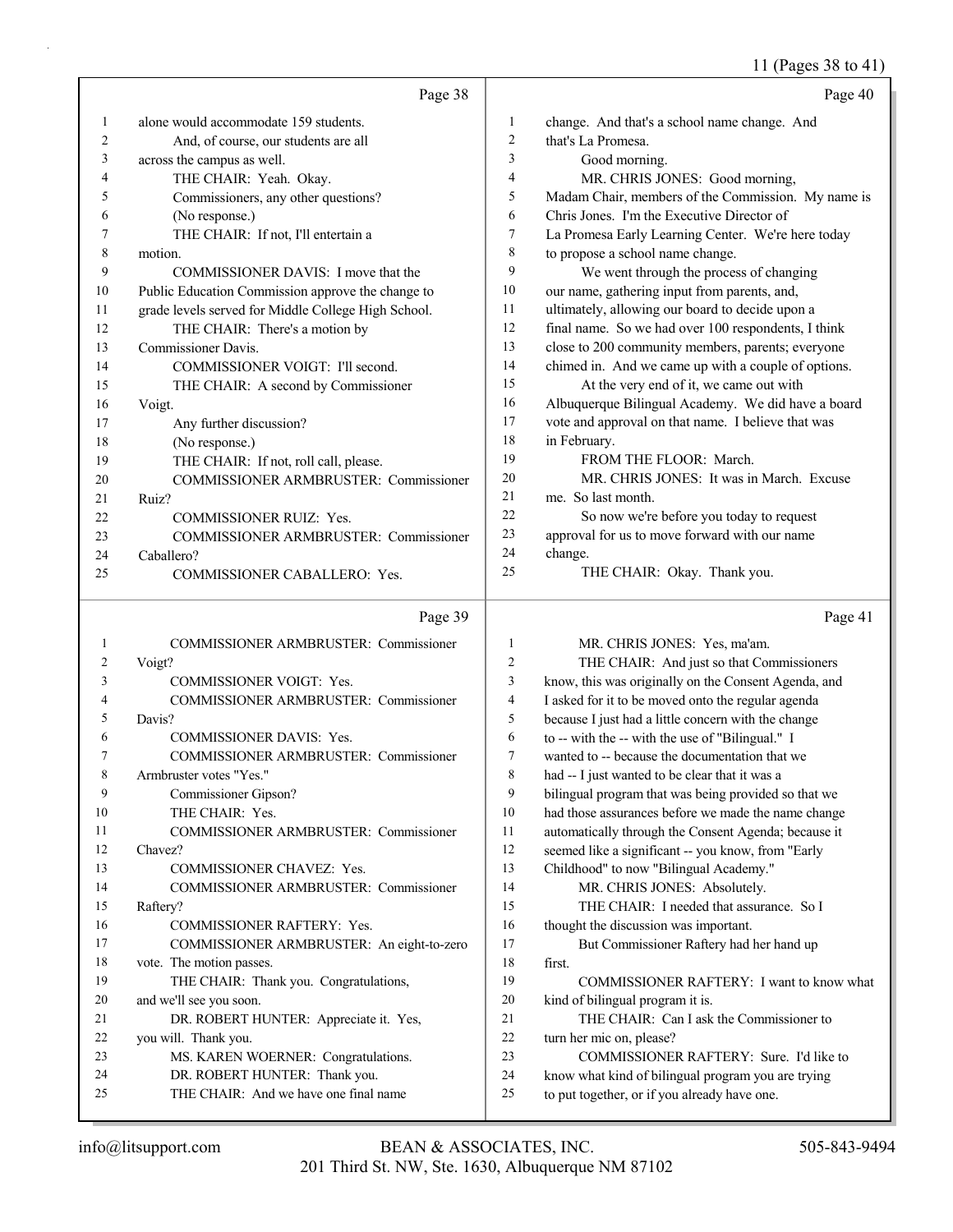# 12 (Pages 42 to 45)

|                | Page 42                                                                                    |                | Page 44                                                                                               |
|----------------|--------------------------------------------------------------------------------------------|----------------|-------------------------------------------------------------------------------------------------------|
| 1              | MR. CHRIS JONES: Yes, Commissioner                                                         | $\mathbf{1}$   | diverse students thrive in an academic,                                                               |
| $\overline{c}$ | Raftery. Pleasure to meet you.                                                             | $\overline{2}$ | family-centered, developmentally seamless continuum                                                   |
| 3              | We have implemented a bilingual program                                                    | 3              | of learning, where high expectations, respect,                                                        |
| 4              | since our inception. And so we are 50/50                                                   | 4              | pride, and empowerment meet grade-level                                                               |
| 5              | dual-language immersion program; always have been.                                         | 5              | proficiency."                                                                                         |
| 6              | We're really seeking to change our name and                                                | 6              | COMMISSIONER VOIGT: Okay. That is long.                                                               |
| 7              | transition forward, because we've been through a                                           | 7              | Thank you. I didn't hear -- is there something                                                        |
| $\,$ $\,$      | lot. And as a school, we've made tremendous gains                                          | 8              | about bilingual -- is there anything about                                                            |
| 9              | and we've made great strides.                                                              | 9              | bilingual?                                                                                            |
| 10             | Also, our name, previous name or current                                                   | 10             | THE CHAIR: In the educational program of                                                              |
| 11             | name, does not really capture the school we are at                                         | 11             | the contract, the statement is, "La Promesa provides                                                  |
| 12             | this point. When you think about La Promesa Early                                          | 12             | instruction in two languages. The delivery method                                                     |
| 13             | Learning Center, it was originally established to                                          | 13             | in the educational research literature is identified                                                  |
| 14             | serve grades K through 3. So we are a pre-K through                                        | 14             | as a dual-language model, where two languages are                                                     |
| 15             | 8th-grade program and have been for some time.                                             | 15             | used. At La Promesa, instruction is taught                                                            |
| 16             | So now what we want to do is really just                                                   | 16             | 50 percent of the time in English and 50 percent in                                                   |
| 17             | continue to move forward. Our staff has done great,                                        | 17             | Spanish. Students demonstrate positive                                                                |
| 18             | great work. And I think leaving the previous name                                          | 18             | cross-cultural attitudes and behaviors."                                                              |
| 19             | with the negative connotations in the past is going                                        | 19             | COMMISSIONER VOIGT: Okay. Thank you,                                                                  |
| $20\,$         | to help us to continue with the forward momentum.                                          | 20             | Madam Chair.                                                                                          |
| 21             | But to answer your question, we do have a                                                  | 21             | THE CHAIR: Commissioner Ruiz?                                                                         |
| 22             | 50/50 dual-language program and always have.                                               | 22             | COMMISSIONER RUIZ: Good morning.                                                                      |
| 23             | THE CHAIR: Commissioner Voigt had her                                                      | 23             | MR. CHRIS JONES: Good morning.                                                                        |
| 24<br>25       | hand up first. So Commissioner Voigt?                                                      | 24<br>25       | COMMISSIONER RUIZ: So I understand that                                                               |
|                | COMMISSIONER VOIGT: Thank you,                                                             |                | you want to leave the negative connotation of                                                         |
|                |                                                                                            |                |                                                                                                       |
|                | Page 43                                                                                    |                | Page 45                                                                                               |
| 1              | Madam Chair. Good morning.                                                                 | $\mathbf{1}$   | La Promesa. I get that.                                                                               |
| 2              | MR. CHRIS JONES: Good morning.                                                             | $\overline{c}$ | But when I read that, the Albuquerque                                                                 |
| 3              | COMMISSIONER VOIGT: Can you just state                                                     | 3              | Bilingual Academy -- and I am going to ask my fellow                                                  |
| 4              | your school's mission for us, please?                                                      | 4              | Commissioner Michael Chavez to address this for me,                                                   |
| 5              | MR. CHRIS JONES: Our school's mission, of                                                  | 5              | because he is a pro in bilingual education. So the                                                    |
| 6              | course, is to provide a linguistic and diverse                                             | 6              | title, to me when I read that, is that your focus is                                                  |
| 7              | program for students in which their culture meets                                          | 7              | going to be that. That's just how I see it. It's                                                      |
| 8              | academic proficiency at all grade levels.                                                  | 8              | going to be bilingual.                                                                                |
| 9              | And so we work with our families and                                                       | 9              | So I have a question for Commissioner                                                                 |
| 10             | provide a sort of a community school model is what                                         | 10             | Chavez and then maybe you can respond once he                                                         |
| 11             | we're attempting to implement on a regular basis.                                          | 11             | addresses that.                                                                                       |
| 12             | We put great pride into our ability to serve our EL                                        | 12             | Can you explain the difference between the                                                            |
| 13             | students, as well as students who have recently                                            | 13             | dual-language and the bilingual and how that                                                          |
| 14             | migrated. And so that's all tied into our mission.                                         | 14             | actually goes with the title, the name change?                                                        |
| 15             | COMMISSIONER VOIGT: Okay. Thanks. And                                                      | 15             | COMMISSIONER CHAVEZ: Okay. Thank you for                                                              |
| 16             | so could you just state your school's mission? How                                         | 16             | putting me on the spot. The State of New Mexico                                                       |
| 17             | does that read?                                                                            | 17<br>18       | recognizes five different bilingual program models.                                                   |
| 18<br>19       | MR. CHRIS JONES: Verbatim? It's so long.                                                   | 19             | And you heard that they operate a dual-language                                                       |
| 20             | That's one of the things we're going to have to                                            | $20\,$         | model. And so that's one of the five that's                                                           |
| 21             | change. It's probably six or seven sentences.<br>THE CHAIR: I have it here. If you -- do   | 21             | recognized by the State. And so they do receive<br>State funding for that model, participation model. |
| 22             | you want me to read it to you?                                                             | $22\,$         | And it's a three-hour model. I think --                                                               |
| 23             | MR. CHRIS JONES: That would be great.                                                      | 23             | dual-language programs are three-hour models. And                                                     |
| 24<br>25       | THE CHAIR: "La Promesa Early Learning<br>Center ensures that culturally and linguistically | 24<br>25       | so they need to provide three hours of services,<br>bilingual services.                               |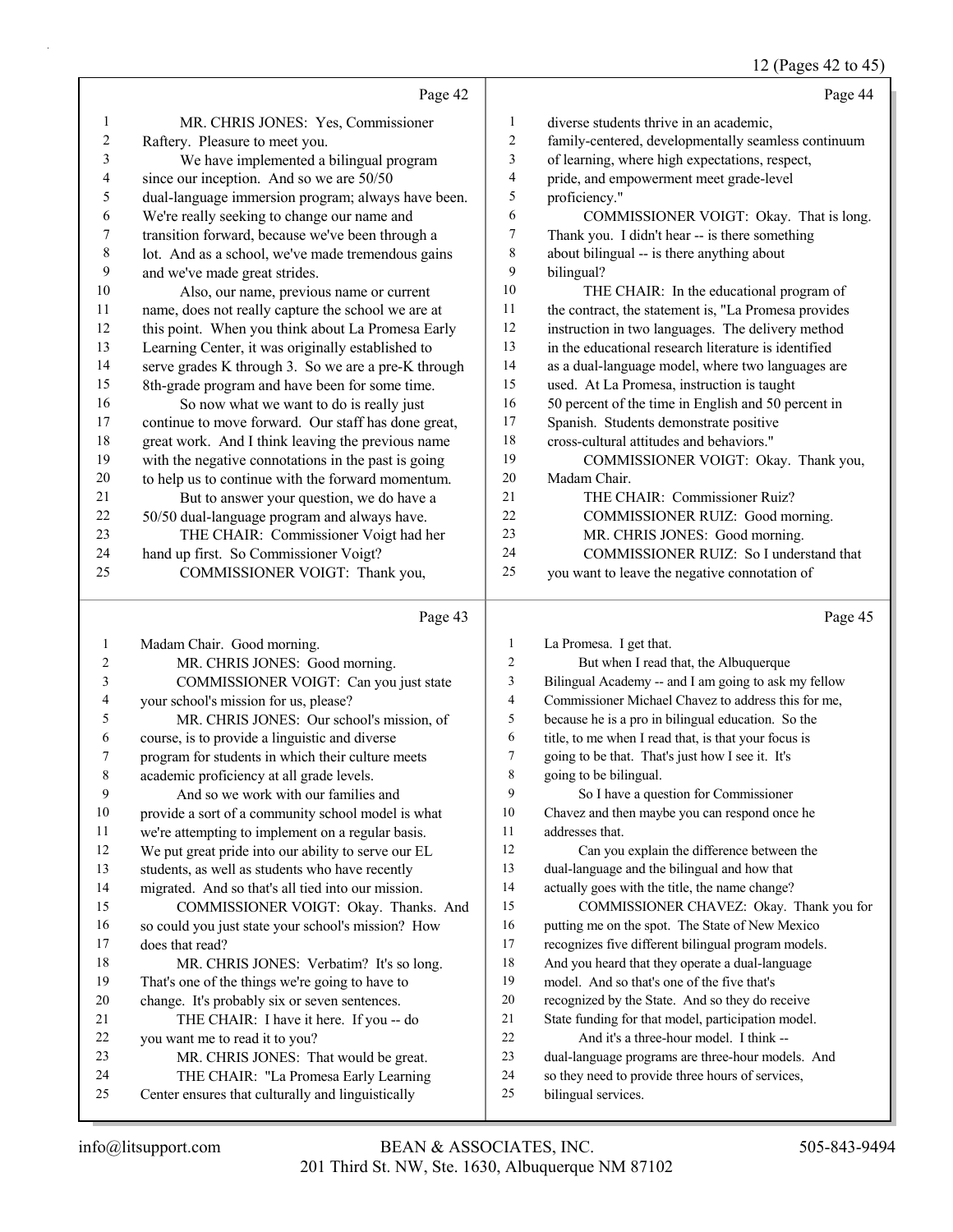13 (Pages 46 to 49)

|                | Page 46                                                                 |                | Page 48                                                                                                 |
|----------------|-------------------------------------------------------------------------|----------------|---------------------------------------------------------------------------------------------------------|
| 1              | And I'm familiar -- I've never been to the                              | 1              | COMMISSIONER ARMBRUSTER: Commissioner                                                                   |
| $\sqrt{2}$     | school; but I am familiar with their model. And as                      | $\overline{2}$ | Gipson?                                                                                                 |
| 3              | stated, it is a 50/50 dual-language model.                              | 3              | THE CHAIR: Yes.                                                                                         |
| $\overline{4}$ | Did I answer?                                                           | $\overline{4}$ | COMMISSIONER ARMBRUSTER: Commissioner                                                                   |
| 5              | COMMISSIONER RUIZ: Yes, you did. Thank                                  | 5              | Davis?                                                                                                  |
| 6              | you. And I didn't mean to put you on the spot.                          | 6              | <b>COMMISSIONER DAVIS: Yes.</b>                                                                         |
| 7              | THE CHAIR: But I had -- I was going to do                               | 7              | COMMISSIONER ARMBRUSTER: Commissioner                                                                   |
| 8              | similarly. So she just jumped in first.                                 | 8              | Armbruster votes "yes."                                                                                 |
| 9              | Let me just make sure you are currently                                 | 9              | It's an eight-to-zero vote.                                                                             |
| 10             | receiving the funding from the State for that.                          | 10             | THE CHAIR: Motion passes, eight-zero.                                                                   |
| 11             | MR. CHRIS JONES: Correct.                                               | 11             | Thank you. And thank you for coming up. I just                                                          |
| 12             | THE CHAIR: Okay. Because we do have                                     | 12             | felt it was important to get some clarity on it. So                                                     |
| 13             | schools that lose the funding because it's found                        | 13             | we appreciate it. Congratulations.                                                                      |
| 14             | that they're not actually providing. So I just want                     | 14             | MR. CHRIS JONES: Not a problem. Thank                                                                   |
| 15             | to make sure that you are receiving the funds.                          | 15             | you.                                                                                                    |
| 16             | MR. CHRIS JONES: Yes. Yes, Madam Chair.                                 | 16             | THE CHAIR: Commissioners, could we take a                                                               |
| 17             | May I add that, in February, our school                                 | 17             | ten-minute break before we move on the agenda? I'd                                                      |
| 18             | received the Bilingual Recognition Award from the                       | 18             | appreciate it. Thank you.                                                                               |
| 19             | New Mexico Public Education Department. So we have                      | 19             | (Recess taken, 9:50 a.m. to 10:15 a.m.)                                                                 |
| 20             | been implementing a successful program for many                         | 20             | THE CHAIR: Commissioners, as we're                                                                      |
| 21             | years.                                                                  | 21             | waiting to get some folks from other bureaus to be                                                      |
| 22             | THE CHAIR: Okay. Thanks. Thanks.                                        | 22             | able to come in, we're going to move to Item                                                            |
| 23<br>24       | Commissioners, are there any other                                      | 23             | No. 9 -- Item No. 8, which is Discussion and                                                            |
| 25             | questions?                                                              | 24             | Possible Action on the Academic Performance                                                             |
|                | (No response.)                                                          | 25             | Framework, which is not in the book, but                                                                |
|                |                                                                         |                |                                                                                                         |
|                | Page 47                                                                 |                | Page 49                                                                                                 |
| $\mathbf{1}$   | COMMISSIONER RAFTERY: I move that we                                    | 1              | Commissioners did receive it today. And I want to                                                       |
| 2              | accept the name change from "La Promesa Early                           | 2              | thank everyone for the yeoman's work that we did                                                        |
| 3              | Learning Center" to "Albuquerque Bilingual Academy."                    | 3              | yesterday.                                                                                              |
| 4              | COMMISSIONER VOIGT: I second.                                           | 4              | For those of us that hung in there till                                                                 |
| 5              | THE CHAIR: Do I have a second?                                          | 5              | 6:30 last night, it was -- it was a lot of good                                                         |
| 6              | There's a motion by Commissioner Raftery,                               | 6              | work, and it was -- a number of these things that we                                                    |
| 7              | a second by Commissioner Voigt.                                         | 7              | worked on yesterday, there was truly a time crunch.                                                     |
| 8              | Any further discussion?                                                 | $\,8$          | So I appreciate everyone's input and stamina to stay                                                    |
| 9              | (No response.)                                                          | 9              | in.                                                                                                     |
| 10             | THE CHAIR: If not, roll call, please.                                   | 10             | So we were able to -- we worked on the                                                                  |
| 11             | COMMISSIONER ARMBRUSTER: Commissioner                                   | 11             | performance framework at the Work Session last month                                                    |
| 12             | Caballero?                                                              | 12             | and foolishly thought it was going to be easy                                                           |
| 13             | COMMISSIONER CABALLERO: Yes.                                            | 13             | yesterday, and all we were going to have to drop in                                                     |
| 14             | COMMISSIONER ARMBRUSTER: Commissioner                                   | 14             | was the description language that was now going to                                                      |
| 15             | Voigt?                                                                  | 15             | be populated into the new State assessment.                                                             |
| 16             | COMMISSIONER VOIGT: Yes.                                                | 16             | But we want to thank not only CSD, but                                                                  |
| 17             | COMMISSIONER ARMBRUSTER: Commissioner                                   | 17             | Brian Laurent for coming in and making it longer,                                                       |
| 18             | Raftery?                                                                | 18             | because of the input that he offered. But it was --                                                     |
| 19             | <b>COMMISSIONER RAFTERY: Yes.</b>                                       | 19             | it was important, and I think we made some really                                                       |
| 20<br>21       | <b>COMMISSIONER ARMBRUSTER: Commissioner</b><br>Ruiz?                   | 20<br>21       | good changes to the performance framework, and we've                                                    |
| 22             |                                                                         | 22             | got it nailed down, mostly.<br>The State assessment is still in a little                                |
| 23             | COMMISSIONER RUIZ: Yes.<br><b>COMMISSIONER ARMBRUSTER: Commissioner</b> | 23             |                                                                                                         |
| 24             | Chavez?                                                                 | 24             | flux. So there may have to still be changes going<br>forward. But I think for schools, we can give them |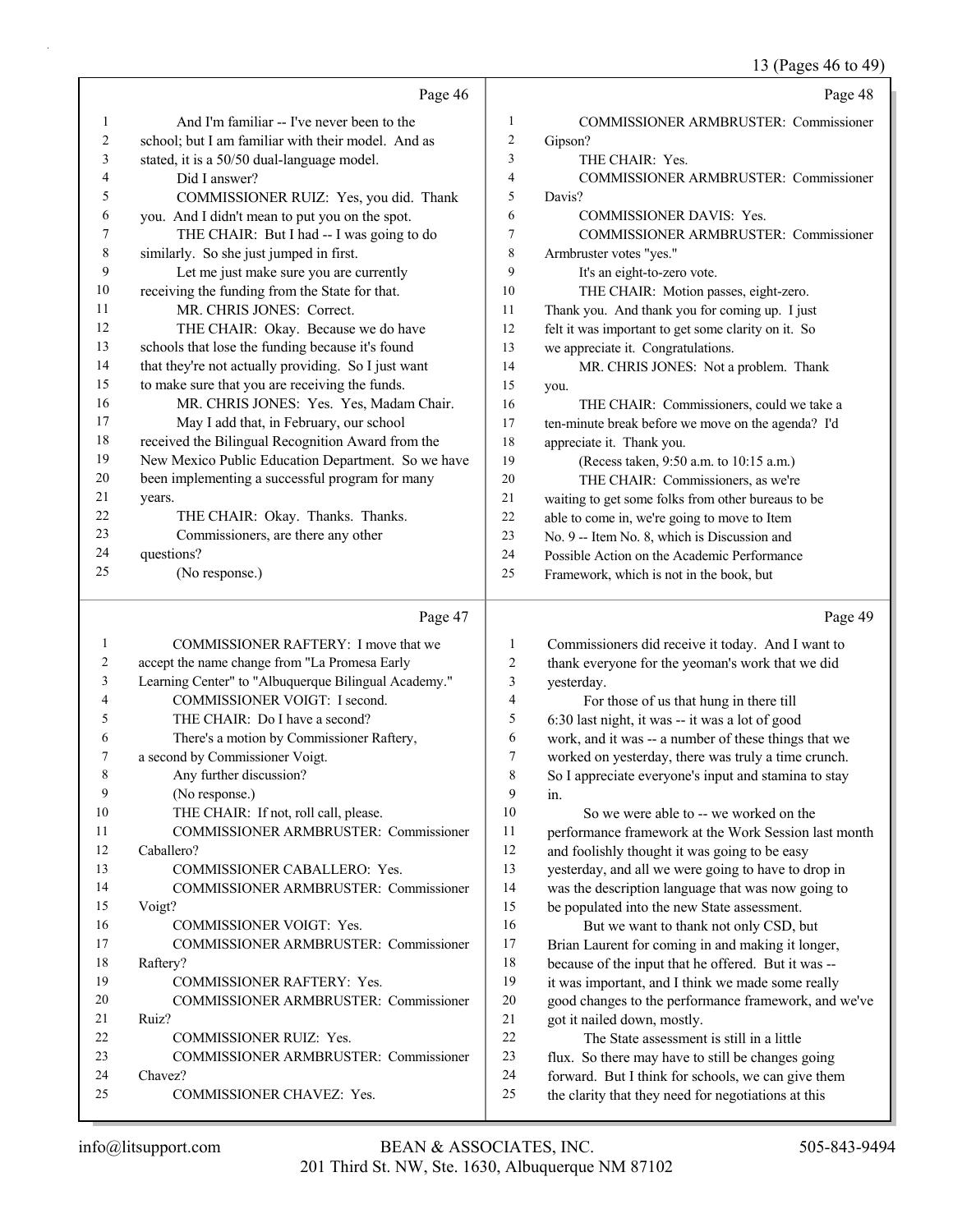#### 14 (Pages 50 to 53)

|                | Page 50                                              |                | Page 52                                              |
|----------------|------------------------------------------------------|----------------|------------------------------------------------------|
| 1              | point in time. And I think, and I'm hoping and       | $\mathbf{1}$   | Trish for providing some food and drinks.            |
| $\overline{2}$ | thinking, that we have -- through the change in the  | $\overline{c}$ | THE CHAIR: Oh, the snacks?                           |
| 3              | percentages, we've also addressed the needs of the   | 3              | COMMISSIONER VOIGT: Oh, the chocolate.               |
| 4              | SAM schools without having to do something separate. | 4              | COMMISSIONER RUIZ: I just want to                    |
| 5              | But we'll -- we'll see that as we go                 | 5              | reiterate and thank Ami and Mark, because I know by  |
| 6              | forward, to see if there's additional tweaks that we | 6              | the time we locked up and turned the lights off, it  |
| 7              | need to do.                                          | 7              | was a quarter of 7:00, and you had to go home and    |
| 8              | We understand that the mission-specific              | 8              | work. So I can't even imagine how late you stayed    |
| $\mathbf{9}$   | goals had sort of phased away and weren't a focus.   | 9              | up, just to be clear.                                |
| 10             | We are committed to assuring the communities that    | 10             | MR. CHAIKEN: It was all her.                         |
| 11             | our schools do provide that unique educational       | 11             | THE CHAIR: We thought of you while we                |
| 12             | opportunity through their missions.                  | 12             | were at La Fonda.                                    |
| 13             | So I think the importance that we've put             | 13             | COMMISSIONER VOIGT: Just one other,                  |
| 14             | back into the performance framework to the missions  | 14             | Madam Chair. Also the value of this performance      |
| 15             | is -- is an important statement and certainly a goal | 15             | framework going forward, with those mission-specific |
| 16             | for us. But we know that it's going to be a          | 16             | goals, just increases, you know, what we can do for  |
| 17             | challenge for some schools to help to develop those  | 17             | charter schools and the charter schools law in       |
| 18             | mission-specific indicators, so that we're -- you    | 18             | New Mexico. So I'm glad that we brought that         |
| 19             | know, we're in a little bit of a testing year.       | 19             | forward.                                             |
| 20             | And we're certainly going to be -- and               | 20             | THE CHAIR: Me, too. I think it was                   |
| 21             | we've said this before -- that we will -- we will be | 21             | unfortunately woefully lacking. And it was, you      |
| 22             | flexible enough at the end of that first year to     | 22             | know, a source of contention for me that it wasn't   |
| 23             | have schools look at the goals. And if there needs   | 23             | there. So I'm in a personally happier place about    |
| 24             | to be some tweaking, we're open to that opportunity  | 24             | this, and I certainly hope the schools are going     |
| 25             | for another discussion.                              | 25             | forward.                                             |
|                |                                                      |                |                                                      |
|                | Page 51                                              |                | Page 53                                              |
| 1              | And we also hope that schools that have              | 1              | So if there's no further discussion on               |
| 2              | paved the way for creating mission -- really unique  | $\overline{2}$ | this, I'll entertain a motion.                       |
| 3              | mission-specific goals, that they're putting         | 3              | Commissioner Voigt?                                  |
| 4              | themselves out there to help other schools in        | $\overline{4}$ | COMMISSIONER VOIGT: Certainly. Thank                 |
| 5              | creating their goals as well.                        | 5              | you. I move that the PEC adopt the revised academic  |

| ◡  | you. I move that the r LC adopt |
|----|---------------------------------|
| -6 | performance frameworks.         |

- 7 COMMISSIONER RUIZ: Second.
- 8 THE CHAIR: There's a motion by
- 9 Commissioner Voigt, a second by Commissioner Ruiz.
- 10 Is there any further discussion?
- 11 (No response.)
- 12 THE CHAIR: If not, roll call, please?
- 25 COMMISSIONER ARMBRUSTER: I want to thank 13 COMMISSIONER ARMBRUSTER: Commissioner 14 Voigt? 15 COMMISSIONER VOIGT: Yes. 16 COMMISSIONER ARMBRUSTER: Commissioner 17 Armbruster votes "Yes." 18 Commissioner Caballero? 19 COMMISSIONER CABALLERO: Yes. 20 COMMISSIONER ARMBRUSTER: Commissioner 21 Ruiz? 22 COMMISSIONER RUIZ: Yes. 23 COMMISSIONER ARMBRUSTER: Commissioner 24 Chavez? 25 COMMISSIONER CHAVEZ: Yes.

21 and changes.

6 So it's -- it's interesting and exciting

8 So are there any questions on -- because 9 we do have -- and I want to thank Ami for -- 10 MS. AMI JAEGER: And Alan. 11 THE CHAIR: -- doing the work. Is this 12 the one that came in at 12:30 or -- so we appreciate 13 the opportunity to have this clean copy so people

16 COMMISSIONER VOIGT: Thank you, Madam 17 Chair. Yeah. I would like to commend everybody's

7 times that we're moving forward.

14 are clear on what they're voting on. 15 So -- Commissioner Voigt?

18 energy yesterday for getting this document 19 completed, with all consideration going to the 20 schools that are anticipating, you know, the shift

22 So I think -- I think we did a great job,

23 if I do say so myself. Thank you. 24 THE CHAIR: Thank you.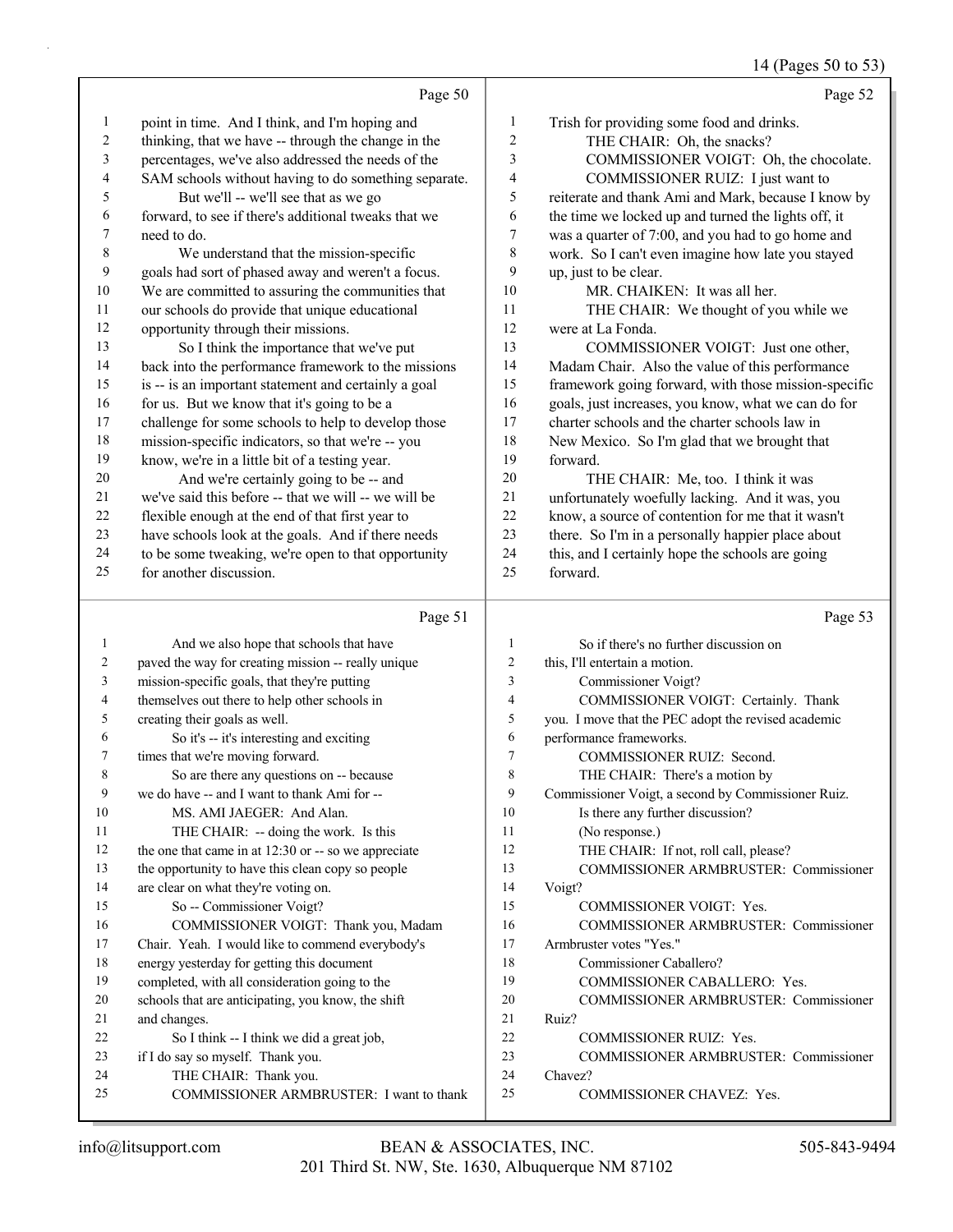|                |                                                      |                  | 15 (Pages 54 to 57)                                  |
|----------------|------------------------------------------------------|------------------|------------------------------------------------------|
|                | Page 54                                              |                  | Page 56                                              |
| 1              | COMMISSIONER ARMBRUSTER: Commissioner                | $\mathbf{1}$     | Did the --                                           |
| 2              | Raftery?                                             | $\overline{c}$   | COMMISSIONER VOIGT: Madam Chair, while               |
| 3              | COMMISSIONER RAFTERY: Yes.                           | 3                | you're looking --                                    |
| 4              | COMMISSIONER ARMBRUSTER: Commissioner                | 4                | THE CHAIR: Letter C.                                 |
| 5              | Gipson?                                              | 5                | COMMISSIONER VOIGT: Oh.                              |
| 6              | THE CHAIR: Yes.                                      | 6                | THE CHAIR: On Page 7, the new letter C is            |
| 7              | COMMISSIONER ARMBRUSTER: Commissioner                | 7                | the Bilingual Multicultural Indian Education and     |
| 8              | Davis?                                               | 8                | Hispanic Education.                                  |
| 9              | <b>COMMISSIONER DAVIS: Yes.</b>                      | 9                | So we're excited about incorporating that            |
| 10             | COMMISSIONER ARMBRUSTER: It's an                     | 10               | into this new application. It also appears later on  |
| 11             | eight-to-zero vote, and it passes.                   | 11               | in the application when we're looking at how is the  |
| 12             | THE CHAIR: Motion passes, eight-zero.                | 12               | school identifying and assessing, if need be.        |
| 13             | And once again, thank you all for yesterday.         | 13               | But this is a narrative so that schools              |
| 14             | COMMISSIONER VOIGT: A quick question.                | 14               | understand what their role is in -- in the community |
| 15             | When do we expect to see those posted on the         | 15               | and bringing the community together. So that's --    |
| 16             | website?                                             | 16               | that's an exciting component of this, as I           |
| 17             | THE CHAIR: They should go on close to                | 17               | mentioned.                                           |
| 18             | immediately.                                         | 18               | There really aren't any other substantive            |
| 19             | COMMISSIONER VOIGT: Okay. Super.                     | 19               | changes to the application, outside of, if you look  |
| 20             | Thanks.                                              | 20               | on Page 3, the parts of the application that the     |
| 21             | THE CHAIR: Yeah. Okay. Do we have any                | $21$             | applicants had to fill in. Outside of this change    |
| 22             | word?                                                | 22               | that I just highlighted, we didn't make any other    |
| 23             | MS. KAREN WOERNER: Yes, the Special                  | 23               | changes.                                             |
| 24             | Education liaison from the Special Ed Bureau from    | 24               | But what we did change was the rubric                |
| 25             | the school is on their way over from the Federal     | 25               | which is on Page 3. It's how the scoring will be     |
|                | Page 55                                              |                  | Page 57                                              |
| $\mathbf{1}$   | Building.                                            | $\mathbf{1}$     | done for the new application. As Commissioners       |
| $\overline{c}$ | THE CHAIR: So we'll move on to the next              | 2                | might remember, the original rubric, the minimum     |
| 3              | item, and we should be done by then. Okay.           | 3                | scoring expectations, if you look at the third       |
| 4              | MS. KAREN WOERNER: Thank you.                        | 4                | bullet, it now says, "The Applicant must earn at     |
| 5              | THE CHAIR: So we will move on to Item                | 5                | least 80 percent of the available points in order    |
| 6              | No. 10, then, which is the second part of our day    | 6                | for a positive recommendation by independent         |
| 7              | yesterday. And that is the Discussion and Possible   | $\boldsymbol{7}$ | reviewers."                                          |
| $\,$ 8 $\,$    | Action on the New School Application.                | 8                | In the previous application, that hallmark           |
| 9              | So I will reiterate ditto what I said                | 9                | was 95; so it's been moved to 80 percent. So         |
| $10\,$         | about thank you for all the work yesterday.          | 10               | that's -- that's the significant change here on the  |
| 11             | And we're excited about a number of the              | 11               | rubric.                                              |
| 12             | changes in the new application, because the charter  | 12               | MR. ALAN BRAUER: Madam Chair, members of             |
| 13             | community, the State charter community here in       | 13               | the Commission, I just want to share Deputy          |
| 14             | New Mexico, is leading the way in helping to create  | 14               | Secretary Bobroff's gratitude for you all taking the |
| 15             | that multi-cultural, bilingual framework as it       | 15               | lead and integrating and implementing much of the    |
| 16             | appears here in the new application.                 | 16               | new legislation that has come out of the last 60-day |
| 17             | And we will be moving forward also with              | 17               | session. We had a great one-hour conversation on     |
| $18\,$         | communications with governance councils on how our   | 18               | the way home yesterday from here after a really long |
| 19             | already approved schools will be able to move        | 19               | night with you all. And I think that there was       |
| $20\,$         | forward and incorporate that framework into their    | $20\,$           | just -- we just wanted to share, like, really, our   |
| 21             | schools as well. So we're excited about that work    | 21               | excitement and gratitude for you all being, I        |
| 22             | as we're moving forward, so that Commissioners who   | 22               | believe, the first elected body to really do the     |
| 23             | were not here yesterday -- I'm going to have to find | 23               | hard work in implementing the new changes and shifts |
| 24             | the page, but it should be around Page 4. Yes.       | 24               | that all of our children are deserving of.           |

- were not here yesterday -- I'm going to have to find
- the page, but it should be around Page 4. Yes. I'll just highlight a couple of things.
- 25 And I know it's really messy work, and you

that all of our children are deserving of.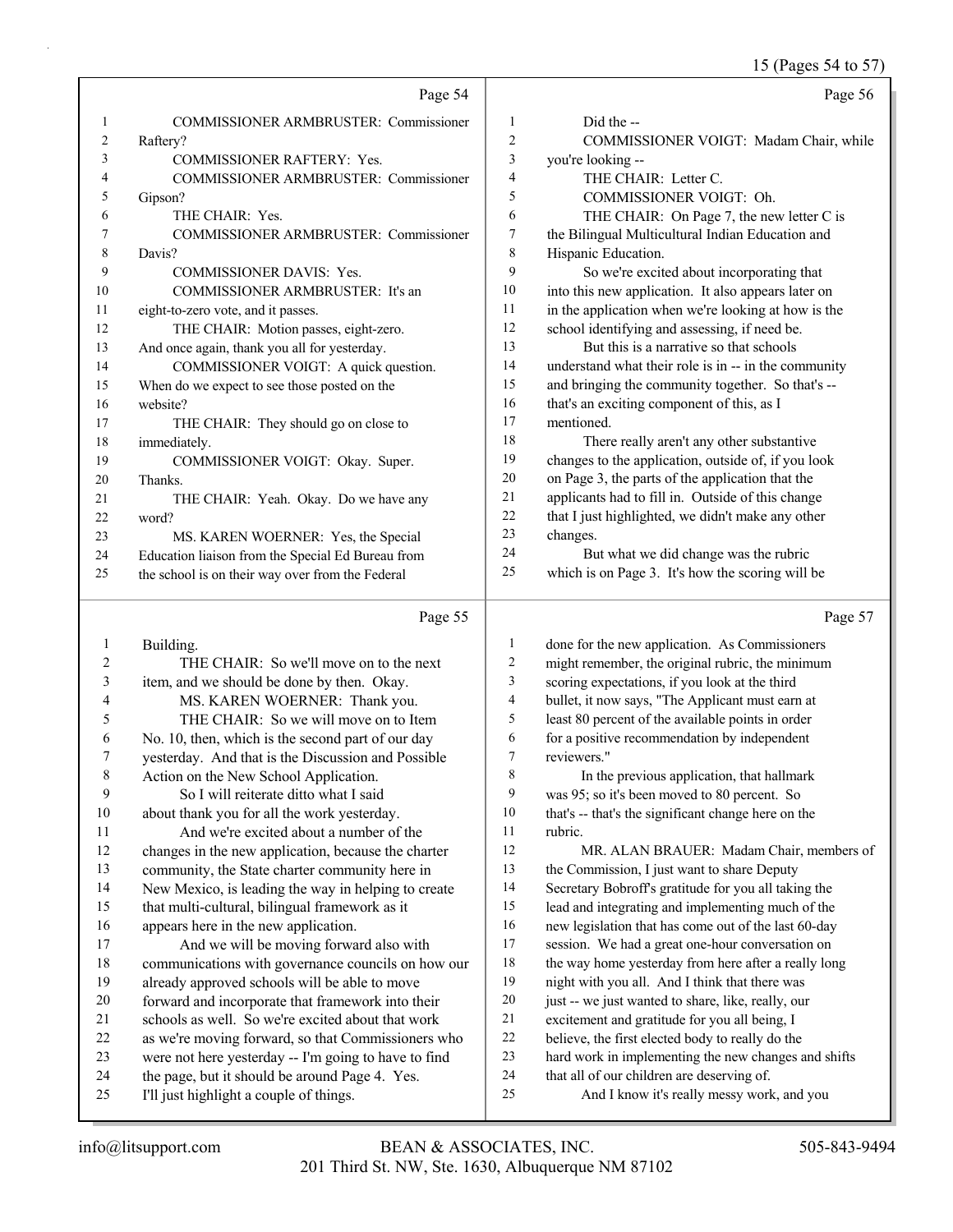# 16 (Pages 58 to 61)

|                         | Page 58                                                                 |                         | Page 60                                                                            |
|-------------------------|-------------------------------------------------------------------------|-------------------------|------------------------------------------------------------------------------------|
| $\mathbf{1}$            | all just really did a great job. So I wanted to                         | 1                       | <b>Commissioner Ruiz?</b>                                                          |
| 2                       | share those words from Deputy Secretary Bobroff.                        | $\overline{c}$          | COMMISSIONER RUIZ: Yes.                                                            |
| 3                       | THE CHAIR: Thank you. We appreciate it.                                 | 3                       | COMMISSIONER ARMBRUSTER: The motion                                                |
| 4                       | And I just want to add, not on the application                          | 4                       | passes.                                                                            |
| 5                       | itself, but a discussion that -- a brief discussion                     | 5                       | THE CHAIR: The motion passes, eight-zero.                                          |
| 6                       | I had with Matt about this, that the need to reach                      | 6                       | Thank you.                                                                         |
| 7                       | out and find individuals that can help the schools                      | 7                       | I can do Item No. 11 real quick.                                                   |
| $\,8\,$                 | to -- to create these frameworks, not only the new                      | 8                       | COMMISSIONER RUIZ: Okay.                                                           |
| 9                       | applicants -- but, of course, new applicants, it's a                    | 9                       | THE CHAIR: So we'll move on to Item                                                |
| 10                      | needs-now basis -- but for all of our schools, so                       | 10                      | No. 11, which is the contract negotiation schedule.                                |
| 11                      | that we have the -- we know the resources are out                       | 11                      | So pack your bags and get ready to be on the road                                  |
| 12                      | there; but for schools to be able to access them.                       | 12                      | for a little while.                                                                |
| 13                      | And maybe that might be something that can                              | 13                      | So we have a number of schools that we                                             |
| 14                      | be incorporated into the June. That would be really                     | 14                      | need to do contract negotiations for. And Karen has                                |
| 15                      | beneficial, I think; so that -- those work sessions                     | 15                      | been in communication with the schools to help set                                 |
| 16                      | are filling up quickly.                                                 | 16                      | up the schedule and to find the venues for us to do                                |
| 17                      | All right. So thank you.                                                | 17                      | the negotiations.                                                                  |
| 18                      | So, if there's no further discussion, I'll                              | 18                      | In addition, we have a school in                                                   |
| 19                      | entertain a motion.                                                     | 19                      | Las Cruces that we not only have to negotiate a                                    |
| 20                      | COMMISSIONER VOIGT: I can make the                                      | 20                      | contract with, but we need to do a Corrective Action                               |
| 21                      | motion, Madam Chair.                                                    | 21                      | Plan as well.                                                                      |
| 22                      | I move that the Public Education                                        | 22                      | And when I was thinking about that, I                                              |
| 23                      | Commission adopt the new -- newly revised New School                    | 23                      | thought it was a heavy lift to do the contract                                     |
| 24                      | Application.                                                            | 24                      | negotiations and the CAP at the same time, so that                                 |
| 25                      | COMMISSIONER RUIZ: Second.                                              | 25                      | we probably would need a little breather and come                                  |
|                         | Page 59                                                                 |                         | Page 61                                                                            |
| $\mathbf{1}$            | THE CHAIR: There's a motion by                                          | $\mathbf{1}$            | back and rethink things.                                                           |
| $\overline{\mathbf{c}}$ | Commissioner Voigt, a second by Commissioner Ruiz.                      | $\overline{c}$          | So we're going to do the negotiations for                                          |
| 3                       | Any further discussion?                                                 | 3                       | the Corrective Action Plan for Dolores Huerta on                                   |
| 4                       | (No response.)                                                          | $\overline{\mathbf{4}}$ | Thursday afternoon starting at 3:00. And that's                                    |
| 5                       | THE CHAIR: If not, roll call, please.                                   | 5                       | May 2nd.                                                                           |
| 6                       | COMMISSIONER ARMBRUSTER: Commissioner                                   | 6                       | COMMISSIONER VOIGT: Do we have a location                                          |
| 7                       | Chavez?                                                                 | $\tau$                  | for that yet?                                                                      |
| 8                       | COMMISSIONER CHAVEZ: Yes.                                               | 8                       | THE CHAIR: The Farm and Ranch.                                                     |
| 9                       | COMMISSIONER ARMBRUSTER: Commissioner                                   | 9                       | COMMISSIONER VOIGT: Will you send out the                                          |
| 10                      | Davis?                                                                  | 10                      | address?                                                                           |
| 11                      |                                                                         |                         |                                                                                    |
| 12                      | <b>COMMISSIONER DAVIS: Yes.</b>                                         | 11                      | THE CHAIR: Absolutely, yeah. The whole                                             |
|                         | COMMISSIONER ARMBRUSTER: Commissioner                                   | 12                      | schedule will be sent out, yes. And there will be                                  |
| 13                      | Gipson?                                                                 | 13                      | e-mails coming out asking you to respond if you're                                 |
| 14                      | THE CHAIR: Yes.                                                         | 14                      | going to come, so that we'll populate a -- you know,                               |
| 15                      | COMMISSIONER ARMBRUSTER: Commissioner                                   | 15                      | a schedule. Yeah.                                                                  |
| 16                      | Raftery?                                                                | 16                      | And then on Friday the 3rd, starting at                                            |
| 17                      | COMMISSIONER RAFTERY: Yes.                                              | 17                      | 8:00 a.m., we will start contract negotiations with                                |
| 18                      | <b>COMMISSIONER ARMBRUSTER: Commissioner</b>                            | 18                      | the three schools in Las Cruces that we have to do.                                |
| 19                      | Caballero?                                                              | 19                      | So here was my question, Beverly, our                                              |
| 20                      | COMMISSIONER CABALLERO: Yes.                                            | 20                      | travel expert. We've got Commissioners that are                                    |
| 21                      | COMMISSIONER ARMBRUSTER: Commissioner                                   | 21                      | going to be down there on Friday. They'll travel                                   |
| 22                      | Voigt?                                                                  | 22                      | up, I'm guessing, Saturday, because it may be                                      |
| 23                      | <b>COMMISSIONER VOIGT: Yes.</b>                                         | 23                      | late -- later. So some Commissioners may decide                                    |
| 24<br>25                | <b>COMMISSIONER ARMBRUSTER: Commissioner</b><br>Armbruster votes "Yes." | 24<br>25                | they don't want to drive Friday night.<br>We're reconvening on Monday, the 6th, in |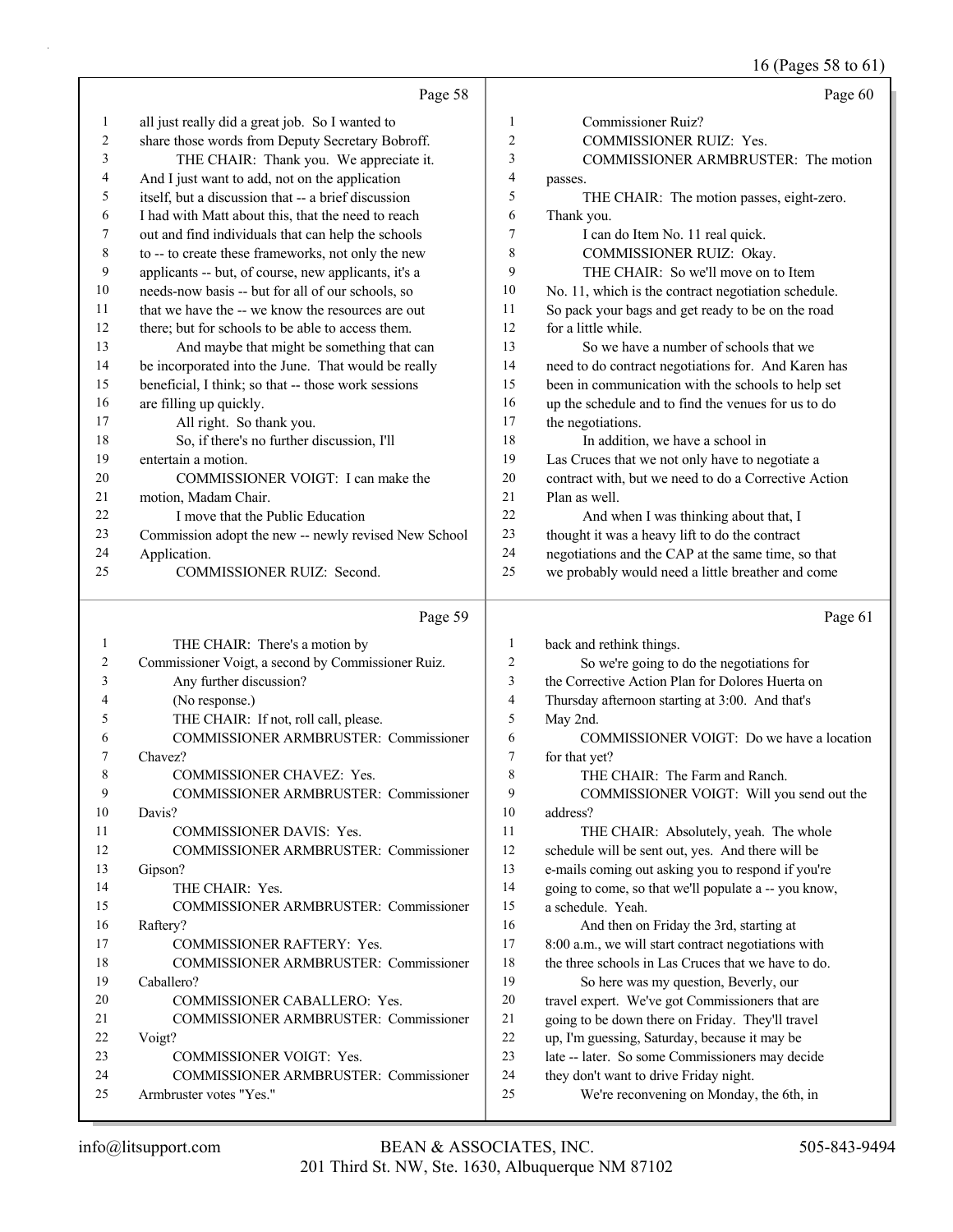# 17 (Pages 62 to 65)

|                  | Page 62                                                     |                | Page 64                                              |
|------------------|-------------------------------------------------------------|----------------|------------------------------------------------------|
| $\mathbf{1}$     | Albuquerque. So if Commissioners -- like, for               | $\mathbf{1}$   | Commissioners that will be attending will get those  |
| $\overline{c}$   | example, Commissioner Armbruster, I'm just saying if        | 2              | materials prior to the meeting so that they can      |
| 3                | you want to -- does she have to drive all the way           | 3              | review them and we can hopefully get these finalized |
| 4                | home Saturday to Los Alamos to basically come back          | 4              | by then. Okay?                                       |
| 5                | down to Albuquerque on Sunday so that she's there           | 5              | COMMISSIONER VOIGT: Great.                           |
| 6                | Monday morning at 8:00? That's my question.                 | 6              | THE CHAIR: Bev, do you know, will the --             |
| 7                | MS. FRIEDMAN: That's her choice.                            | 7              | would the computers be available? And if they were,  |
| 8                | THE CHAIR: All right. I just wanted                         | 8              | would a Commissioner be able to get them by then?    |
| $\boldsymbol{9}$ | that -- those options, so that if people have --            | 9              | You know, how would they get them? Does the tech     |
| $10\,$           | you're passing by the place you have to be at Monday        | 10             | person have to, like, somehow set it up the first    |
| 11               | morning, you know, it just doesn't make a whole lot         | 11             | day?                                                 |
| 12               | of sense; so that Commissioners are free to make            | 12             | MS. FRIEDMAN: Madam Chair, yes,                      |
| 13               | that choice if they want to?                                | 13             | they're -- what they are doing right now is setting  |
| 14               | MS. FRIEDMAN: Yes. Yes.                                     | 14             | up the computer with the programs.                   |
| 15               | THE CHAIR: So there's that option. So we                    | 15             | THE CHAIR: Okay.                                     |
| 16               | will reconvene in Albuquerque at 8:00 a.m. on               | 16             | MS. FRIEDMAN: And so what they would have            |
| 17               | Monday, the 6th; Tuesday, the 7th; and Wednesday,           | 17             | you do, they have forms for Commissioners to sign.   |
| 18               | the 8th at the New Mexico Athletic Association's            | 18             | THE CHAIR: Oh, right.                                |
| 19               | building, which is -- is that -- it's not Wyoming.          | 19             | MS. FRIEDMAN: And then basic information             |
| 20               | MS. KAREN WOERNER: Palomas Drive.                           | 20             | about how to access some of the information on       |
| 21               | THE CHAIR: Palomas, off of Paseo del                        | 21             | there. So it would -- maybe an hour, maybe less.     |
| 22               | Norte, by the Target and by the SpringHill, yeah.           | 22             | THE CHAIR: So the computers won't be                 |
| 23               | I've already made my reservation at the SpringHill.         | 23             | available for, like, the negotiations in Cruces.     |
| 24               | And then we will be up here Thursday                        | 24             | MS. FRIEDMAN: Unless we pay for the tech             |
| 25               | morning, the 9th, at 8:00 a.m. for the two schools,         | 25             | people to bring them down to Las Cruces.             |
|                  |                                                             |                |                                                      |
|                  | Page 63                                                     |                | Page 65                                              |
| $\mathbf{1}$     | the one in Santa Fe and the one in Taos. No, it's           | $\mathbf{1}$   | THE CHAIR: But I think a tech person has             |
| $\overline{c}$   | Thursday, the 9th. Yeah. I said we're going to be           | $\sqrt{2}$     | to -- yeah. That's the -- that's the challenge.      |
| 3                | in Albuquerque Monday, the 6th; Tuesday, the 7th;           | $\mathfrak{Z}$ | Okay. All right. Thank you.                          |
| 4                | and Wednesday, the 8th.                                     | $\overline{4}$ | MS. FRIEDMAN: Sorry.                                 |
| 5                | COMMISSIONER ARMBRUSTER: And then back                      | $\mathfrak s$  | THE CHAIR: That's okay. That's okay.                 |
| 6                | here.                                                       | 6              | Okay. There must be traffic.                         |
| 7                | THE CHAIR: And then we'll be in Santa Fe                    | $\overline{7}$ | MS. KAREN WOERNER: Actually --                       |
| $\,$ 8 $\,$      | for two schools in the morning of the 9th, and then         | $\,$ $\,$      | Madam Chair, Commissioners, Charlene Marcotte has    |
| 9                | we'll start our Work Session after that. And then           | 9              | arrived.                                             |
| 10               | you're free at last after Friday, okay?                     | 10             | THE CHAIR: Thank you.                                |
| 11               | So a schedule will come out with all of                     | 11             | MS. KAREN WOERNER: And also we have Mayra            |
| 12               | the addresses, all -- I mean, the Farm and Heritage         | 12             | Valtierrez from the Language and Culture Bureau as   |
| 13               | Museum is very easy to find. And so is the                  | 13             | well.                                                |
| 14               | Athletic. The only problem, sometimes with the              | 14             | THE CHAIR: Okay. All right. Thank you                |
| 15               | Activities building, is parking can sometimes be            | 15             | so much. So we are back to Item No. 7, which is      |
| 16               | challenging if they've got other meetings going on.         | 16             | Discussion and Possible Action on Letter of Concern  |
| 17               | But there is street parking there. But they're easy         | 17             | to Alma d'Arte Charter School.                       |
| 18               | to find.                                                    | 18             | And I know there's folks here from Alma;             |
| 19               | And there -- Beverly will send out a --                     | 19             | so if they would come forward, please.               |
| 20               | you know, who's going to attend.                            | 20             | MR. GENE ELLIOTT: Good morning.                      |
| 21               | So do we actually have to vote on that                      | 21             | THE CHAIR: Good morning. So once again,              |
| 22<br>23         | schedule? We usually don't.                                 | 22             | if you would please identify yourselves for the      |
| 24               | No? Okay. Yeah.<br>So if you have any questions, CSD was -- | 23<br>24       | record.<br>MR. GENE ELLIOTT: Certainly. I'm Gene     |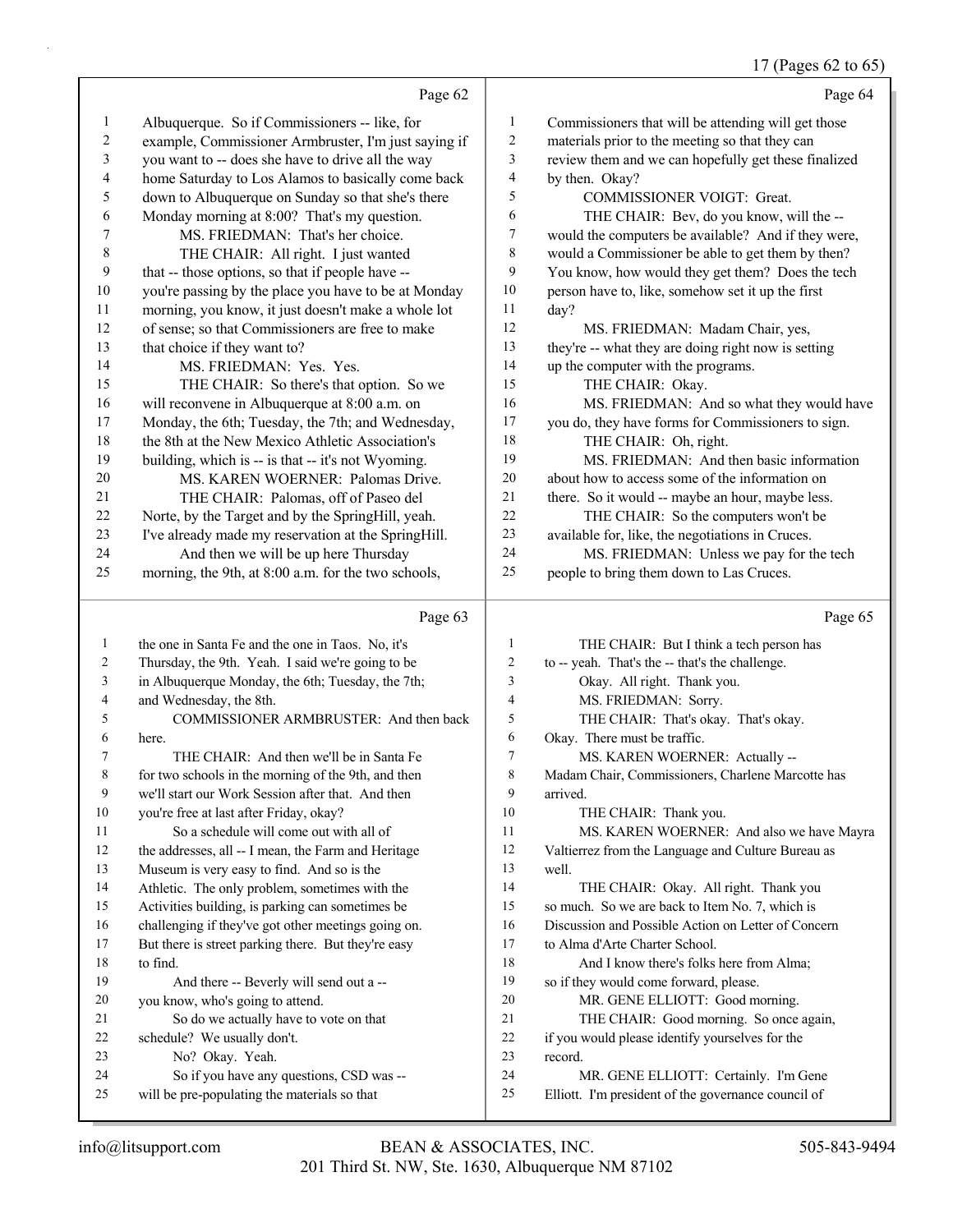18 (Pages 66 to 69)

|                |                                                      |                          | 18 (Pages 66 to 69)                                  |
|----------------|------------------------------------------------------|--------------------------|------------------------------------------------------|
|                | Page 66                                              |                          | Page 68                                              |
| 1              | Alma d'Arte Charter High School.                     | 1                        | Charlene.                                            |
| $\overline{c}$ | MS. REBECCA BEIDLER: My name is Rebecca              | $\overline{c}$           | MS. CHARLENE MARCOTTE: Good morning.                 |
| 3              | Beidler, and I am the special education              | 3                        | THE CHAIR: Good morning.                             |
| 4              | teacher/coordinator, I guess, for Alma d'Arte        | 4                        | MS. CHARLENE MARCOTTE: So I received this            |
| 5              | Charter High School.                                 | 5                        | new iteration of this CAP yesterday. Unfortunately,  |
| 6              | THE CHAIR: Okay. Thank you. So we'll                 | 6                        | I was on a site visit in Deming. So I just briefly   |
| 7              | open it up for you first. Any --                     | $\tau$                   | reviewed it, but I don't feel I have a good breadth  |
| 8              | MR. GENE ELLIOTT: Thank you,                         | 8                        | of it right now.                                     |
| 9              | Madam Chairwoman, and the members of the Commission. | 9                        | THE CHAIR: So do we want to -- do we need            |
| 10             | We think the last iteration that has been provided   | 10                       | to table it?                                         |
| 11             | to you very quickly, and through the diligent work   | 11                       | Okay. I'm going to apologize at this                 |
| 12             | of people since Monday, is an accurate description   | 12                       | moment in time. But because of the fact that we      |
| 13             | of what we plan and are doing.                       | 13                       | have been -- we could not read this. We've not been  |
| 14             | There is no one here to speak specifically           | 14                       | able to look at it.                                  |
| 15             | to ELL except for Becky. We just could not spring    | 15                       | And my understanding was that -- and we              |
| 16             | anybody loose to come up here. There was too many    | 16                       | kept you here because my understanding was that      |
| 17             | commitments. So we're going to try to answer         | 17                       | Special Ed had been able to review it and could then |
| 18             | whatever questions you might have.                   | 18                       | give us their opinion. Without that, we cannot --    |
| 19             | And, Becky, do you have anything?                    | 19                       | we cannot move on this today because we've had no    |
| 20             | MS. REBECCA BEIDLER: No.                             | 20                       | time to look at it.                                  |
| 21             | THE CHAIR: Okay. Thank you. And the                  | 21                       | MR. GENE ELLIOTT: Well, I can appreciate             |
| 22             | dilemma that we have, unfortunately, is we've had no | 22                       | that, Madam Chairwoman. The reason we acted the way  |
| 23             | opportunity to read this --                          | 23                       | we did is because Ms. Woerner said, during our site  |
| 24             | MR. GENE ELLIOTT: We understand that.                | 24                       | visit on Monday, that if we got it to you -- got it  |
| 25             | THE CHAIR: -- you know. So it's a                    | 25                       | to her by Thursday, that we could discuss it with    |
|                | Page 67                                              |                          | Page 69                                              |
| 1              | challenge for us to be able to address it            | 1                        | you. That's why we acted the way we did. We got it   |
| 2              | adequately. But that is why we -- I -- we believe    | 2                        | done by the deadline, and we're here.                |
| 3              | that the EL Bureau has been able to, and SpEd has    | 3                        | THE CHAIR: Right. And I apologize. That              |
| 4              | been able to look at this. So we're hoping we can    | $\overline{\mathcal{A}}$ | was not through any communication with me that that  |
| 5              | rely on their comments moving forward.               | 5                        | would -- that would be appropriate. But to get       |
| 6              | So I'd appreciate it if we could hear from           | 6                        | this -- we did not get it until this meeting started |
| 7              | Special Ed.                                          | 7                        | today. So we didn't even get it last night to look   |
| 8              | MS. KAREN WOERNER: So this is Charlene               | 8                        | at it. This was handed out after I started the       |
| 9              | Marcotte, the liaison from the Special Ed Bureau for | 9                        | meeting today.                                       |
| 10             | this school amongst many other schools. I don't      | 10                       | MR. GENE ELLIOTT: Okay. I can understand             |
| 11             | know how much time she's had to review this. But     | 11                       | that.                                                |
| 12             | she did receive it late yesterday.                   | 12                       | THE CHAIR: And that was never ever                   |
| 13             | THE CHAIR: Okay. Well, before we even go             | 13                       | communicated to me that that would -- so the         |
| 14             | any further, if we can get clarification as to how   | 14                       | Commission did not say that was okay. But, you       |
| 15             | much -- if she's had an opportunity to look at this, | 15                       | know, I -- honestly, I haven't even had an eye on    |
| 16             | so we know if we can move forward at all on this     | 16                       | it; so                                               |
| 17             | today. I maybe misunderstood. I thought there had    | 17                       | MR. GENE ELLIOTT: I can understand that.             |
| 18             | been a full review of this, and we were okay. So if  | 18                       | I questioned the timetable myself; but I --          |
| 19             | not-                                                 | 19                       | THE CHAIR: And I apologize. Because if I             |
| 20             | MS. KAREN WOERNER: Sure. How do you want             | 20                       | had known this was coming in, I would have had       |

 to handle that, Chairwoman Gipson? Sit up at the table? Come here to my seat? 23 THE CHAIR: Yeah. That would probably be the easiest. Yeah.

25 MS. KAREN WOERNER: Come up here,

- because we can't -- there's been not enough time.
- 24 MR. GENE ELLIOTT: I understand.

 someone call you last night and say, "Don't come up," because we're going to have to table this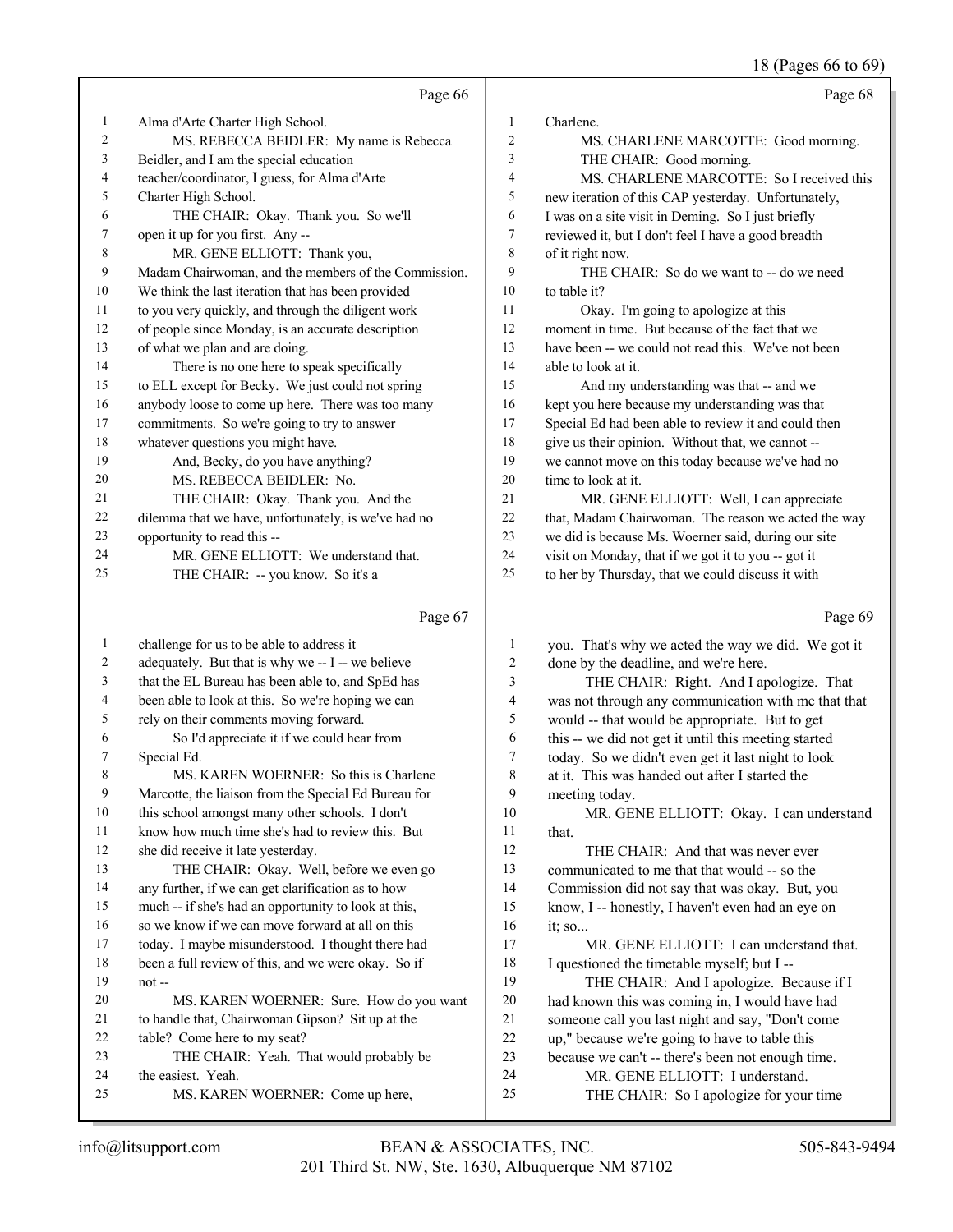# 19 (Pages 70 to 73)

|                | Page 70                                                                                        |                         | Page 72                                                    |
|----------------|------------------------------------------------------------------------------------------------|-------------------------|------------------------------------------------------------|
| $\mathbf{1}$   | in having to do this, but we cannot make a decision                                            | $\mathbf{1}$            | addressed during those contract negotiations.              |
| $\overline{c}$ | on this at this point in time.                                                                 | $\overline{2}$          | MS. PATRICIA MATTHEWS: Yes, ma'am.                         |
| 3              | MS. PATRICIA MATTHEWS: Madam Chair, just                                                       | 3                       | THE CHAIR: But there will be no answer as                  |
| 4              | to be clear -- I'm sorry --                                                                    | $\overline{4}$          | to whether they're not a School of Concern when            |
| 5              | THE CHAIR: Are we taking an oath or --                                                         | $\sqrt{5}$              | we're doing the contract negotiations.                     |
| 6              | MS. PATRICIA MATTHEWS: I just want to                                                          | 6                       | MS. PATRICIA MATTHEWS: Yes, ma'am. Thank                   |
| 7              | make sure we're clear. Go ahead, Karen.                                                        | $\tau$                  | you.                                                       |
| $\,$ $\,$      | MS. KAREN WOERNER: I just wanted, for the                                                      | $\,$ $\,$               | MR. ALAN BRAUER: Madam Chair, if I could,                  |
| 9              | record, to state that that was -- what Mr. Elliott                                             | 9                       | I believe that Mayra or your team -- have you had a        |
| 10             | said was a misrepresentation of my words. Dylan is                                             | $10\,$                  | chance to review the EL plan that was given to us          |
| 11             | here to confirm that. What I did say, that I would                                             | 11                      | yesterday? And if you would like to entertain any          |
| $12\,$         | not show up at the meeting on Friday without some                                              | 12                      | feedback                                                   |
| 13             | response prepared to the concerns that have been                                               | 13                      | THE CHAIR: We can do that if -- if                         |
| 14             | three times shared with the school as well as at our                                           | 14                      | they're comfortable with the EL, we can perhaps --         |
| 15             | site visits, and that clearly, the CAPs were not                                               | 15                      | I'm okay with that, closing out that.                      |
| 16             | adequately prepared and they didn't have the right                                             | 16                      | MS. MAYRA VALTIERREZ: Good morning. Good                   |
| $17\,$         | people at the table to consider doing that.                                                    | 17                      | morning. I oversee what is now the Language and            |
| 18             | I said if they got something to me by                                                          | 18                      | Culture Bureau. So we used to be Bilingual Cultural        |
| 19             | Thursday, I would make the copies for them. I did                                              | 19                      | Education. We wanted to make sure that it was              |
| $20\,$         | not imply that the PEC -- nor state that the PEC                                               | 20                      | really clear that we do more than bilingual                |
| 21             | would hear it or not. I just wanted them to be                                                 | 21                      | programs. So my name is Mayra Valtierrez.                  |
| $22\,$         | properly prepared for the item agenda.                                                         | 22                      | And we did review this, even though it                     |
| 23             | THE CHAIR: Okay. I'm not getting into                                                          | 23                      | came in a little late. And we just have some just          |
| 24             | who said what. That's not appropriate at this point                                            | 24                      | continued concerns about understanding not just the        |
| 25             | in time. So I'm just going to reiterate my apology                                             | 25                      | identification of English Learners, but the nuances,       |
|                |                                                                                                |                         |                                                            |
|                | Page 71                                                                                        |                         | Page 73                                                    |
| $\mathbf{1}$   | if there was any miscommunication. But the pure                                                | $\mathbf{1}$            | particularly because they're a high school. And so         |
| $\overline{c}$ | fact that we received this an hour ago, we can't                                               | $\overline{\mathbf{c}}$ | they should not be attempting to reidentify students       |
| 3              | move on it.                                                                                    | 3                       | that have already been identified as English               |
| 4              | MR. GENE ELLIOTT: Well, I can understand                                                       | 4                       | Learners.                                                  |
| 5              | that.                                                                                          | 5                       | And so we did have several comments during                 |
| 6              | THE CHAIR: Thank you.                                                                          | 6                       | our review that specifically talk about placement          |
| 7              | MS. PATRICIA MATTHEWS: Madam Chair,                                                            | 7                       | decisions and how to investigate really deep -- dig        |
| 8              | Commissioners, Patricia Matthews, for the record. I                                            | 8                       | deep into the data to make sure that you know who          |
| 9              | just want to clarify.                                                                          | 9                       | your students are and which students are English           |
| 10             | So I understood today we might be taking                                                       | 10                      | Learners and which ones have exited.                       |
| 11             | action on -- on the Notice of --                                                               | 11                      | So, for example, it's not enough to go                     |
| 12             | THE CHAIR: Right.                                                                              | 12                      | into the State STARS system and see if a student was       |
| 13             | MS. PATRICIA MATTHEWS: Concerns, we're                                                         | 13                      | ever identified as an EL. You have to go the extra         |
| 14             | calling it now?                                                                                | 14                      | step and see if they've ever exited by reaching a          |
| 15             | THE CHAIR: The concerns, correct.                                                              | 15                      | composite score of 5.0 on the ACCESS assessment.           |
| 16             | MS. PATRICIA MATTHEWS: So we're just                                                           | 16                      | So we have notes on some of the specific                   |
| 17             | going to table everything at this point? We'll                                                 | 17                      | details required to make sure they are meeting the         |
| 18             | revisit it?                                                                                    | 18                      | requirements around this work, as well as around           |
| 19             | THE CHAIR: We are. It sits as it is                                                            | 19                      | programming, making sure that they're clear that           |
| 20             | until next month.                                                                              | $20\,$                  | students need both what used to be an ESL block, or        |
| 21             | MS. PATRICIA MATTHEWS: So your meeting is                                                      | 21                      | an English Language Development block, we call it          |
| 22             | after you're in contract negotiations with the                                                 | $22\,$                  | now, or also support for language in their content         |
| 23<br>24       | school?                                                                                        | 23<br>24                | courses. So we do need to participate in both.             |
| 25             | THE CHAIR: It is. It is. Unfortunately,<br>it is. Obviously, some of these issues may still be | 25                      | That's really where our feedback lies.<br>THE CHAIR: Okay. |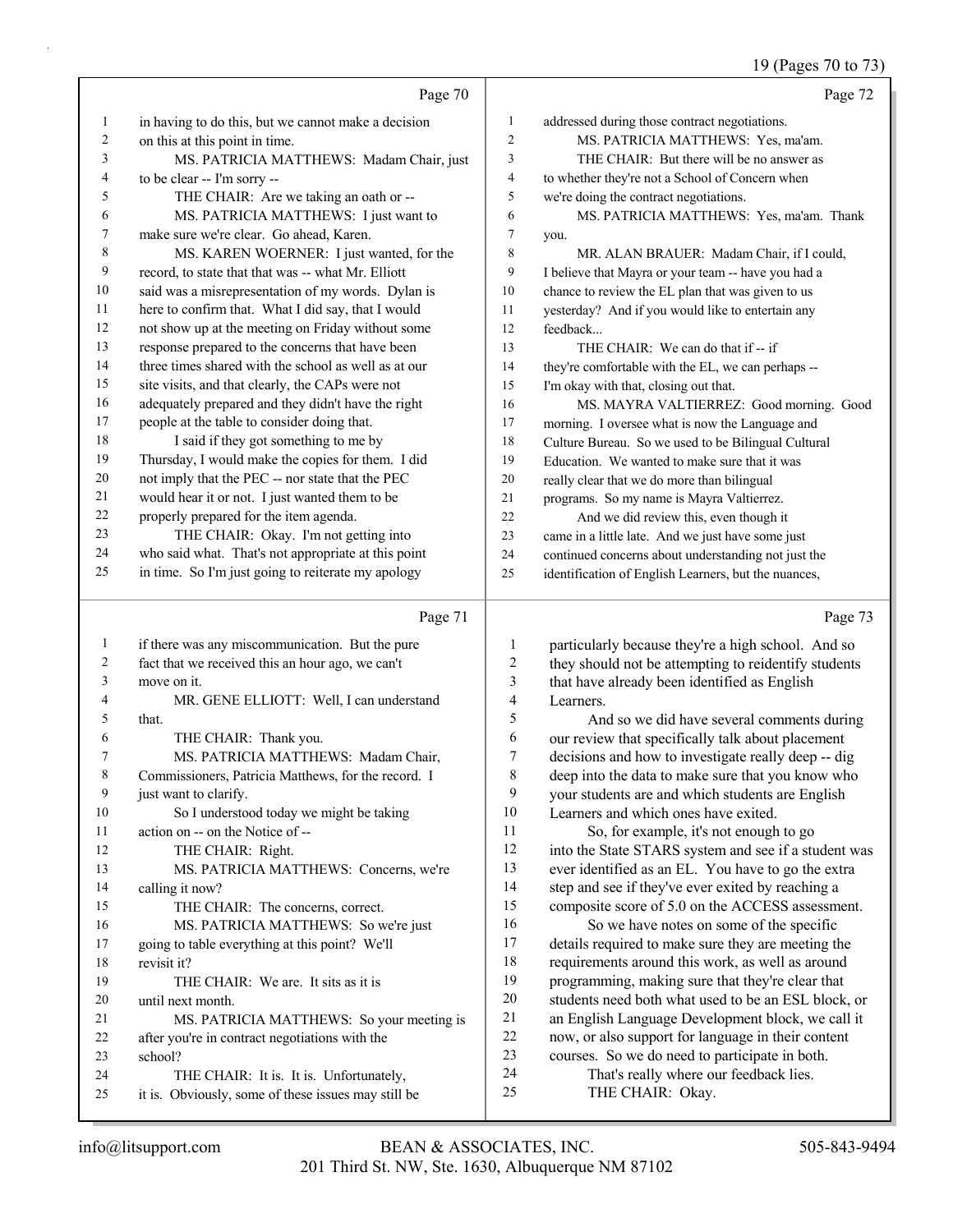#### 20 (Pages 74 to 77)

|                | Page 74                                             |    | Page 76                                              |
|----------------|-----------------------------------------------------|----|------------------------------------------------------|
| 1              | COMMISSIONER CHAVEZ: Madam Chair?                   | 1  | comfortable personally waiting till May to address   |
| $\overline{c}$ | THE CHAIR: Commissioner Chavez?                     | 2  | both. Because I appreciate the report you gave us.   |
| 3              | COMMISSIONER CHAVEZ: Ms. Valtierrez, can            | 3  | Thank you so much. But I would like to hear          |
| 4              | you tell us if the school currently receives        | 4  | specifically how they -- I mean, I know your side of |
| 5              | Title III funding?                                  | 5  | it. I want to know how they're going to address the  |
| 6              | MS. MAYRA VALTIERREZ: The school does not           | 6  | recommendations. And I would just like to really     |
| 7              | receive Title III funding. So they currently        | 7  | wait till May.                                       |
| 8              | receive funding to support their ELs through the    | 8  | THE CHAIR: So --                                     |
| 9              | At-Risk Index. They do not have a State-funded      | 9  | COMMISSIONER VOIGT: Madam Chair, I would             |
| 10             | bilingual education program, and they do not have   | 10 | tend to agree with that. It seems like the school    |
| 11             | Title III funding.                                  | 11 | needs more time to get organized overall.            |
| 12             | COMMISSIONER CHAVEZ: Thank you.                     | 12 | THE CHAIR: Okay.                                     |
| 13             | THE CHAIR: So I guess the question is are           | 13 | COMMISSIONER CHAVEZ: Madam Chair, I would            |
| 14             | Commissioners comfortable with removing the concern | 14 | just like to echo that, in that if we're going to    |
| 15             | surrounding EL students for Alma at this moment in  | 15 | look at the SpEd component, well, you could have     |
| 16             | time and potentially addressing whatever remaining  | 16 | SpEds that are also ELs. And so the two really need  |
| 17             | concerns are through the contract negotiations with | 17 | to be together.                                      |
| 18             | the school in May? That's an option.                | 18 | THE CHAIR: Okay. All right. We're fine.              |
| 19             | COMMISSIONER VOIGT: Madam Chair? So what            | 19 | So thank you -- right, I will.                       |
| 20             | we were just given this morning is only a draft.    | 20 | So thank you so much for coming and your             |
| 21             | THE CHAIR: Well, no, it's not a --                  | 21 | input. Thank you.                                    |
| 22             | technically, it's not a draft. And I'll tell you    | 22 | COMMISSIONER RUIZ: Thank you.                        |
| 23             | why.                                                | 23 | THE CHAIR: So, Commissioners, I'm going              |
| 24             | <b>COMMISSIONER VOIGT: Okay.</b>                    | 24 | to ask for a motion to table.                        |
| 25             | THE CHAIR: Because they're no longer --             | 25 | COMMISSIONER RUIZ: I make the motion to              |
|                | Page 75                                             |    | Page 77                                              |

#### Page 75

1 we didn't ask for a Corrective Action Plan to be 2 done. We asked for an address of the Letter of 3 Concern. 4 COMMISSIONER VOIGT: Okay. 5 THE CHAIR: So this is not a draft. We're 6 not continuing with the Corrective Action. 7 COMMISSIONER VOIGT: Okay. 8 THE CHAIR: I have no control over what 9 was submitted. 10 COMMISSIONER VOIGT: Okay. 11 THE CHAIR: So that's -- so this is not a 12 draft. The -- so the overarching question is are we 13 comfortable at this moment in time with removing the 14 concern surrounding EL students for Alma and taking 15 the remarks that have been addressed through the 16 Language and Cultural Bureau and placing them in the 17 contract -- in the framework of the contract 18 negotiations? Or do we want to table this as well? 19 They're coming back in May with the SpEd. 20 They can come back and respond once again in 21 May with the EL. So those are really the two 22 choices. 23 COMMISSIONER RUIZ: Madam Chair? 24 THE CHAIR: Commissioner Ruiz? 25 COMMISSIONER RUIZ: I think I'd be more 1 table Alma d'Arte to our May meeting. 2 THE CHAIR: So there is a motion to table 3 the Discussion and Possible Action on the Letter of 4 Concern for Alma d'Arte until our May meeting. 5 COMMISSIONER VOIGT: I'll second. 6 THE CHAIR: There's a second by 7 Commissioner Voigt. 8 Any further discussion? 9 (No response.) 10 THE CHAIR: Roll call, please. 11 COMMISSIONER ARMBRUSTER: Commissioner 12 Gipson? 13 THE CHAIR: Yes. 14 COMMISSIONER ARMBRUSTER: Commissioner 15 Voigt? 16 COMMISSIONER VOIGT: Yes. 17 COMMISSIONER ARMBRUSTER: Commissioner 18 Ruiz? 19 COMMISSIONER RUIZ: Yes. 20 COMMISSIONER ARMBRUSTER: Commissioner 21 Davis? 22 COMMISSIONER DAVIS: Yeah. Oh, I'm sorry. 23 COMMISSIONER RUIZ: He had his hand up 24 before she started. 25 MR. ALAN BRAUER: Madam Chair, can I make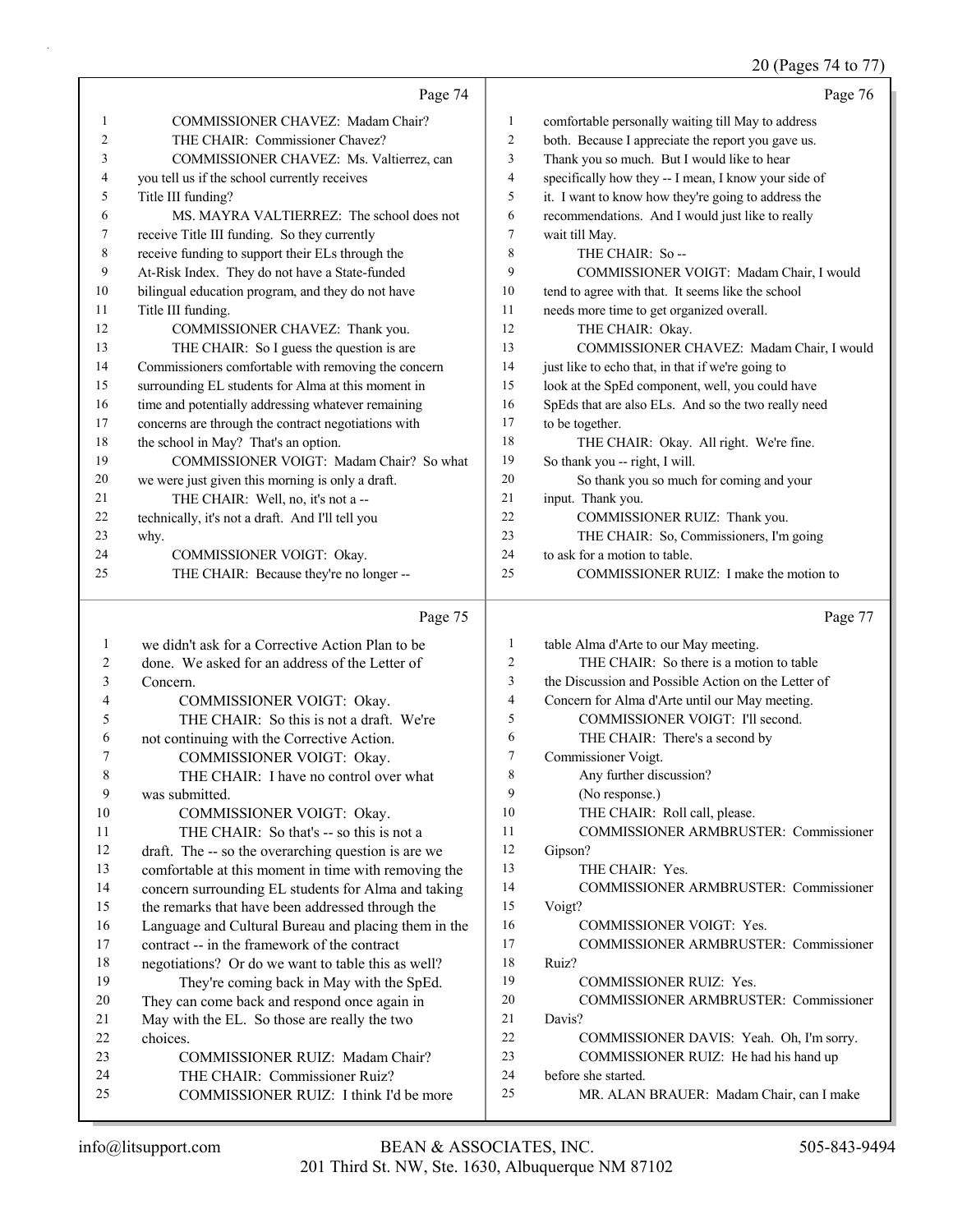21 (Pages 78 to 81)

|                | Page 78                                              |                | Page 80                                              |
|----------------|------------------------------------------------------|----------------|------------------------------------------------------|
| 1              | a real quick point of clarification? For you all,    | 1              | That makes sense to me.                              |
| 2              | to make a quick point of clarification.              | 2              | THE CHAIR: I think if you addressed it to            |
| 3              | THE CHAIR: Sure.                                     | 3              | our attorneys, we can clear that up.                 |
| 4              | MR. ALAN BRAUER: I believe that the                  | $\overline{4}$ | MS. PATRICIA MATTHEWS: All right.                    |
| 5              | contract negotiations and the conversation around    | 5              | THE CHAIR: Okay?                                     |
| 6              | the action plan is language before the -- the        | 6              | MR. GENE ELLIOTT: Well, Madam Chairwoman,            |
| 7              | May meeting.                                         | $\tau$         | I know it would clear it up. But I would like to     |
| 8              | THE CHAIR: It is.                                    | 8              | state for the record that in the letter over your    |
| 9              | MR. ALAN BRAUER: Are we comfortable with             | 9              | signature dated March 21st, the subject of which,    |
| 10             | having -- or it's just -- it is the way it is.       | 10             | "Notice of Concern for Non-Compliance," it totally   |
| 11             | THE CHAIR: It is the way it is, yeah.                | 11             | speaks about CAPs for these two things.              |
| 12             | We've addressed that with -- I thought.              | 12             | And it says, in the next-to-the-last                 |
| 13             | MS. PATRICIA MATTHEWS: I'm puzzled,                  | 13             | paragraph, "Please provide detailed written          |
| 14             | because -- what you just said is was they don't have | 14             | description and implementation timelines to          |
| 15             | a CAP. So now I'm confused. I thought they had a     | 15             | implement the Special Education and English Language |
| 16             | CAP.                                                 | 16             | Learners CAPs."                                      |
| 17             | THE CHAIR: No. They have a Letter of                 | 17             | THE CHAIR: Correct. And maybe there                  |
| 18             | Concern. The letter that went out is that the        | 18             | was -- the verbiage wasn't as appropriate as it      |
| 19             | school is now a School of Concern and that needed to | 19             | needed to be. Because it was not to continue the     |
| 20             | be addressed. It didn't need to be addressed in a    | 20             | CAP; it was to address those specific areas of the   |
| 21             | narrative of a Corrective Action Plan. It needed to  | 21             | CAP that had been deemed insufficient.               |
| 22             | be addressed in a narrative of, "This is how we fix  | 22             | MS. PATRICIA MATTHEWS: By the Division?              |
| 23             | the concerns that are ongoing."                      | 23             | THE CHAIR: By Special Ed Bureau, really.             |
| 24             | MS. PATRICIA MATTHEWS: I see. So I want              | 24             | It was the review by Special Ed Bureau that          |
| 25             | to make sure we're doing what you ask of the school. | 25             | continued the concerns for us.                       |
|                |                                                      |                |                                                      |
|                | Page 79                                              |                | Page 81                                              |
| $\mathbf{1}$   | I'm not trying to be confrontational; I'm just       | $\mathbf{1}$   | MS. PATRICIA MATTHEWS: So may I ask --               |
| $\overline{c}$ | trying to understand.                                | 2              | and maybe I think this would help Ms. Jaeger and I.  |
| 3              | We started in December, came to you in               | 3              | Would it be possible for Special Education and --    |
| 4              | January with a CAP. Then they weren't adequate,      | 4              | what's the name -- "Culture"?                        |
| 5              | according to the Commission and the Division.        | 5              | MS. KAREN WOERNER: Language and Culture              |
| 6              | Then we get a Letter of Concern. And what            | 6              | Bureau.                                              |
| 7              | the Commission wants now is not another version of   | 7              | MS. PATRICIA MATTHEWS: -- that bureau --             |
| 8              | the CAP, but let's pull out the items that you're    | 8              | to articulate. Because she talked. And if she        |
| 9              | not happy about and fix those.                       | 9              | could just specifically articulate those issues and  |
| 10             | THE CHAIR: Yes. Yes.                                 | 10             | then send them to the school so we can pointedly     |
| 11             | MS. PATRICIA MATTHEWS: Okay. I think                 | 11             | respond to the Commission in a manner that would     |
| 12             | what might need to happen -- well, I'll talk to the  | 12             | make them happy.                                     |
| 13             | school. But it seems to me there's still --          | 13             | Is that possible, Mr. Director?                      |
| 14             | Ms. Woerner, is it possible for us to be just very   | 14             | THE CHAIR: I think we could do that, yes,            |
| 15             | specific about what we think the issues are and take | 15             | yes. There is -- the individual from the Special Ed  |
| 16             | them out of the CAP? Because I think that's -- we    | 16             | bureau is still here, and she indicated "Yes." So I  |
| 17             | keep rewriting it, because we're not sure exactly -- | 17             | think it would be good. Okay?                        |
| 18             | or am I misspeaking, that you haven't dotted what's  | 18             | MS. PATRICIA MATTHEWS: That would be very            |
| 19             | wrong? I'm concerned that we're talking past each    | 19             | helpful.                                             |
| 20             | other.                                               | 20             | THE CHAIR: Absolutely.                               |
| 21             | THE CHAIR: Got you.                                  | 21             | MS. PATRICIA MATTHEWS: Thank you very                |
| 22             | MS. PATRICIA MATTHEWS: And I want to make            | 22             | much.                                                |
| 23             |                                                      | 23             | MR. ALAN BRAUER: Madam Chair, members of             |
|                | sure that the school knows exactly what it is that's |                |                                                      |
| 24             | no longer -- that's not sufficient that they need to | 24             | the Commission, Ms. Matthews, and Alma d'Arte.       |
| 25             | specifically address instead of keep rewriting it.   | 25             | Mayra, before she left, she did share also, if it    |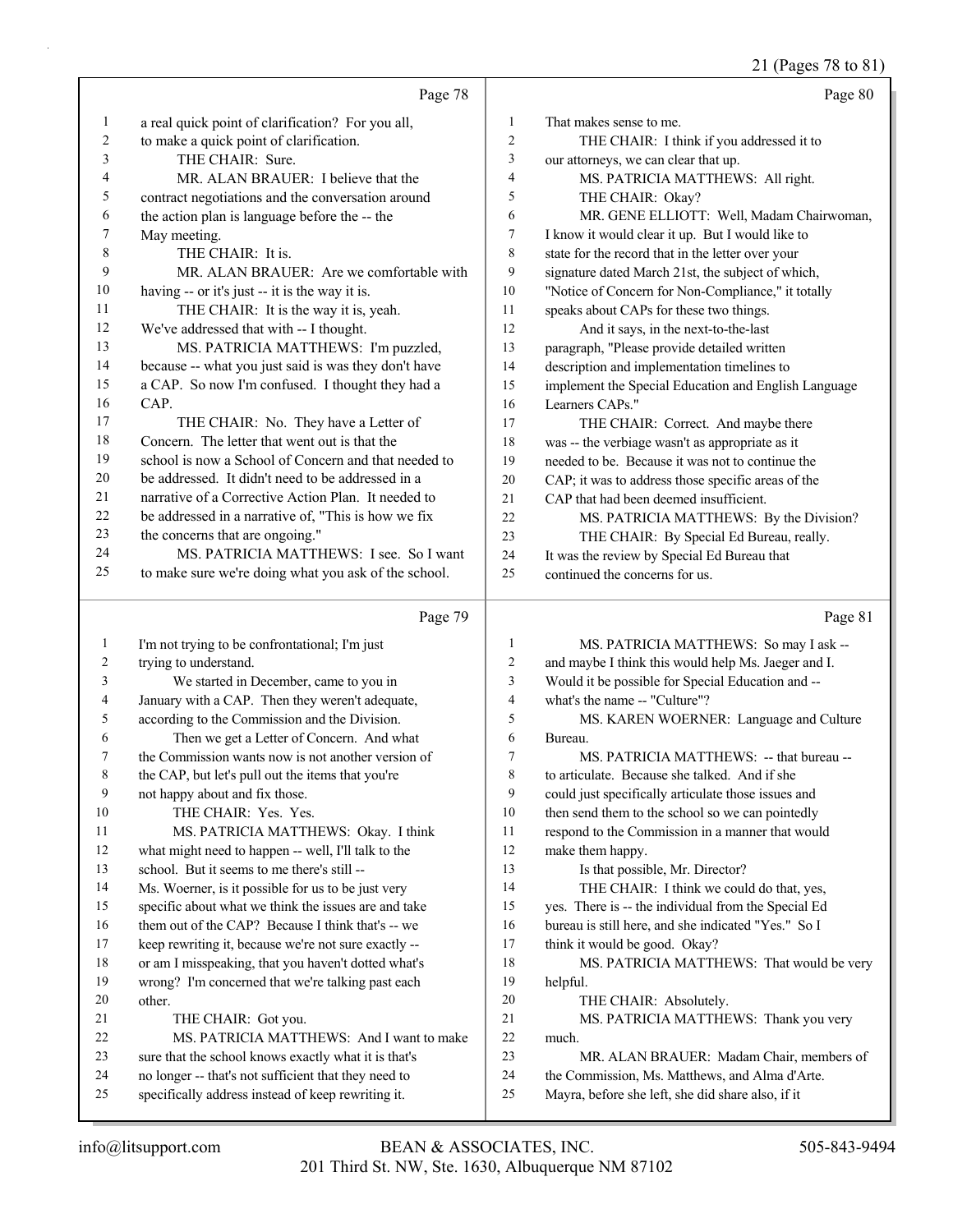#### 22 (Pages 82 to 85)

|    | Page 82                                             |                | Page 84                                              |
|----|-----------------------------------------------------|----------------|------------------------------------------------------|
| 1  | would be helpful and prudent, she would also be     | 1              | were some really different and great options.        |
| 2  | totally open for one of her staff members to review | 2              | Normally, you know, it's, "Where do I put            |
| 3  | this with you or to have an additional set of       | 3              | this number on what line?" And that's like watching  |
| 4  | technical assistance to support that.               | $\overline{4}$ | paint dry, as far as I'm concerned. So the fact      |
| 5  | So if that is something -- I can't speak            | 5              | that there were numerous options -- and from what I  |
| 6  | for the SpEd Department. But she's affirming that   | 6              | could see, there were significantly more people that |
| 7  | she would be okay with that. That could potentially | 7              | attended this year than attended last year. So that  |
| 8  | be another step between now and then as well.       | 8              | was also, I think, a sign of new times.              |
| 9  | MS. PATRICIA MATTHEWS: Thank you,                   | 9              | And I want to send appreciation out for              |
| 10 | Mr. Brauer. Thank you, Madam Chair.                 | 10             | CSD to offer that opportunity for the charter        |
| 11 | THE CHAIR: Thank you.                               | 11             | schools to hear some of the changes that are taking  |
| 12 | MS. AMI JAEGER: We need to finish the               | 12             | place and an opportunity to voice some -- to have a  |
| 13 | roll call.                                          | 13             | voice there.                                         |
| 14 | THE CHAIR: I'm sorry. Sorry. I didn't               | 14             | And then, of course, the Cabinet Secretary           |
| 15 | realize we had interrupted the roll-call vote. It's | 15             | for having the meeting with the charter leaders and  |
| 16 | Alan's fault. Okay. Yeah. Continue voting. Thank    | 16             | truly reaching out and seeing what the charter       |
| 17 | you.                                                | 17             | leaders needed, wanted, their visions.               |
| 18 | COMMISSIONER ARMBRUSTER: Okay. We're                | 18             | So it is -- it's exciting new times that             |
| 19 | continuing this vote, because I didn't call on      | 19             | we're seeing.                                        |
| 20 | everyone.                                           | 20             | I also want to thank PED Legal, our legal            |
| 21 | So, Commissioner Caballero?                         | 21             | counsel, the representatives from Raíces and myself  |
| 22 | COMMISSIONER CABALLERO: Yes.                        | 22             | for getting together. And we were able to            |
| 23 | <b>COMMISSIONER ARMBRUSTER: Commissioner</b>        | 23             | successfully come to an agreement for PED to dismiss |
| 24 | Raftery?                                            | 24             | the review of our decision on Raices so that the     |
| 25 | COMMISSIONER RAFTERY: Yeah.                         | 25             | school is free and clear now of all legal burdens to |
|    | Page 83                                             |                | Page 85                                              |

| $\mathbf{1}$             | COMMISSIONER ARMBRUSTER: Commissioner                |
|--------------------------|------------------------------------------------------|
| $\overline{c}$           | Armbruster votes "Yes."                              |
| 3                        | Commissioner Chavez?                                 |
| $\overline{\mathcal{L}}$ | <b>COMMISSIONER CHAVEZ: Yes.</b>                     |
| 5                        | COMMISSIONER ARMBRUSTER: Okay. It's an               |
| 6                        | eight-to-zero vote.                                  |
| 7                        | COMMISSIONER DAVIS: I didn't vote.                   |
| 8                        | COMMISSIONER ARMBRUSTER: I did call on               |
| 9                        | you, but before we stopped. Did I not?               |
| 10                       | THE CHAIR: Yeah, because you called on               |
| 11                       | me. I know I voted before.                           |
| 12                       | COMMISSIONER DAVIS: Well, I'm a "Yes."               |
| 13                       | THE CHAIR: The motion passes, eight-zero.            |
| 14                       | COMMISSIONER ARMBRUSTER: It does.                    |
| 15                       | THE CHAIR: And we'll see you in May.                 |
| 16                       | MR. GENE ELLIOTT: Okay. Thank you very               |
| 17                       | much.                                                |
| 18                       | THE CHAIR: Well, we're just plowing                  |
| 19                       | along. All right. We're on to Item No. 12, which     |
| 20                       | is the report from me.                               |
| 2.1                      | So I attended the Spring Budget Workshop.            |
| 22.                      | And I want to send love out to the PED, because it   |
| 23                       | was absolutely the first Spring Budget Workshop that |
| 24                       | I've attended that I actually had dilemmas on which  |
| 25                       | workshop I wanted to attend, you know, that there    |
|                          |                                                      |

 move forward to June and the vote for Commencement of Operation. 3 So I want to thank everyone for taking the time out during Spring Budget that I was able to get everyone together so that we could move on that. So I truly do appreciate that. 7 Just so that it is -- individuals are talking to charters in their district, I had a conversation last week with the Raza group. And they're out of Arizona. And they are an organization that looks to provide funding primarily 12 for building for charter schools to get into their own building. 14 And they target a high -- low -- high low-income Hispanic populations. And they've always had a little challenge in coming into New Mexico because the New Mexico charter landscape is a roller-coaster. So we end up with the moratorium talk, and they get concerned about coming in because they don't want to lend money to schools when schools aren't going to open. The landscape isn't friendly to charters. 23 There's been a significant change in the administration in the Raza group, and they're very interested in being able to support schools in those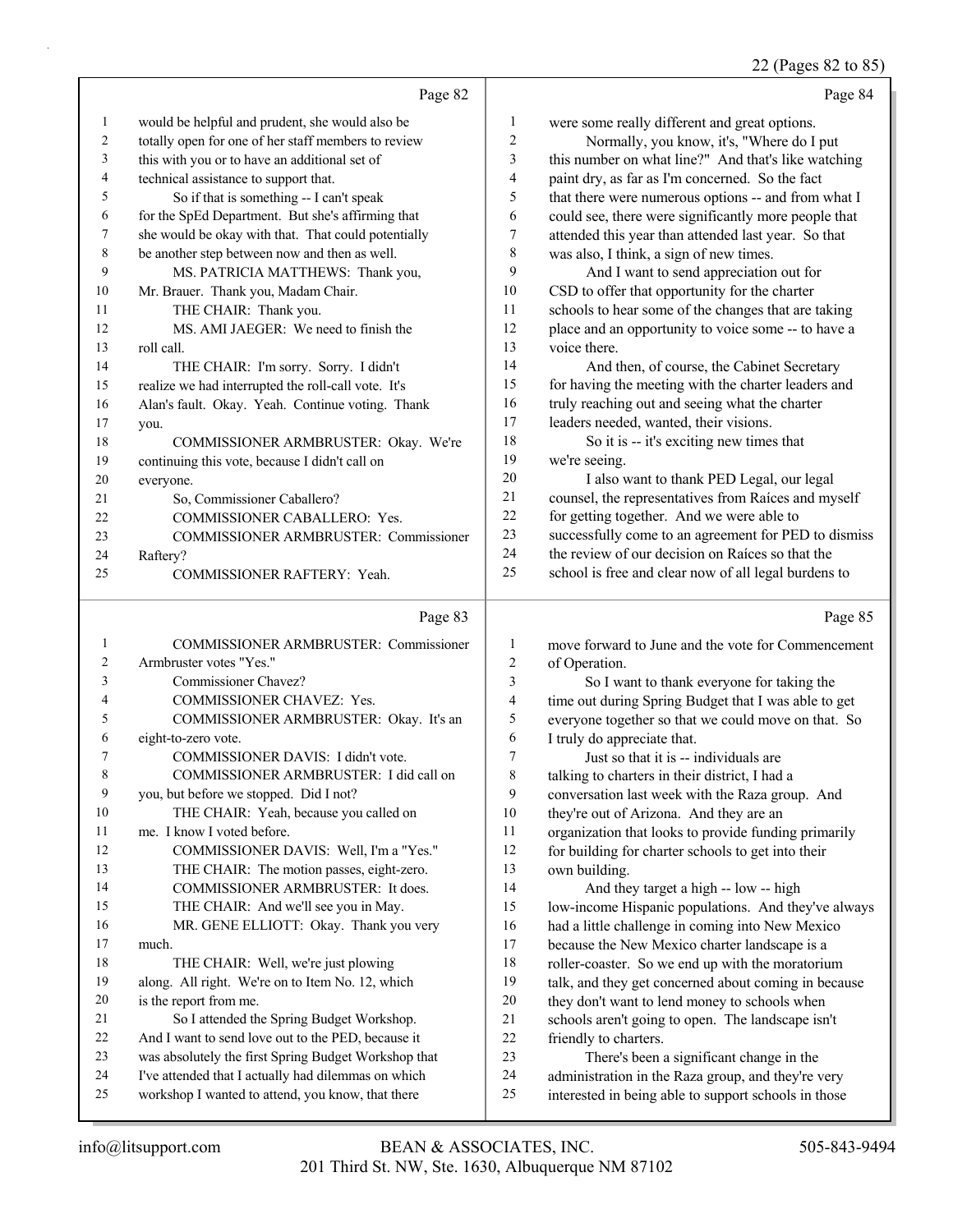#### 23 (Pages 86 to 89)

|    | Page 86                                              |                  | Page 88                                              |
|----|------------------------------------------------------|------------------|------------------------------------------------------|
| 1  | targeted communities.                                | $\mathbf{1}$     | that we've been doing is around the extended         |
| 2  | And they're actively, right now, engaged             | $\overline{c}$   | learning program, just helping as a brainstorming    |
| 3  | in -- I think they've made, actually, a              | 3                | partner. When the guidance came out from PED, I      |
| 4  | commitment -- provided the Commencement of Operation | 4                | think a lot of our schools were real excited about   |
| 5  | occurs, they've made a commitment to Solare.         | 5                | participating in extended learning. But the          |
| 6  | They're in the process of reengaging with Raices,    | 6                | logistical questions just mount up after the         |
| 7  | now that their legal concerns have been taken care   | $\boldsymbol{7}$ | guidance was put out.                                |
| 8  | of. And they also are lending money to SABE, which   | 8                | So having a place they can call to work              |
| 9  | is in the southern part of Rio Rancho. And they're   | 9                | on, "What can we do about this," and just brainstorm |
| 10 | in a very challenging location, so that hopefully,   | 10               | a little bit, again, we don't say yes or no to       |
| 11 | they're going to be able to move into a better,      | 11               | whether their application will work. But we can      |
| 12 | safer, facility.                                     | 12               | certainly help out when a school is kind of working  |
| 13 | So I -- as folks are talking to charter              | 13               | through what their logistics look like and how that  |
| 14 | schools that are looking to -- for funding, that's a | 14               | might work for the extended learning program.        |
| 15 | funding avenue that I would offer to you for them to | 15               | Yesterday, we held a training for                    |
| 16 | reach out to.                                        | 16               | employment law. And that was in partnership with     |
| 17 | And with that, I think, you know, Session            | 17               | Matthews & Fox. We had 75 people come to that        |
| 18 | ended, thank heavens. So we're just taking a breath  | 18               | training. So a lot of good information.              |
| 19 | now and trying to move forward with this.            | 19               | And the reason why I share that today --             |
| 20 | So I think with that, my comments are                | 20               | and thank you to Patty Matthews and Sue Fox for      |
| 21 | done. Yeah. He was here. And he told me he was       | 21               | helping us out there -- the reason why I want to     |
| 22 | going to be able to stop the show. You told me you   | 22               | note that today is that there were a lot of          |
| 23 | were going to be the show-stopper. And you           | 23               | questions around potential Reductions In Force and   |
| 24 | literally did stop the show.                         | 24               | other shifts in our charter landscape due to Small   |
| 25 | MR. MATT PAHL: I'll suspend my other                 | 25               | School Size going away.                              |
|    | Page 87                                              |                  | Page 89                                              |

#### Page 87 |

| 1  | blockbuster notes since I already told you.         |                | There's a lot of really positive things              |
|----|-----------------------------------------------------|----------------|------------------------------------------------------|
| 2  | Madam Chair, members of the Commission,             | $\overline{2}$ | that are going to happen in public education in this |
| 3  | thank you for your time and sorry for the delay.    | 3              | next school year. Unfortunately for our schools,     |
| 4  | Just wanted to give you some information on what    | 4              | there's a shift happening in conjunction with that   |
| 5  | we've been doing the last few weeks after Session   | 5              | that they're going to see probably some reductions   |
| 6  | and what's ahead for public charter schools in      | 6              | in their -- in their workforce, whether that's       |
| 7  | New Mexico.                                         | 7              | teacher or elsewhere. So there were a lot of good    |
| 8  | I think everybody -- most people were here          | 8              | questions.                                           |
| 9  | for the Work Session yesterday, in which at one     | 9              | We found that -- and our schools found               |
| 10 | point, there was a stack of all the                 | 10             | that that was a really timely meeting. I flag that   |
| 11 | education-related bills. It was a very busy session | 11             | for the Commission. I don't think that's going to    |
| 12 | for changes in the public education environment.    | 12             | be a big issue for you in your oversight. But it is  |
| 13 | We will be holding regional meetings at             | 13             | something the schools are really thinking about as   |
| 14 | the end of April and beginning of May to walk       | 14             | they submit their budgets over the next six to eight |
| 15 | through every bill that was passed. We don't have   | 15             | weeks here.                                          |
| 16 | the ability to have official guidance. But it just  | 16             | So just a heads-up that that's what's on a           |
| 17 | gives our schools a heads-up as new guidance or a   | 17             | lot of schools' minds right now; certainly, their    |
| 18 | rule is passed by the PED or they get -- they get   | 18             | budget, but also what's the new path forward. So     |
| 19 | the real requirements.                              | 19             | just a heads-up there for the Commission.            |
| 20 | But there was just so much that we'll be            | 20             | Lastly -- and sorry. For those regional              |
| 21 | spending about two hours, just walking through what | 21             | meetings, I will send out an e-mail to the           |
| 22 | each of these bills do. I think our schools will    | 22             | Commission via Bev to make sure you have that        |
| 23 | find it's very helpful, and they're eager to get    | 23             | information. I'll just go over the dates and         |
| 24 | that.                                               | 24             | locations now. All of them will be at about 4:00 or  |
| 25 | Over the last few weeks the other work              | 25             | 4:30, and you'll have the actual school location in  |
|    |                                                     |                |                                                      |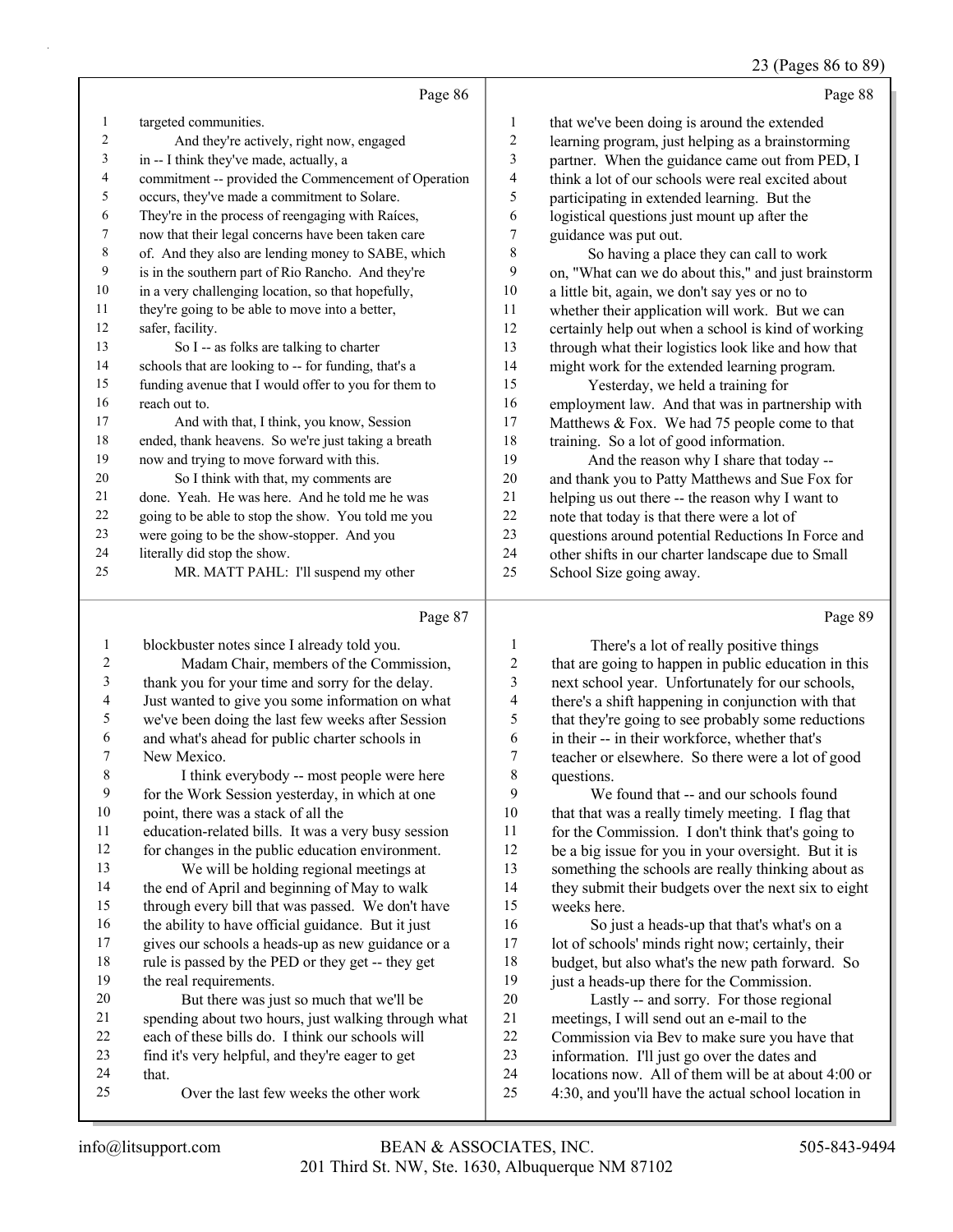### 24 (Pages 90 to 93)

|             | Page 90                                                                                              |                  | Page 92                                                                                        |
|-------------|------------------------------------------------------------------------------------------------------|------------------|------------------------------------------------------------------------------------------------|
| 1           | the e-mail.                                                                                          | $\mathbf{1}$     | this informally; but I really think there's                                                    |
| 2           | But April 25th is in Albuquerque;                                                                    | $\sqrt{2}$       | something to learn from that Taos structure.                                                   |
| 3           | April 26th is in Taos; April 29th is in Santa Fe;                                                    | 3                | So if -- if the Commission -- I know the                                                       |
| 4           | April 30th will be in Gallup. We are treating                                                        | 4                | Commission can't make a decision on this. But I                                                |
| 5           | Gallup as a region. It kind of just meets that                                                       | 5                | would hope, as we do find grants that align with                                               |
| 6           | threshold. And we think rather -- we want to save                                                    | 6                | that vision, that we could -- we could rely on -- on                                           |
| 7           | that group a drive; though some of them drive pretty                                                 | 7                | a letter of recommendation or support from either                                              |
| $\,$ 8 $\,$ | far just to get to Gallup.                                                                           | $\,8\,$          | the Commission or CSD.                                                                         |
| 9           | So -- and then lastly, May 1st will be in                                                            | 9                | I know you can't make that decision now.                                                       |
| 10          | Las Cruces. So you'll get an e-mail. It will have                                                    | 10               | But we really want to set up those collaborative                                               |
| 11          | a brief agenda there as well, so we can walk through                                                 | 11               | moments that serve as a platform to create a formal                                            |
| 12          | that. But expect some materials there. And just                                                      | 12               | mentorship, or even that informal mentorship that                                              |
| 13          | expect some questions. And we'll certainly be                                                        | 13               | happens once a month. We've heard a lot from those                                             |
| 14          | looking to compile those and ask questions of the                                                    | 14               | leaders that it will save them a lot of time, a lot                                            |
| 15          | PED, you know, just on -- on points of confusion                                                     | 15               | of effort, and in some cases a lot of misery just                                              |
| 16          | that people aren't sure about.                                                                       | 16               | having that time to speak with another director                                                |
| 17          | Again, we're doing this to give heads-up                                                             | 17               | that's going through the same thing.                                                           |
| $18\,$      | to our schools on some of the things that changed.                                                   | 18               | We're excited to hopefully get some                                                            |
| 19          | The actual guidance will need to come from PED or                                                    | 19               | funding to kick off that work, because we're just                                              |
| 20          | through things like the new application, which the                                                   | 20               | seeing the fruits up north now.                                                                |
| 21          | Commission made some changes over the last two days.                                                 | 21               | THE CHAIR: Thanks. Appreciate that.                                                            |
| 22          | The last thing I want to do is give a                                                                | 22               | COMMISSIONER VOIGT: Madam Chair, may I                                                         |
| 23          | little shout-out to the Taos area charter schools.                                                   | 23               | ask? So that's a really great plan. I know,                                                    |
| 24          | For about a year, year and a half, they've been                                                      | 24               | especially within a charter school when you have a                                             |
| 25          | having monthly meetings as a region.                                                                 | 25               | new head administrator that has never been in a                                                |
|             |                                                                                                      |                  |                                                                                                |
|             | Page 91                                                                                              |                  | Page 93                                                                                        |
| 1           |                                                                                                      | 1                |                                                                                                |
| 2           | I believe there are eight schools up in                                                              | $\boldsymbol{2}$ | charter school, it's a whole other ball of wax. So                                             |
| 3           | Taos. And that's provided the opportunity for a few                                                  | 3                | to provide that mentorship or best practices or just<br>critical conversations, I know charter |
| 4           | different things. One, it can be lonely being a<br>director of a school. Almost all of our Taos area | 4                | administrators are so strapped for time, it's hard                                             |
| 5           | schools are -- would be considered small schools.                                                    | 5                | for them to sometimes get out and make those                                                   |
| 6           | And so those -- those school leaders are also -- you                                                 | 6                | connections. But having an organized collaboration                                             |
| 7           | know, they're running the day-to-day operations of                                                   | 7                | for that is a great idea.                                                                      |
| 8           | the school. It's not easy for them to leave.                                                         | $\,$ $\,$        | THE CHAIR: As I think you're aware, we've                                                      |
| 9           | Giving themselves that space to                                                                      | 9                | spoken about it with Budget and spoken about it with                                           |
| 10          | collaborate, to talk about that latest memo from                                                     | 10               | you and spoken about it with CSD staff, that as                                                |
| 11          | PED, like, "What are you hearing about this; how can                                                 | 11               | we're moving forward into the new school year with                                             |
| 12          | we figure this out;" it's really valuable for those                                                  | 12               | hopefully our budget and the opportunity to be able                                            |
| 13          | schools.                                                                                             | 13               | to contract out for -- and I refer to them as my                                               |
| 14          | And I'll say that a couple of those                                                                  | 14               | SWAT team, you know, that -- to have those groups of                                           |
| 15          | schools -- one was mentioned today, Roots & Wings --                                                 | 15               | folks that we can call on and say, "There's a                                                  |
| 16          | as they've had school leader turnover, having that                                                   | 16               | problem here. Let's, you know, spend two hours,                                                |
| 17          | foundation of having that monthly meeting to talk                                                    | 17               | spend a day, spend half-a-day" with this person.                                               |
| 18          | with experienced charter school directors in their                                                   | 18               | And especially as we're looking at                                                             |
| 19          | region is really important.                                                                          | 19               | potentially opening two new schools next year, to be                                           |
| 20          | So I note that because it's a great                                                                  | 20               | able to absolutely afford a concentrated week or two                                           |
| 21          | practice, and it's one that we're looking to help                                                    | $21\,$           | weeks that someone is going to sit and spend there                                             |
| $22\,$      | expand into other regions. We are currently seeking                                                  | $22\,$           | at the school, just to be that person to say, "What                                            |
| 23<br>24    | grant funds to be able to help us establish this<br>practice in our other regions in the state,      | 23<br>24         | do I do now," you know.<br>"Oh. Maybe you don't want to do that."                              |

technically, Las Cruces and Gallup. They do some of

25 And be able to offer that nonjudgmental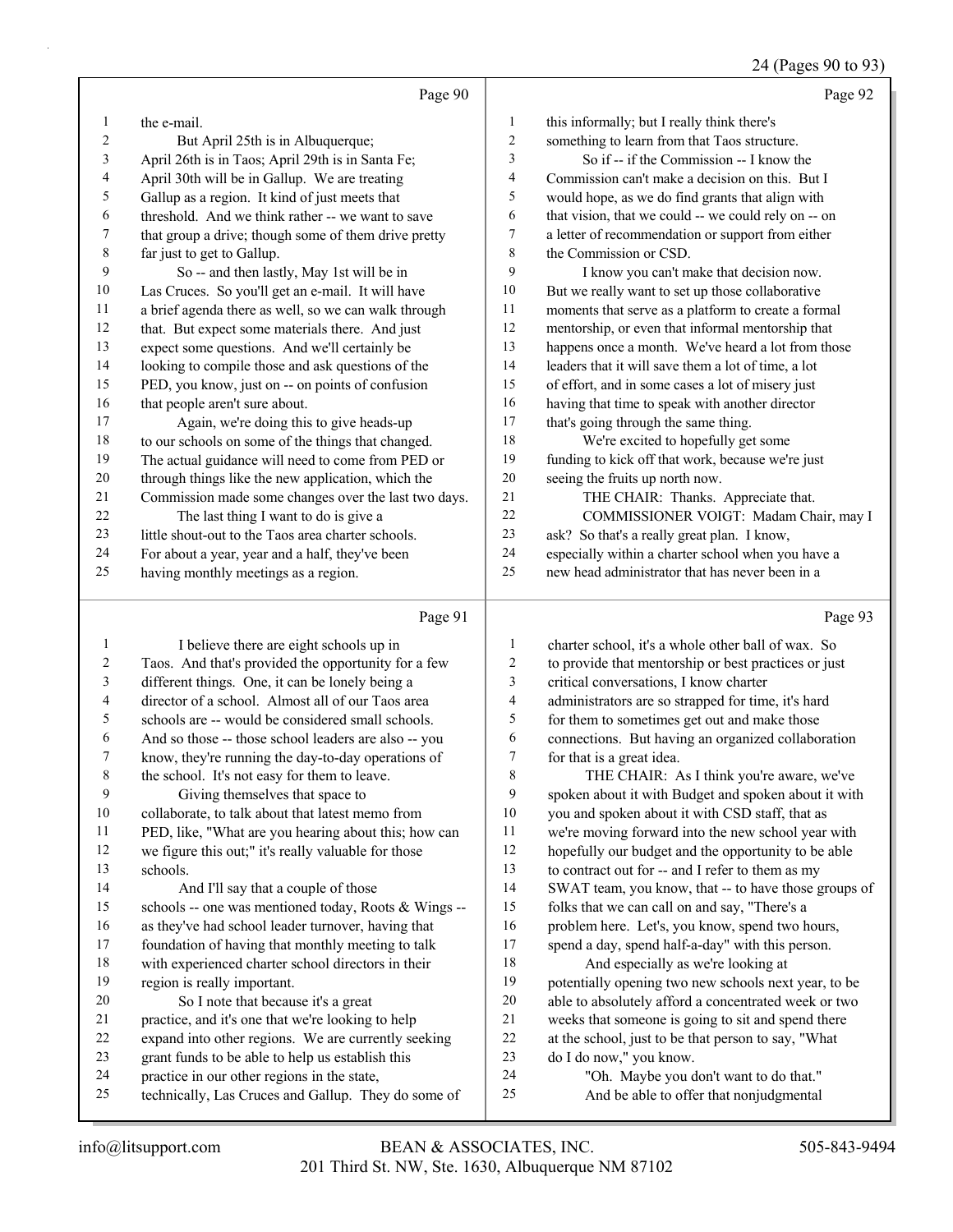# 25 (Pages 94 to 97)

|                          | Page 94                                                                                                    |                     | Page 96                                                                                                |
|--------------------------|------------------------------------------------------------------------------------------------------------|---------------------|--------------------------------------------------------------------------------------------------------|
| 1                        | guidance without having to call and feel like you're                                                       | $\mathbf{1}$        | forward to me, any recommendations, feel free to use                                                   |
| $\boldsymbol{2}$         | ratting yourself out because you don't know what                                                           | $\sqrt{2}$          | my e-mail and do that.                                                                                 |
| 3                        | you're doing, this is -- you know, it's a complete                                                         | 3                   | THE CHAIR: Well, I'll remind                                                                           |
| $\overline{\mathcal{A}}$ | judgment-free zone.                                                                                        | $\overline{4}$      | Commissioners that it should go through Beverly.                                                       |
| 5                        | And our goal is to make sure that the                                                                      | 5                   | COMMISSIONER VOIGT: Oh, yeah. Take it                                                                  |
| 6                        | school opens and is successful, so that if we can                                                          | 6                   | through Beverly.                                                                                       |
| 7                        | take some of the angst away. And then ongoing, you                                                         | 7                   | COMMISSIONER RUIZ: Congratulations.                                                                    |
| 8                        | know, if there's identified problems, we can say,                                                          | 8                   | COMMISSIONER VOIGT: It's a dynamic group.                                                              |
| 9                        | "Hey, there's some financial training that needs to                                                        | 9                   | There's 40 of us from around the state; so I'm sure                                                    |
| $10\,$                   | be done with this governance council. Can we do                                                            | 10                  | we'll do --                                                                                            |
| 11                       | it?" And maybe, you know, offering it to all the                                                           | 11                  | MR. ALAN BRAUER: Good work.                                                                            |
| $12\,$                   | schools in that region, because they probably have                                                         | 12                  | THE CHAIR: Thank you.                                                                                  |
| 13                       | similar concerns.                                                                                          | 13                  | Commissioner Armbruster?                                                                               |
| 14<br>15                 | And if we can -- and I know we talked a                                                                    | 14                  | COMMISSIONER ARMBRUSTER: Yes. I want to                                                                |
| 16                       | little bit yesterday about the rule change with                                                            | 15                  | say that I'm sorry I missed the Spring Budget                                                          |
| 17                       | training, you know, to be able to say, "Okay. They<br>got three hours of training there. Why can't that    | 16<br>17            | Workshop. I have gone in past years. But I was in                                                      |
| 18                       | apply to the -- you know, the required hours during                                                        | 18                  | Paris. So, you know, it was a tough choice. So --<br>but I want to thank a number of people.           |
| 19                       | the year," to have some flexibility that way, and                                                          | 19                  | One was whoever's -- is it Dylan who's --                                                              |
| $20\,$                   | that schools are getting more meaningful training                                                          | 20                  | for my parking place. Makes my life really -- makes                                                    |
| 21                       | that they need.                                                                                            | 21                  | my day.                                                                                                |
| 22                       | And that's -- you know, it's not just                                                                      | 22                  | And secondly, I wanted to thank Deputy                                                                 |
| 23                       | about the hours. It's about the -- what's -- the                                                           | 23                  | Woerner and Deputy Brauer and Mr. Chaiken and                                                          |
| 24                       | qualities and the needs for these schools.                                                                 | 24                  | Ms. Jaeger -- I'm assuming you did this, I don't                                                       |
| 25                       | And they are. They're very different. So                                                                   | 25                  | know -- for all the extra hours and time that it                                                       |
|                          |                                                                                                            |                     |                                                                                                        |
|                          | Page 95                                                                                                    |                     | Page 97                                                                                                |
| $\mathbf{1}$             | I'm excited about that going forward as well. So,                                                          | $\mathbf{1}$        | takes to prepare us, for CSD to get all this                                                           |
| $\overline{c}$           | hopefully, we'll be able to work on that.                                                                  | $\overline{c}$      | information and to direct the conversation; when we                                                    |
| 3                        | MR. MATT PAHL: We'd love to collaborate                                                                    | 3                   | had Brian here yesterday, way above my pay grade                                                       |
| 4<br>5                   | on it.                                                                                                     | $\overline{4}$<br>5 | about numbers, and to ask the questions, to get<br>information for what you will be needing to give to |
| 6                        | THE CHAIR: Okay. Thanks. All right.<br>Thank you.                                                          | 6                   | us, because we rely on you to do all that.                                                             |
| $\tau$                   | MR. MATT PAHL: Thank you.                                                                                  | $\tau$              | So I wanted to thank all of you for that.                                                              |
|                          | THE CHAIR: Okay. We are now on to PEC                                                                      | 8                   | And, otherwise, I'm done.                                                                              |
| 9                        | Comments. Wow. Mark this down.                                                                             | 9                   | COMMISSIONER RUIZ: I did attend the                                                                    |
| 10                       | COMMISSIONER RUIZ: Yeah.                                                                                   | 10                  | Spring Workshop, and it was wonderful. We missed                                                       |
| 11                       | THE CHAIR: Commissioner Chavez?                                                                            | 11                  | you, Karyl Ann. But it was a good workshop. So                                                         |
| 12                       | COMMISSIONER CHAVEZ: Gosh. I don't even                                                                    | 12                  | thank you to the PED.                                                                                  |
| 13                       | know where to start, you know. Yesterday was such a                                                        | 13                  | I also want to reiterate my thanks to                                                                  |
| 14                       | marathon. And -- but it was all good. It was all                                                           | 14                  | everybody that serves the Commission and all of you                                                    |
| 15                       | good. Good work. And just makes -- life is good.                                                           | 15                  | that support the Commission, because without the                                                       |
| 16                       | THE CHAIR: Thank you.                                                                                      | 16                  | work of CSD, PED, and, of course, our attorneys and                                                    |
| 17                       |                                                                                                            |                     |                                                                                                        |
| 18                       | Commissioner Voigt?                                                                                        | 17                  | our lovely transcriber there, we would not be able                                                     |
|                          | COMMISSIONER VOIGT: Thanks for everyone's                                                                  | 18                  | to do this work. So thank you for your due                                                             |
| 19                       | great energy. It's still an honor to work with                                                             | 19                  | diligence and your time and your efforts and your                                                      |
| 20                       | everyone. And I'm still having fun.                                                                        | 20                  | late nights and your listening to some of us gripe                                                     |
| 21                       | I have been appointed to work with the                                                                     | 21                  | sometimes.                                                                                             |
| 22                       | Student Success Task Force next week to help design                                                        | 22                  | THE CHAIR: No.                                                                                         |
| 23                       | assessments for the State going forward. And so                                                            | 23                  | Commissioner Caballero?                                                                                |
| 24<br>25                 | it's an honor to have been chosen to work with that.<br>If there's any addition that the PEC would like to | 24<br>25            | COMMISSIONER CABALLERO: I'll pass. Thank<br>you.                                                       |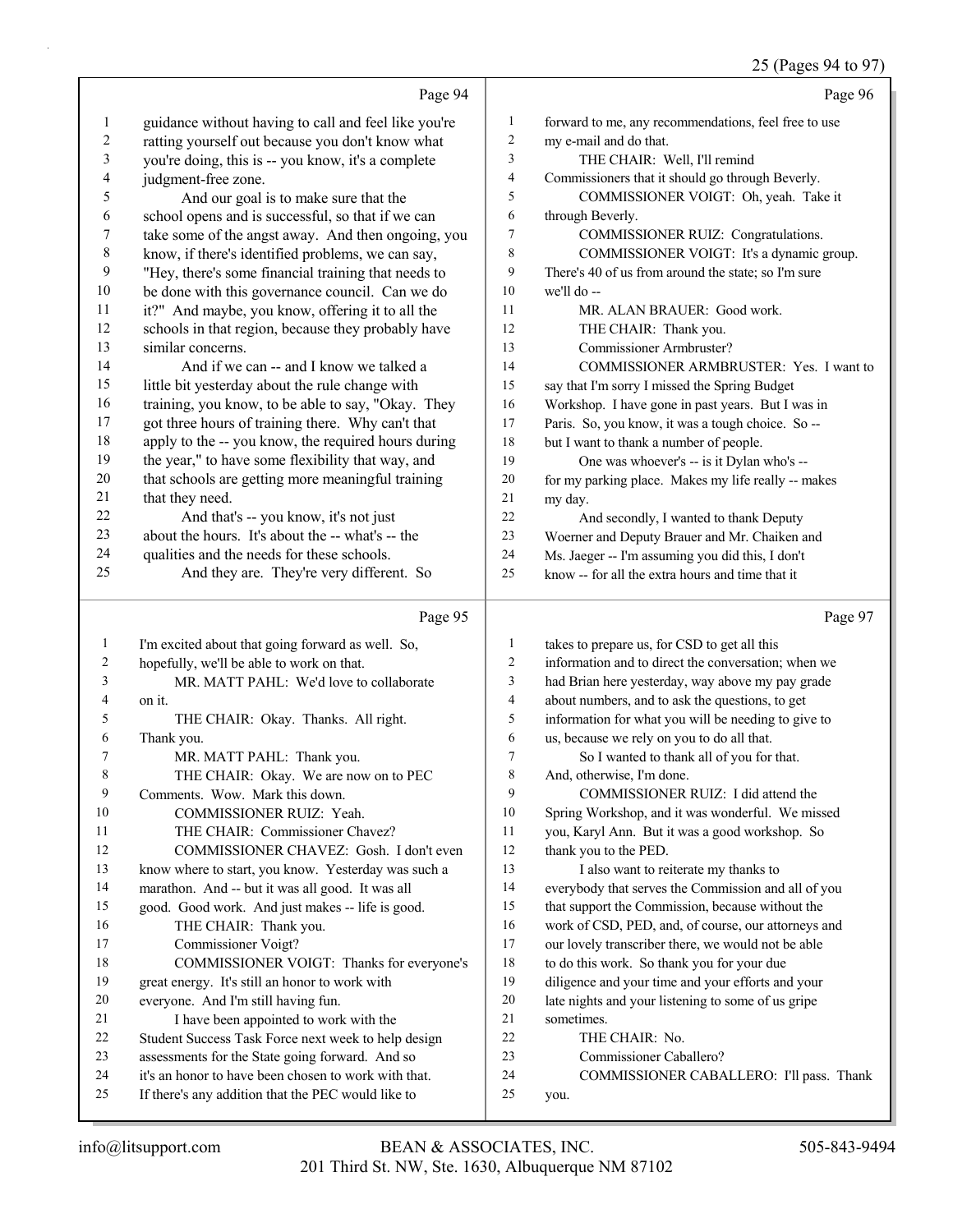26 (Pages 98 to 101)

|                | Page 98                                              |                | Page 100                                                          |
|----------------|------------------------------------------------------|----------------|-------------------------------------------------------------------|
| 1              | THE CHAIR: Okay. Thanks.                             | 1              | COMMISSIONER ARMBRUSTER: Commissioner                             |
| $\overline{2}$ | <b>Commissioner Davis?</b>                           | $\overline{c}$ | Gipson?                                                           |
| 3              | COMMISSIONER DAVIS: Well, I think we did             | 3              | THE CHAIR: Yes.                                                   |
| 4              | really important work yesterday and today. And I     | 4              | <b>COMMISSIONER ARMBRUSTER: Commissioner</b>                      |
| 5              | just am so pleased to have been a part of it.        | 5              | Raftery?                                                          |
| 6              | THE CHAIR: Thank you.                                | 6              | COMMISSIONER RAFTERY: Yes.                                        |
| 7              | Commissioner Raftery?                                | 7              | COMMISSIONER ARMBRUSTER: Commissioner                             |
| 8              | COMMISSIONER RAFTERY: I'm just echoing               | 8              | Ruiz?                                                             |
| 9              | everybody's thank-you to CSD and everybody that has  | 9              | COMMISSIONER RUIZ: Yes.                                           |
| 10             | just put so much into this. I mean, yesterday was    | 10             | <b>COMMISSIONER ARMBRUSTER: Commissioner</b>                      |
| 11             | just unbelievable for me. I just can't believe that  | 11             | Caballero?                                                        |
| 12             | we did all of that. I learned so much. I learned     | 12             | COMMISSIONER CABALLERO: Yes.                                      |
| 13             | so much, and I'm doing the learning curve, because   | 13             | COMMISSIONER ARMBRUSTER: Eight-to-zero to                         |
| 14             | I'm so new here.                                     | 14             | go into --                                                        |
| 15             | But, you know, I'm getting to know                   | 15             | THE CHAIR: The motion passes, eight-zero.                         |
| 16             | everybody. I'm getting to know what we're supposed   | 16             | Thank you.                                                        |
| 17             | to be doing now, thank goodness. And thank you       | 17             | (Closed Session conducted.)                                       |
| 18             | everybody for all your help and leadership going     | 18             | THE CHAIR: Okay. I move to end Closed                             |
| 19             | forward.                                             | 19             | Session. The matters discussed in the closed                      |
| 20             | Thank you.                                           | 20             | meeting were limited only to those specified in the               |
| 21             | THE CHAIR: Okay. Thank you.                          | 21             | motion for closure, and no vote was taken during the              |
| 22             | COMMISSIONER RUIZ: Madam Chair, motion to            | 22             | Closed Session.                                                   |
| 23             | adjourn.                                             | 23             | COMMISSIONER VOIGT: I'll second.                                  |
| 24             | THE CHAIR: No. No.                                   | 24             | THE CHAIR: There's a second by                                    |
| 25             | COMMISSIONER RUIZ: I'm sorry. Executive              | 25             | Commissioner Voigt.                                               |
|                |                                                      |                |                                                                   |
|                | Page 99                                              |                | Page 101                                                          |
| $\mathbf{1}$   | Session. I'm sorry.                                  | 1              | Roll call, please.                                                |
| 2              | THE CHAIR: No. Sorry. I move that -- I               | 2              | COMMISSIONER ARMBRUSTER: Commissioner                             |
| 3              | move that the Public Education Commission enter into | 3              | Caballero?                                                        |
| 4              | a Closed Session. The subjects to be discussed are   | 4              | COMMISSIONER CABALLERO: Yes.                                      |
| 5              | issues subject to attorney-client privilege          | 5              | COMMISSIONER ARMBRUSTER: Commissioner                             |
| 6              | pertaining to threatened or pending litigation in    | 6              | Ruiz?                                                             |
| 7              | which the PEC is or may become a participant,        | 7              | COMMISSIONER RUIZ: Yes.                                           |
| 8              | pursuant to NMSA 1978 Section 10-15-1(H)(7)          | 8              | COMMISSIONER ARMBRUSTER: Commissioner                             |
| 9              | specifically, an administrative appeal pursuant to   | 9              | Raftery?                                                          |
| 10             | the Charter School Act of La Academia de Dolores     | 10             | COMMISSIONER RAFTERY: Yes.                                        |
| 11             | Huerta.                                              | 11             | <b>COMMISSIONER ARMBRUSTER: Commissioner</b>                      |
| 12             | Do I have a second?                                  | 12             | Gipson?                                                           |
| 13             | COMMISSIONER VOIGT: Second.                          | 13             | THE CHAIR: Yes.                                                   |
| 14             | THE CHAIR: There's a second by                       | 14             | COMMISSIONER ARMBRUSTER: Commissioner                             |
| 15             | Commissioner Voigt.                                  | 15             | Chavez?                                                           |
| 16             | Roll call, please?                                   | 16             | COMMISSIONER CHAVEZ: Yes.                                         |
| 17             | COMMISSIONER ARMBRUSTER: Sure. Okay.                 | 17             | <b>COMMISSIONER ARMBRUSTER: Commissioner</b>                      |
| 18             | Commissioner Voigt?                                  | 18             | Davis?                                                            |
| 19             | COMMISSIONER VOIGT: Yes.                             | 19             | COMMISSIONER DAVIS: Yes.                                          |
| 20             | <b>COMMISSIONER ARMBRUSTER: Commissioner</b>         | 20             | <b>COMMISSIONER ARMBRUSTER: Commissioner</b>                      |
| 21             | Armbruster votes "Yes." Commissioner Davis?          | 21             | Armbruster votes "Yes."                                           |
| 22             | COMMISSIONER DAVIS: Yes.                             | 22             | Commissioner Voigt?                                               |
| 23<br>24       | COMMISSIONER ARMBRUSTER: Commissioner<br>Chavez?     | 23<br>24       | COMMISSIONER VOIGT: Yes.                                          |
| 25             | COMMISSIONER CHAVEZ: Yes.                            | 25             | COMMISSIONER ARMBRUSTER: Eight-to-zero to<br>come out of session. |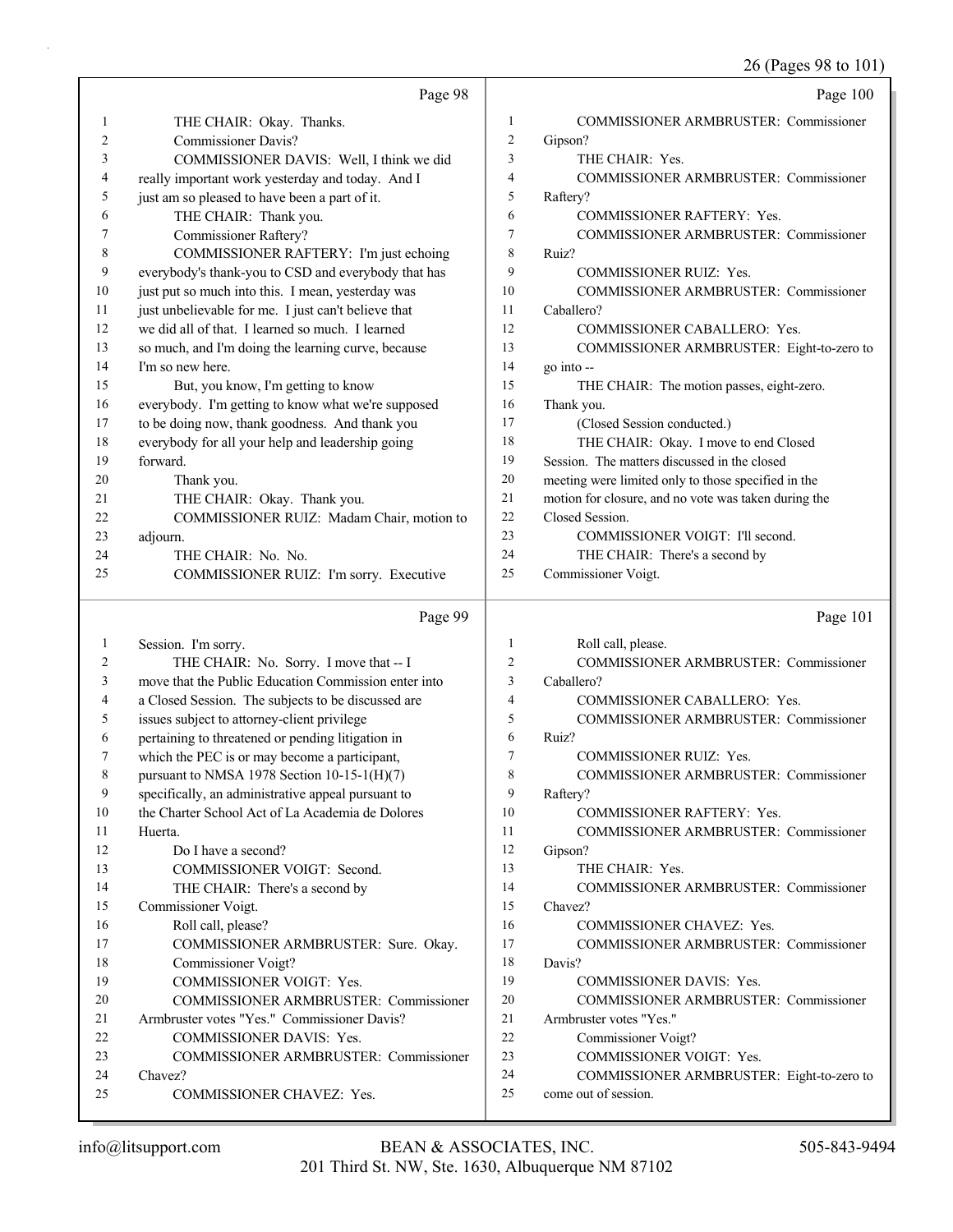# 27 (Pages 102 to 104)

|                                                                                                                                                                       | Page 102                                                                                                                                                                                                                                                                                                                                                                                                                                                | Page 104                                                                                                                                                                                                                                                                                                                                                                                                                                                                                                                                                                                                                                                                                                                                                                                                                                                                                                                |
|-----------------------------------------------------------------------------------------------------------------------------------------------------------------------|---------------------------------------------------------------------------------------------------------------------------------------------------------------------------------------------------------------------------------------------------------------------------------------------------------------------------------------------------------------------------------------------------------------------------------------------------------|-------------------------------------------------------------------------------------------------------------------------------------------------------------------------------------------------------------------------------------------------------------------------------------------------------------------------------------------------------------------------------------------------------------------------------------------------------------------------------------------------------------------------------------------------------------------------------------------------------------------------------------------------------------------------------------------------------------------------------------------------------------------------------------------------------------------------------------------------------------------------------------------------------------------------|
| $\mathbf{1}$<br>$\overline{c}$<br>3<br>4<br>5<br>6<br>7<br>$\,8$<br>9<br>10<br>11<br>12<br>13<br>14<br>15<br>16<br>17<br>18<br>19<br>20<br>21<br>22<br>23<br>24<br>25 | THE CHAIR: Thank you. Can I have a<br>motion to adjourn?<br>COMMISSIONER RUIZ: So move.<br>THE CHAIR: There's a motion to adjourn.<br>All in favor?<br>(Commissioners so indicate.)<br>THE CHAIR: Opposed?<br>(No response.)<br>THE CHAIR: Hearing no opposition, the<br>motion passes.<br>Thank you, all.<br>(Proceedings concluded at 11:33 a.m.)                                                                                                     | $\mathbf{1}$<br><b>RECEIPT</b><br>JOB NUMBER: 2085N CC Date: 4/12/19<br>2<br>PROCEEDINGS: OPEN PUBLIC MEETING<br>3<br>4<br>CASE CAPTION: In re: Public Meeting of the Public<br>5<br><b>Education Commission</b><br>**************************<br>6<br>$\tau$<br>ATTORNEY: MS. BEVERLY FRIEDMAN - PED<br>8<br>DOCUMENT: Transcript / Exhibits / Disks / Other<br>DATE DELIVERED: _______________________DEL'D BY: ________________________________<br>9<br>$RECD BY:$ TIME:<br>10<br>**************************<br>11<br>12<br>ATTORNEY:<br>13<br>DOCUMENT: Transcript / Exhibits / Disks / Other<br>14<br>15<br>**************************<br>16<br>17<br>ATTORNEY:<br>18<br>DOCUMENT: Transcript / Exhibits / Disks / Other<br>19<br>REC'D BY: $\qquad \qquad \qquad \text{TIME:}$<br>20<br>***************************<br>21<br>22<br>ATTORNEY:<br>23<br>DOCUMENT: Transcript / Exhibits / Disks / Other<br>24<br>25 |
| 1<br>2<br>3<br>5                                                                                                                                                      | Page 103<br>BEFORE THE PUBLIC EDUCATION COMMISSION<br><b>STATE OF NEW MEXICO</b>                                                                                                                                                                                                                                                                                                                                                                        |                                                                                                                                                                                                                                                                                                                                                                                                                                                                                                                                                                                                                                                                                                                                                                                                                                                                                                                         |
| 6<br>8<br>$\boldsymbol{9}$<br>10<br>11<br>12<br>13<br>14<br>15<br>16<br>17<br>18<br>19                                                                                | REPORTER'S CERTIFICATE<br>I, Cynthia C. Chapman, RMR, CCR #219, Certified<br>Court Reporter in the State of New Mexico, do hereby<br>certify that the foregoing pages constitute a true<br>transcript of proceedings had before the said<br>NEW MEXICO PUBLIC EDUCATION COMMISSION, held in the<br>State of New Mexico, County of Santa Fe, in the<br>matter therein stated.<br>In testimony whereof, I have hereunto set my<br>hand on April 23, 2019. |                                                                                                                                                                                                                                                                                                                                                                                                                                                                                                                                                                                                                                                                                                                                                                                                                                                                                                                         |
| 20<br>21<br>22<br>23<br>24<br>25                                                                                                                                      | Cynthia C. Chapman, RMR-CRR, NM CCR #219<br>BEAN & ASSOCIATES, INC.<br>201 Third Street, NW, Suite 1630<br>Albuquerque, New Mexico 87102<br>Job No.: 2085N (CC)                                                                                                                                                                                                                                                                                         |                                                                                                                                                                                                                                                                                                                                                                                                                                                                                                                                                                                                                                                                                                                                                                                                                                                                                                                         |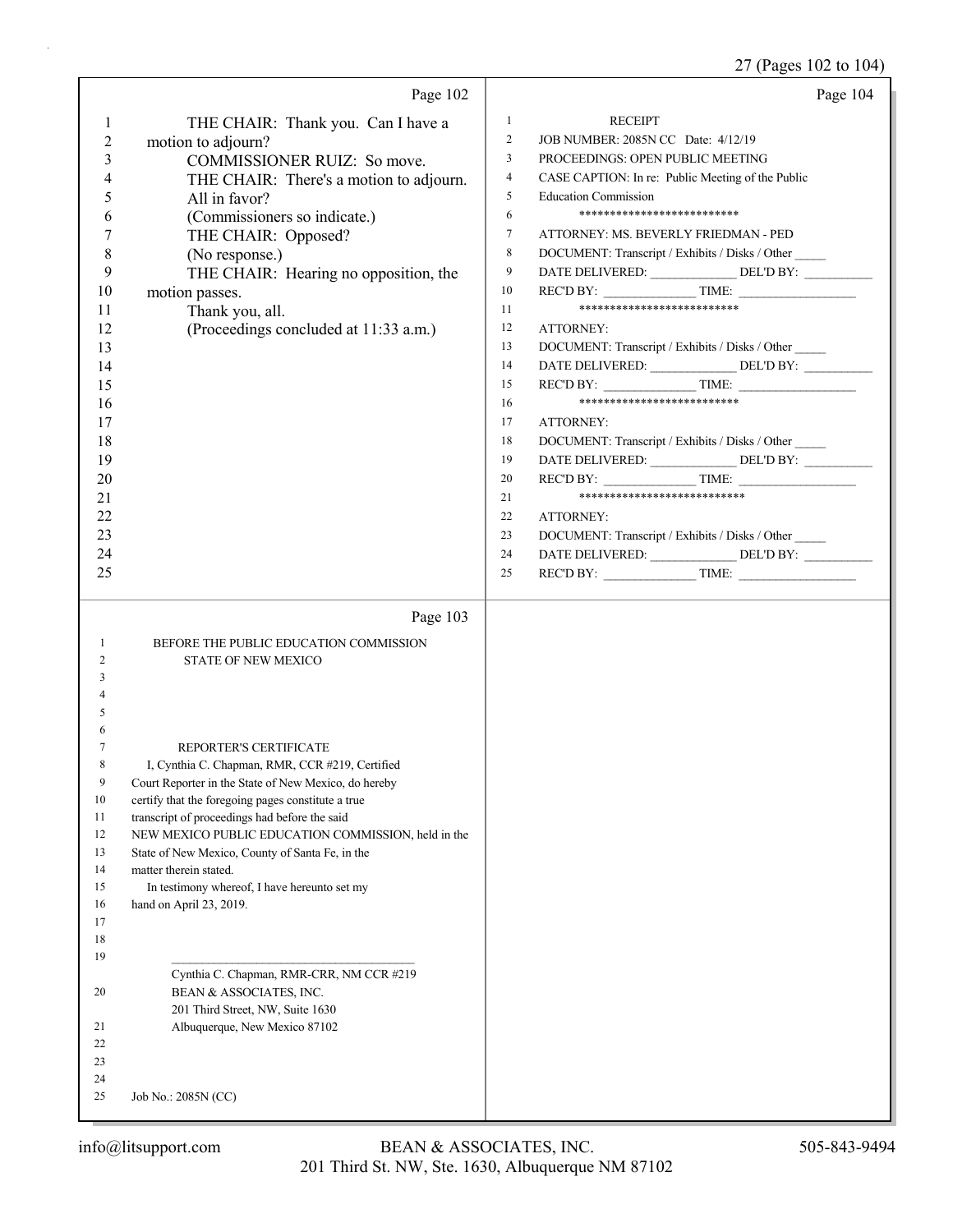| A                                |  |  |  |
|----------------------------------|--|--|--|
| a.m 1:11 4:4 48:19,19 61:17      |  |  |  |
| 62:16,25 102:12                  |  |  |  |
| ability 43:12 87:16              |  |  |  |
| able 10:5 11:6,21 21:9,21 22:22  |  |  |  |
| 24:8,10 25:18 48:22 49:10        |  |  |  |
| 55:19 58:12 64:8 67:1,3,4 68:14  |  |  |  |
| 68:17 84:22 85:4,25 86:11,22     |  |  |  |
| 91:23 93:12,20,25 94:16 95:2     |  |  |  |
| 97:17                            |  |  |  |
| absolutely 15:3 27:19 41:14      |  |  |  |
| 61:11 81:20 83:23 93:20          |  |  |  |
| Academia 99:10                   |  |  |  |
| academic 3:13 16:17 19:11 20:6   |  |  |  |
| 23:6 31:17 43:8 44:1 48:24       |  |  |  |
| 53:5                             |  |  |  |
| Academy 40:16 41:13 45:3 47:3    |  |  |  |
| accept 47:2                      |  |  |  |
| access 11:6,22 58:12 64:20 73:15 |  |  |  |
| accommodate 37:6 38:1            |  |  |  |
| accomplished 18:9                |  |  |  |
| accountability 12:6 15:15        |  |  |  |
| accurate 66:12                   |  |  |  |
| achieve 19:15                    |  |  |  |
| acknowledge 18:20,23 29:10       |  |  |  |
| acknowledgment 30:3              |  |  |  |
| Act 13:13 99:10                  |  |  |  |
| acted 68:22 69:1                 |  |  |  |
| Acting 2:8                       |  |  |  |
| action 3:10,11,13,16,17 5:25     |  |  |  |
| 17:16,21 22:3 48:24 55:8 60:20   |  |  |  |
| 61:3 65:16 71:11 75:1,6 77:3     |  |  |  |
| 78:6,21                          |  |  |  |
| <b>Actions</b> 3:9               |  |  |  |
| <b>active</b> 19:16              |  |  |  |
| actively 86:2                    |  |  |  |
| <b>Activities 63:15</b>          |  |  |  |
| actual 31:12,22 37:15 89:25      |  |  |  |
| 90:19                            |  |  |  |
| add 26:8,10 37:13 46:17 58:4     |  |  |  |
| addition 60:18 95:25             |  |  |  |
| additional 23:17 31:18 50:6 82:3 |  |  |  |
| address 45:4 61:10 67:1 75:2     |  |  |  |
| 76:1,5 79:25 80:20               |  |  |  |
| addressed 50:3 72:1 75:15 78:12  |  |  |  |
| 78:20,20,22 80:2                 |  |  |  |
| addresses 45:11 63:12            |  |  |  |
|                                  |  |  |  |

**addressing** 74:16 **adequate** 79:4 **adequately** 67:2 70:16 **adjourn** 98:23 102:2,4 **Adjustment** 22:21 **administration** 85:24 **administrative** 37:19 99:9 **administrator** 8:14 92:25 **administrators** 93:4 **adopt** 53:5 58:23 **adventure** 19:13 **affirming** 82:6 **afford** 93:20 **afternoon** 15:19 16:7 61:4 **agenda** 3:5,7 5:21 6:18,22 41:3,4 41:11 48:17 70:22 90:11 **ago** 12:10 71:2 **agree** 76:10 **agreement** 84:23 **ahead** 70:7 87:6 **Alamos** 62:4 **Alan** 2:8 8:2 9:23 10:24 11:3,13 11:25 13:2 14:17,20 15:5 16:11 20:11 22:1 29:8,16,21 51:10 57:12 72:8 77:25 78:4,9 81:23 96:11 **Alan's** 82:16 **Albuquerque** 1:21 16:8 34:4 40:16 45:2 47:3 62:1,5,16 63:3 90:2 103:21 **Alderete-Trujillo** 22:7,12,13 24:5,13,16,25 25:4,8,19 26:6,17 27:3,12 29:2,5 **align** 92:5 **Allegiance** 3:3 5:15,17 **allow** 25:13 **allowing** 40:11 **Alma** 3:12 65:17,18 66:1,4 74:15 75:14 77:1,4 81:24 **amended** 16:16 **amendment** 3:10 6:1 22:4,15 **amendments** 10:20 11:15 16:1 **Ami** 2:14 51:9,10 52:5 82:12 **Amy** 18:12,13,14 20:23 21:2 29:11,14 **analysis** 23:17 31:18 37:14 **angst** 94:7 **Ann** 2:4 97:11

**anniversary** 13:12 18:24 **announced** 9:24 **annual** 8:23 19:23 23:16 **answer** 14:6 42:21 46:4 66:17 72:3 **Anthony** 9:21 10:8,16 **anticipating** 51:20 **anybody** 66:16 **Apodaca** 1:12 **apologies** 10:25 **apologize** 29:25 68:11 69:3,19,25 **apology** 70:25 **Appalachian** 21:15 **apparently** 15:1 **appeal** 99:9 **appears** 55:16 56:10 **applaud** 20:13 34:13 **Applicant** 57:4 **applicants** 56:21 58:9,9 **application** 3:16 31:12,22 37:15 55:8,12,16 56:10,11,19,20 57:1 57:8 58:4,24 88:11 90:20 **apply** 94:18 **appointed** 95:21 **appreciate** 20:12 21:22,22 25:1 30:2,4,11 34:13 39:21 48:13,18 49:8 51:12 58:3 67:6 68:21 76:2 85:6 92:21 **appreciated** 20:18 **appreciation** 84:9 **appropriate** 69:5 70:24 80:18 **approval** 3:5 5:21 40:17,23 **approve** 5:24 6:22 27:21 34:22 38:10 **approved** 32:2 55:19 **approximately** 32:18 **April** 1:11 4:3 9:11 15:10,17 18:24 87:14 90:2,3,3,4 103:16 **APS** 13:7 **area** 24:21 90:23 91:4 **areas** 80:20 **Arizona** 85:10 **Armbruster** 2:4 4:5,7,10,14,15 4:18,21,24 5:2,5,8,11 7:1,2,5,8 7:9,12,15,18,21 12:24 26:22,25 27:1,10 28:4,7,10,13,16,19,20 28:23 30:12 32:24,25 33:6,11 33:14,21,24 35:6,9,12,17,20,23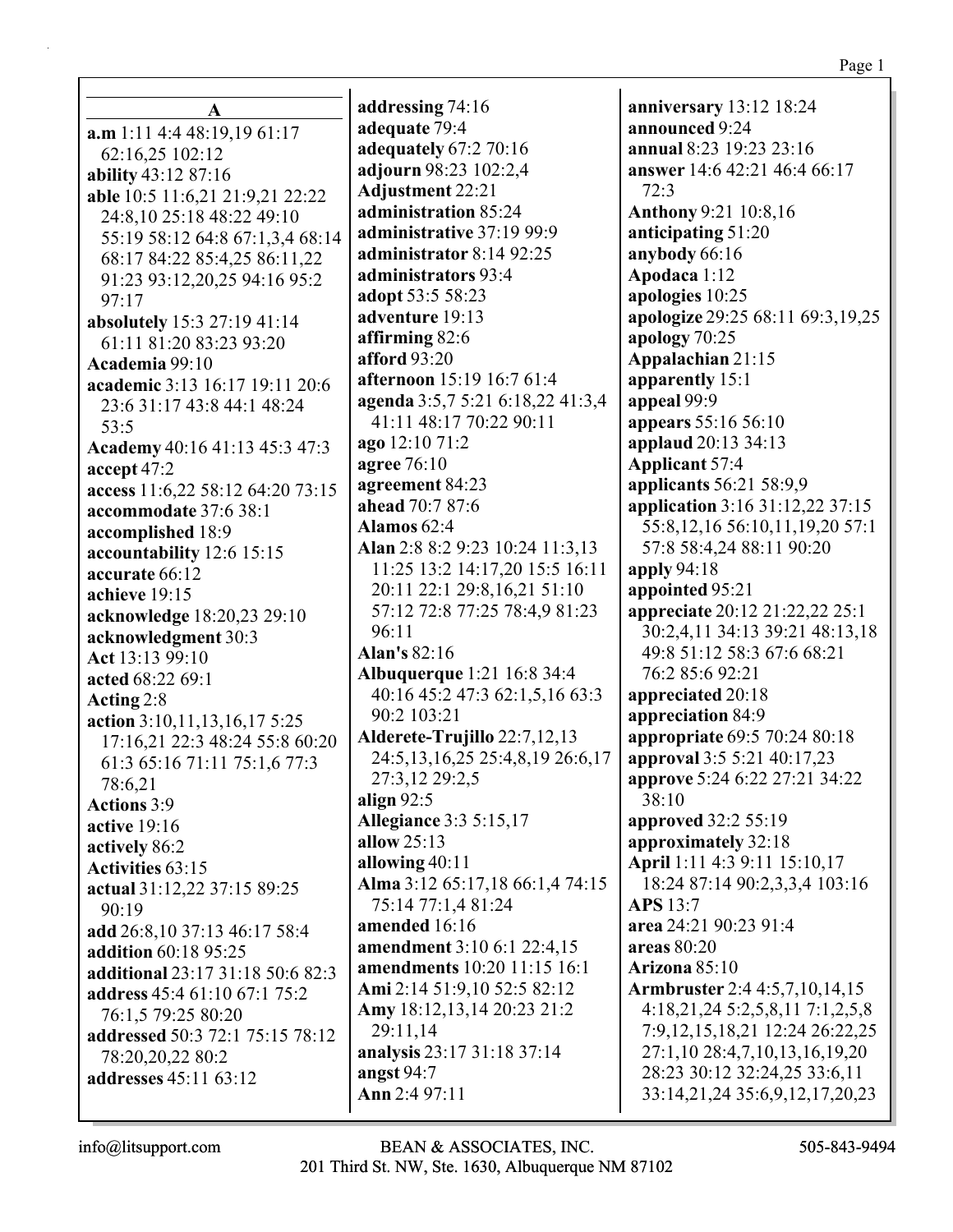| 36:1,4,5,8 38:20,23 39:1,4,7,8                                         | aware 93:8                                   |
|------------------------------------------------------------------------|----------------------------------------------|
| 39:11, 14, 17 47:11, 14, 17, 20, 23<br>48:1,4,7,8 51:25 53:13,16,17,20 | B                                            |
| 53:23 54:1,4,7,10 59:6,9,12,15                                         | B27:8                                        |
| 59:18,21,24,25 60:3 62:2 63:5                                          | back 11:17 25:18,20,21 26:2                  |
| 77:11,14,17,20 82:18,23 83:1,2                                         | 50:14 61:1 62:4 63:5 65:15                   |
| 83:5,8,14 96:13,14 99:17,20,21                                         | 75:19,20                                     |
| 99:23 100:1,4,7,10,13 101:2,5,8                                        | bags $60:11$                                 |
| 101:11,14,17,20,21,24                                                  | balance 33:17                                |
| <b>Arness</b> 17:1,12                                                  | <b>ball</b> 93:1                             |
| arrived 65:9                                                           | barnstorming 8:22                            |
| article 34:5,7                                                         | <b>bases</b> 20:21                           |
| articulate 81:8,9                                                      | basic $64:19$                                |
| asked 12:3 41:4 75:2                                                   | basically 62:4                               |
| asking 12:25 36:18 61:13                                               | <b>basis</b> 43:11 58:10                     |
| aspect $11:25$                                                         | <b>Bean</b> 1:20 103:20                      |
| aspects 19:2                                                           | beautiful 24:15                              |
| assessing 56:12                                                        | <b>Becky</b> 66:15,19                        |
| assessment 11:7 49:15,22 73:15                                         | <b>Beery 9:19 10:11</b>                      |
| assessments 95:23                                                      | beginning 87:14                              |
| assistance 9:8 82:4                                                    | begins 36:22                                 |
| <b>Assistant 8:12</b>                                                  | behalf 30:22                                 |
| <b>Associates</b> 1:20 103:20                                          | behavior 12:2                                |
| <b>Association's 62:18</b>                                             | behaviors 44:18                              |
| assume 10:8                                                            | <b>Beidler</b> 66:2,3,20                     |
| assuming 10:17 96:24                                                   | <b>believe</b> 9:10 12:12 40:17 57:22        |
| assurance 41:15                                                        | 67:2 72:9 78:4 91:1 98:11                    |
| assurances 41:10                                                       | beneficial 58:15                             |
| assuring $50:10$                                                       | <b>best 93:2</b><br><b>better</b> 37:7 86:11 |
| <b>At-Risk 74:9</b>                                                    | Bev 64:6 89:22                               |
| <b>Athletic 62:18 63:14</b>                                            | Beverly 2:11 61:19 63:19 96:4,6              |
| <b>ATTACHMENTS 3:23</b>                                                | 104:7                                        |
| attempting 43:11 73:2                                                  | bids $13:5$                                  |
| attend 36:20 63:20 83:25 97:9<br><b>Attendance 3:24</b>                | <b>Biehl</b> 18:12,14 20:23 21:2 29:11       |
| attended 83:21,24 84:7,7                                               | 29:14                                        |
| attending 64:1                                                         | <b>Biehl's</b> 18:13                         |
| attitudes 44:18                                                        | big 11:25 89:12                              |
| <b>ATTORNEY</b> 104:7,12,17,22                                         | bigger $11:20$                               |
| attorney-client 99:5                                                   | biggest 19:2                                 |
| attorneys 11:8 80:3 97:16                                              | bilingual 40:16 41:6,9,13,20,24              |
| attractor 24:22                                                        | 42:3 44:8,9 45:3,5,8,13,17,25                |
| <b>Authorizing 8:14</b>                                                | 46:18 47:3 55:15 56:7 72:18,20               |
| automatically 41:11                                                    | 74:10                                        |
| available 11:22 15:22 57:5 64:7                                        | <b>bill</b> 87:15                            |
| 64:23                                                                  | bills $87:11,22$                             |
| avenue 86:15                                                           | binder 23:4 31:9                             |
| <b>Award 46:18</b>                                                     | bit 15:24 18:11 22:19 50:19                  |
|                                                                        |                                              |

88:10 94:15 **bittersweet** 24:7 **blessed** 22:17 **block** 73:20,21 **blockbuster** 87:1 **board** 31:24 32:1,2 40:11,16 **Bobroff** 58:2 **Bobroff's** 57:14 **body** 57:22 **book** 48:25 **bounds** 21:17 **brainstorm** 88:9 **brainstorming** 88:2 **Brauer** 2:8 8:2 9:23 10:24 11:3 11:13,25 13:2 14:17,20 15:5,10 16:11 20:11 22:1 29:8,16,21 30:4 57:12 72:8 77:25 78:4,9 81:23 82:10 96:11,23 **breadth** 68:7 **break** 48:17 **breath** 86:18 **breather** 60:25 **Brian** 15:13,22 49:17 97:3 **brief** 58:5 90:11 **briefly** 68:6 **bring** 4:2 64:25 **bringing** 56:15 **brought** 32:3 52:18 **budget** 25:13 83:21,23 85:4 89:18 93:9,12 96:15 **budgets** 89:14 **Buenos** 25:4,5 **building** 1:12 11:6 18:4,5 24:9 55:1 62:19 63:15 85:12,13 **buildings** 10:9 13:8 **built** 37:5 **bullet** 57:4 **burdens** 84:25 **bureau** 54:24 65:12 67:3,9 72:18 75:16 80:23,24 81:6,7,16 **bureaus** 48:21 **business** 30:1 **busy** 9:6 87:11 **C C** 1:19 2:1 3:1 56:4,6 103:8,19

**Caballero** 2:4 5:9 11:24 25:2,3,5 25:17 26:3,15,18 27:15 28:21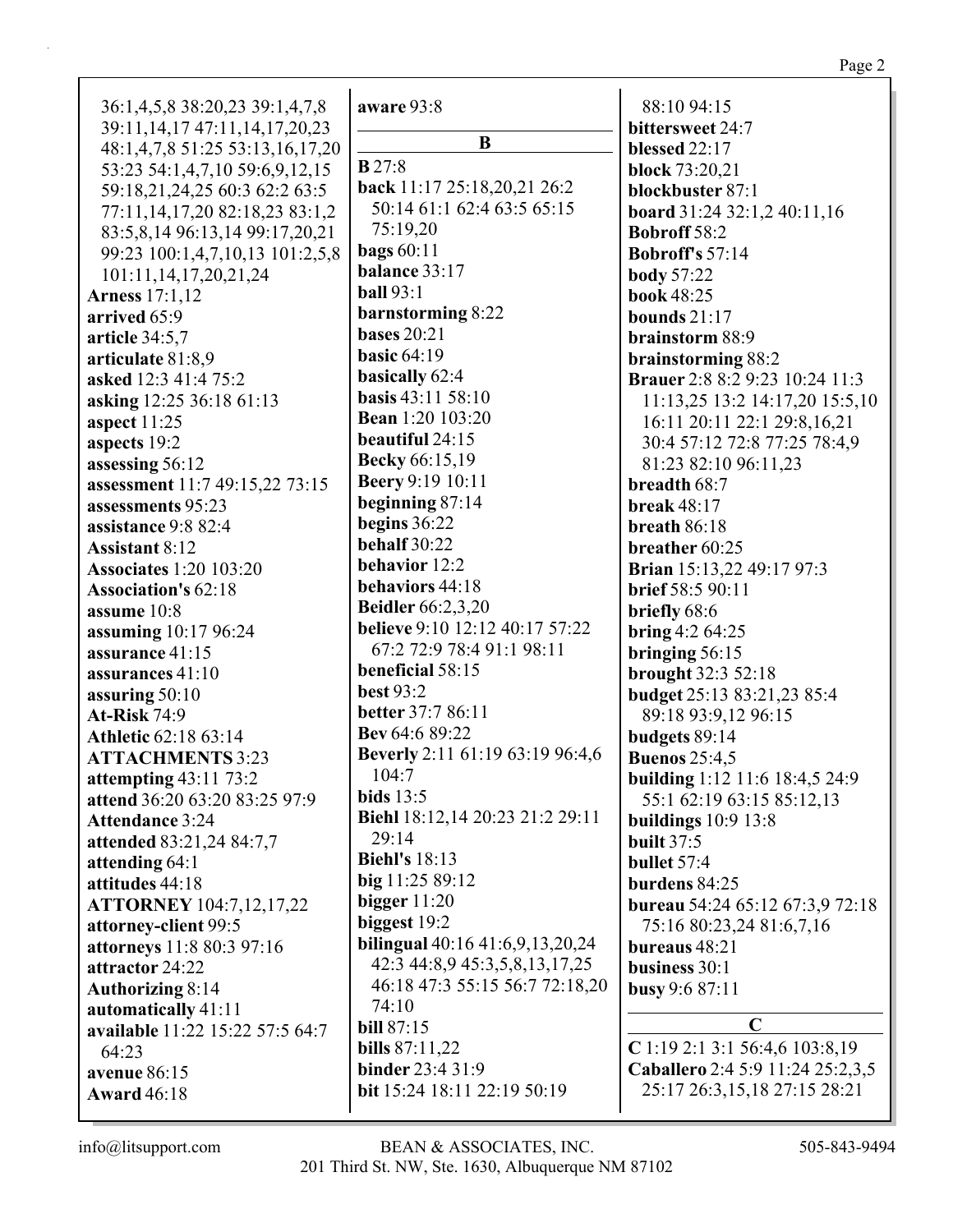| 28:22 35:21,22 38:24,25 47:12   | 28:3,18 29:1,3,6,8,9,24 30:5,9           | 84:10,15,16 85:12,17 86:13      |
|---------------------------------|------------------------------------------|---------------------------------|
| 47:13 53:18,19 59:19,20 82:21   | 30:14,18,20 31:6 32:4,12,17,22           | 87:6 88:24 90:23 91:18 92:24    |
| 82:22 97:23,24 100:11,12 101:3  | 33:5, 10, 19 34:2, 10, 12, 18, 20, 25    | 93:1,3 99:10                    |
| 101:4                           | 35:5 36:7,11 37:10,16,23 38:4,7          | charters 85:8,22                |
| Cabinet 84:14                   | 38:12,15,19 39:10,19,25 40:5             | Chavez 2:5 4:19,20 7:16,17      |
| call 3:3,3 4:5 27:5,7 28:3 35:5 | 40:25 41:2,15,21 42:23 43:1,21           | 16:25 17:5 20:13 28:5,6 35:15   |
| 38:19 47:10 53:12 59:5 69:21    | 43:24 44:10,20,21 46:7,12,16             | 35:16 39:12,13 45:4,10,15       |
| 73:21 77:10 82:13,19 83:8 88:8  | 46:22 47:5,10 48:3,10,16,20              | 47:24,25 53:24,25 59:7,8 74:1,2 |
| 93:15 94:1 99:16 101:1          | 51:11, 17, 24 52:2, 11, 14, 20 53:8      | 74:3,12 76:13 83:3,4 95:11,12   |
| called 20:25 83:10              | 53:12 54:6, 12, 17, 21 55:2, 5 56:2      | 99:24,25 101:15,16              |
| calling 36:25 71:14             | 56:4,6 57:12 58:3,21 59:1,5,14           | <b>Chavez'</b> 17:17            |
| calls 36:17 37:2                | 60:5,9 61:8,11 62:8,15,21 63:7           | child 25:23                     |
| campus 24:1,23 38:3             | 64:6, 12, 15, 18, 22 65: 1, 5, 8, 10, 14 | Childhood 41:13                 |
| cap 22:15 27:22 32:13 34:22     | 65:21 66:6,21,25 67:13,23 68:3           | children 57:24                  |
| 36:13 60:24 68:5 78:15,16 79:4  | 68:9 69:3,12,19,25 70:3,5,23             | chimed 40:14                    |
| 79:8,16 80:20,21                | 71:6,7,12,15,19,24 72:3,8,13             | chocolate 52:3                  |
| CAPs 70:15 80:11,16             | 73:25 74:1,2,13,19,21,25 75:5,8          | choice 62:7,13 96:17            |
| <b>CAPTION</b> 104:4            | 75:11,23,24 76:8,9,12,13,18,23           | choices 75:22                   |
| capture 42:11                   | 77:2,6,10,13,25 78:3,8,11,17             | chosen 95:24                    |
| care 29:25 86:7                 | 79:10,21 80:2,5,17,23 81:14,20           | Chris 40:4,6,20 41:1,14 42:1    |
| career-ready 18:19 19:1         | 81:23 82:10,11,14 83:10,13,15            | 43:2,5,18,23 44:23 46:11,16     |
| <b>CARLOS</b> 2:4               | 83:18 87:2 92:21,22 93:8 95:5,8          | 48:14                           |
| <b>CASE</b> 104:4               | 95:11,16 96:3,12 97:22 98:1,6            | City 8:25 10:8,16               |
| cases 92:15                     | 98:21, 22, 24 99:2, 14 100:3, 15         | civic-minded 18:18,25 19:5      |
| casual 14:9                     | 100:18,24 101:13 102:1,4,7,9             | 29:18                           |
| causes 17:18                    | <b>Chairwoman</b> 11:4 16:12 22:8        | clarification 33:1 67:14 78:1,2 |
| CC 1:24 103:25 104:2            | 66:9 67:21 68:22 80:6                    | clarify 71:9                    |
| CCR 1:19 103:8,19               | challenge 50:17 65:2 67:1 85:16          | clarity 48:12 49:25             |
| celebrate 13:17 16:13 18:9,23   | challenges 24:18                         | classrooms 18:7 19:13 37:20,21  |
| celebrating 18:24               | challenging $63:1686:10$                 | clean $51:13$                   |
| celebration 16:23 19:9 29:17    | chance 13:11 16:25 17:3 72:10            | clear 41:8 51:14 52:9 70:4,7    |
| Center 40:7 42:13 43:25 47:3    | change 12:4 17:16 38:10 40:1,1,8         | 72:20 73:19 80:3,7 84:25        |
| centered 11:21                  | 40:24 41:5,10 42:6 43:20 45:14           | clearly 70:15                   |
| <b>CEO 34:9</b>                 | 47:2 50:2 56:21,24 57:10 85:23           | climbing $23:7$                 |
| certainly 20:12,14 50:15,20     | 94:15                                    | close 24:7 40:13 54:17          |
| 52:24 53:4 65:24 88:12 89:17    | changed 12:1 90:18                       | closed 99:4 100:17,18,19,22     |
| 90:13                           | changes 6:18 49:20,23 51:21              | closer $14:13$                  |
| <b>CERTIFICATE 3:22 103:7</b>   | 55:12 56:19,23 57:23 84:11               | closing $72:15$                 |
| Certified 103:8                 | 87:12 90:21                              | closure 100:21                  |
| certify 103:10                  | changing 40:9                            | closures $9:17,20$              |
| Cesar 16:25 17:5,17 20:13       | <b>Chapman</b> 1:19 103:8,19             | collaborate 91:10 95:3          |
| <b>Chaiken</b> 2:14 52:10 96:23 | <b>Charlene</b> 65:8 67:8 68:1,2,4       | collaboration 93:6              |
| Chair 2:3,3 3:19 4:1,23 5:13,20 | Charlotte 22:13                          | collaborative 92:10             |
| 5:23 6:4,7,11,13,21,24 7:20,23  | chart 33:19                              | college 29:7 31:14 34:6,6,23    |
| 8:2 9:22 10:22,24 11:1,12 14:2  | charter 3:8, 10, 12, 13 8:7 9:21         | 38:11                           |
| 14:18,19,23 16:10 20:10,12      | 12:10, 12, 18 13:12 15:23 16:1, 8        | college-bound 18:19,25          |
| 22:2,6,10 23:1,3,22 24:6 25:2   | 19:10 20:24 22:3 23:25 36:21             | come 13:20 15:24 25:18 26:2     |
| 26:19,20,24 27:13,17,19,24      | 52:17,17 55:12,13 65:17 66:1,5           | 30:22 48:22 57:16 60:25 61:14   |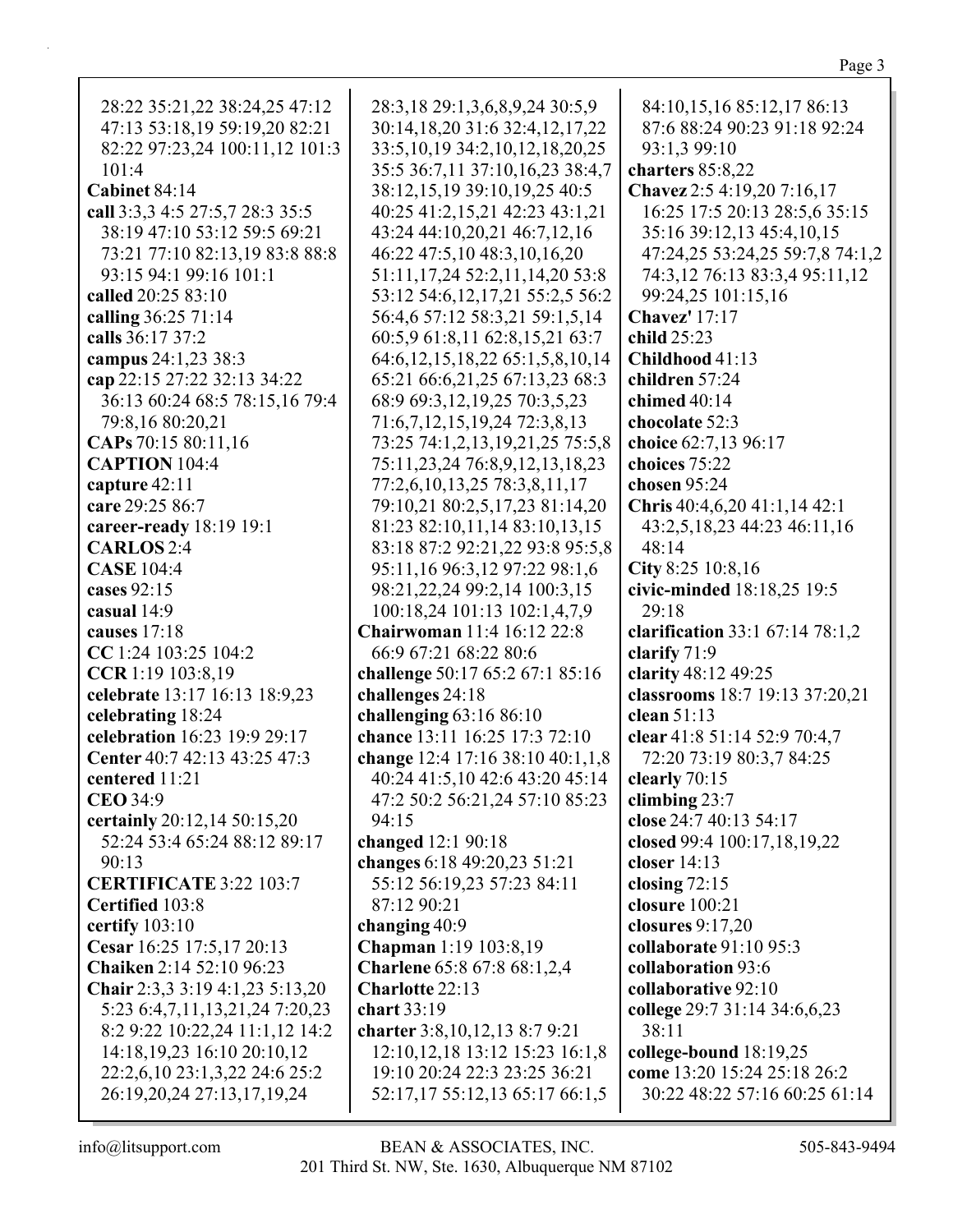| 62:4 63:11 65:19 66:16 67:22           |                                              | conducted 5:18 100:17               |
|----------------------------------------|----------------------------------------------|-------------------------------------|
| 67:25 69:21 75:20 84:23 88:17          | 75:4,7,10,23,24,25 76:9,13,22                |                                     |
|                                        | 76:25 77:5,7,11,11,14,14,16,17               | conference 12:11,13,18              |
| 90:19 101:25                           | 77:17,19,20,20,22,23 82:18,21                | confirm $70:11$                     |
| comfortable 72:14 74:14 75:13          | 82:22, 23, 23, 25 83:1, 1, 3, 4, 5, 7, 8     | confrontational 79:1                |
| 76:1 78:9                              | 83:12,14 92:22 95:10,11,12,17                | confused 78:15                      |
| coming 12:19 48:11 49:17 61:13         | 95:18 96:5,7,8,13,14 97:9,23,24              | confusion 90:15                     |
| 69:20 75:19 76:20 85:16,19             | 98:2,3,7,8,22,25 99:13,15,17,18              | congratulate 18:8                   |
| Commencement 85:1 86:4                 | 99:19,20,20,21,22,23,23,25                   | Congratulations 24:14 29:4          |
| commend 51:17                          | $100:1, 1, 4, 4, 6, 7, 7, 9, 10, 10, 12, 13$ | 36:12 39:19,23 48:13 96:7           |
| comments 3:20 20:18 67:5 73:5          | 100:23,25 101:2,2,4,5,5,7,8,8                | conjunction 89:4                    |
| 86:20 95:9                             | 101:10,11,11,14,14,16,17,17,19               | connect 13:11 17:1 20:3             |
| <b>Commission</b> 1:1 4:3 8:3 10:25    | 101:20,20,22,23,24 102:3                     | connecting 20:7                     |
| 15:9 27:21 29:24 34:22 38:10           | <b>Commissioners</b> 2:2 6:10 14:4           | connections 93:6                    |
| 40:5 57:13 58:23 66:9 69:14            | 16:13 22:7 23:4 26:20 27:13                  | connotation 44:25                   |
| 79:5,7 81:11,24 87:2 89:11,19          | 29:10 32:23 34:15 35:13 38:5                 | connotations 42:19                  |
| 89:22 90:21 92:3,4,8 97:14,15          | 41:2 46:23 48:16,20 49:1 55:22               | Consent 3:7 6:18,22 41:3,11         |
| 99:3 103:1,12 104:5                    | 57:1 61:20,23 62:1,12 64:1,17                | consider 70:17                      |
| <b>Commissioner</b> 4:5,7,7,10,10,12   | 65:8 71:8 74:14 76:23 96:4                   | consideration 51:19                 |
| 4:14, 14, 16, 17, 18, 18, 20, 21, 21   | 102:6                                        | considered 91:5                     |
| 4:24,245:1,2,2,5,5,7,8,8,11,15         | commitment 86:4,5                            | constitute 103:10                   |
| 5:22,23 6:6,8,8,20,22,23,24 7:1        | commitments 66:17                            | consumers 20:4                      |
| 7:2,2,4,5,5,7,8,8,10,11,12,12,14       | committed 50:10                              | contained 31:25                     |
| 7:15,15,17,18,18,21 11:24              | communicated 69:13                           | content 73:22                       |
| 12:23,24 23:23 24:11,12,14,17          | communication 60:15 69:4                     | contention 52:22                    |
| 25:2,3,5,17 26:3,15,18,22,24           | communications 55:18                         | continue 42:17,20 80:19 82:16       |
| 27:1,10,15,17,20,23,25,25 28:4         | communities 18:18 20:9 21:10                 | continued 72:24 80:25               |
| 28:4,6,7,7,9,10,10,12,13,13,15         | 21:11 50:10 86:1                             | continuing $75:682:19$              |
| 28:16,16,19,19,21,22,23,23,25          | community 16:25 17:5,11 19:12                | continuum 44:2                      |
| 30:12 32:24,25 33:6,11,13,14           | 20:4,7 21:13 36:16 40:13 43:10               | contract 3:10,18 22:4 44:11         |
| 33:21,24 34:17,19,24 35:1,1,6,7        | 55:13,13 56:14,15                            | 60:10,14,20,23 61:17 71:22          |
| 35:8,9,11,12,15,16,17,17,19,20         | compile 90:14                                | 72:1,5 74:17 75:17,17 78:5          |
| 35:20, 22, 23, 23, 25 36:1, 1, 3, 4, 4 | complete 8:23 10:9 11:7 94:3                 | 93:13                               |
| 36:6,8 38:9,13,14,15,20,20,22          | completed 51:19                              | contracted 9:19                     |
| 38:23,23,25 39:1,1,3,4,4,6,7,7,9       | completes 36:20                              | control 75:8                        |
| 39:11, 11, 13, 14, 14, 16, 17 41: 17   | completing 10:4                              | conversation 57:17 78:5 85:9        |
| 41:19,21,23 42:1,23,24,25 43:3         | component 56:16 76:15                        | 97:2                                |
| 43:15 44:6, 19, 21, 22, 24 45: 4, 9    | composite 73:15                              | conversations 93:3                  |
| 45:15 46:5 47:1,4,6,7,11,11,13         | computer 64:14                               | conversion 13:14                    |
| 47:14,14,16,17,17,19,20,20,22          | computers 64:7,22                            | copies $70:19$                      |
| 47:23,23,25 48:1,1,4,4,6,7,7           | concentrated 93:20                           | copy $51:13$                        |
| 51:15, 16, 25 52:3, 4, 13 53:3, 4, 7   | concern 3:12 41:5 65:16 72:4                 | core 27:6                           |
| 53:9,9,13,13,15,16,16,18,19,20         | 74:14 75:3,14 77:4 78:18,19                  | correct 9:11 32:5 46:11 71:15       |
| 53:20, 22, 23, 23, 25 54:1, 1, 3, 4, 4 | 79:6 80:10                                   | 80:17                               |
| 54:7,7,9,10,14,19 56:2,5 58:20         | concerned 79:19 84:4 85:19                   | <b>Corrective 60:20 61:3 75:1,6</b> |
| 58:25 59:2,2,6,6,8,9,9,11,12,12        | concerns 14:21 36:17 70:13                   | 78:21                               |
| 59:15, 15, 17, 18, 18, 20, 21, 21, 23  | 71:13,15 72:24 74:17 78:23                   | council 14:21 65:25 94:10           |
| 59:24,24 60:1,2,3,8 61:6,9 62:2        | 80:25 86:7 94:13                             | councils 55:18                      |
| 63:5 64:5,8 74:1,2,3,12,19,24          | concluded 102:12                             | counsel 2:13,14,14 10:7,11 84:21    |
|                                        |                                              |                                     |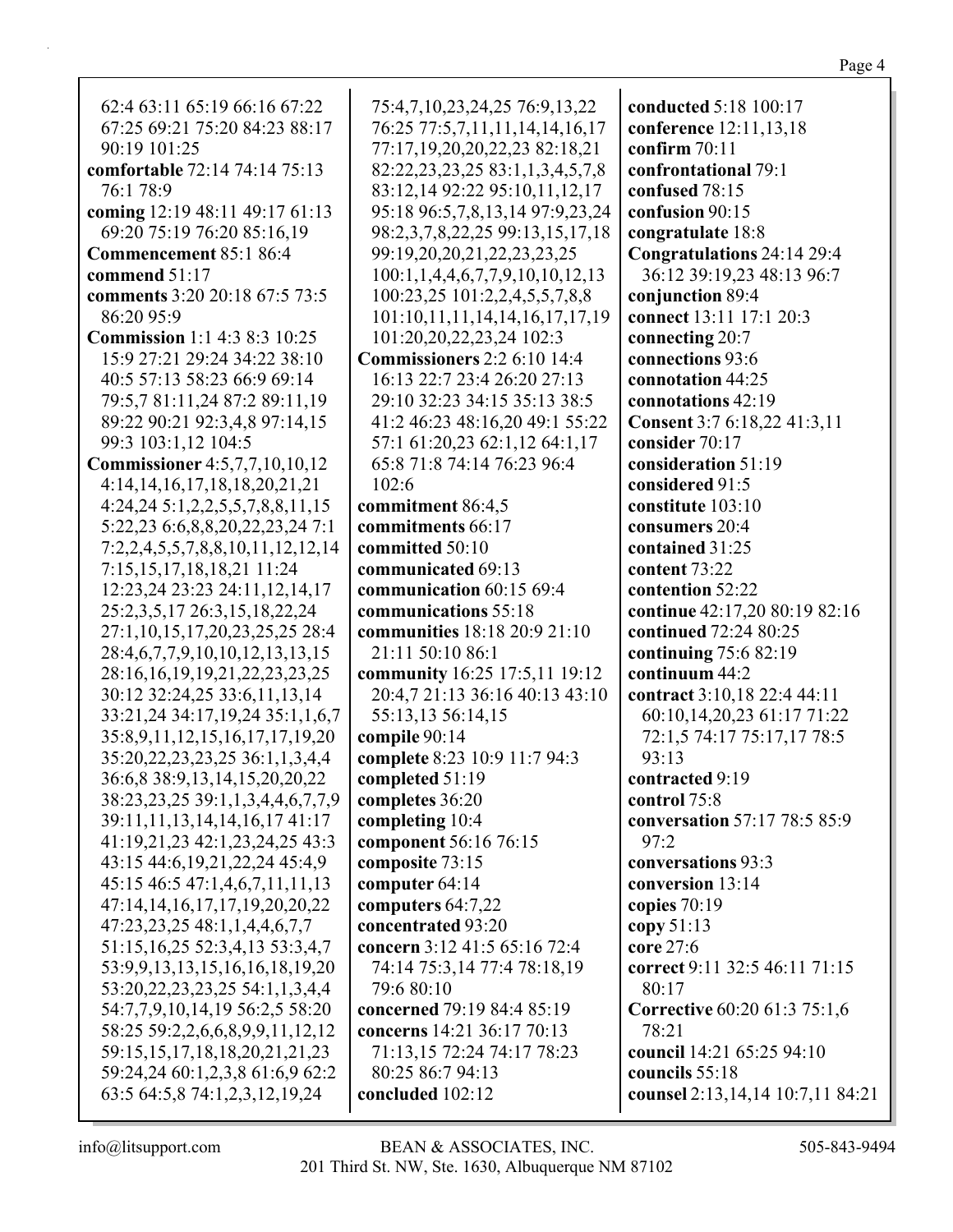**County** 103:13 **couple** 26:23 37:20 40:14 55:25  $91.14$ **course** 9:14 31:1 32:10 38:2 43:6 58:9 84:14 97:16 **courses** 73:23 **Court** 1:20 32:16 103:9 **covering** 20:21 **create** 20:16 55:14 58:8 92:11 **creates** 19:13 **creating** 29:18 51:2,5 **credentialed** 37:4 **criteria** 11:23 **critical** 18:4 93:3 **Crone** 5:3 **cross-cultural** 44:18 **Crowne** 12:25 **Cruces** 9:1 60:19 61:18 64:23,25 90:10 91:25 **crunch** 49:7 **CSD** 13:10 16:15 23:5 31:6,16 49:16 63:24 84:10 92:8 93:10 97:1,16 98:9 **CSP** 10:21 11:15,23 **Cultural** 72:18 75:16 **culturally** 43:25 **culture** 43:7 65:12 72:18 81:4,5 **current** 42:10 **currently** 22:16,23 26:6 33:8 46:9 74:4,7 91:22 **curve** 98:13 **Custodian** 2:11 **Cynthia** 1:19 103:8,19 **D**

### **D** 3:1,1

**d'Arte** 3:12 65:17 66:1,4 77:1,4 81:24 **daily** 18:22 **data** 73:8 **date** 9:24 12:20 13:20 104:2,9,14 104:19,24 **dated** 80:9 **dates** 12:16,17 89:23 **daughter** 20:25 **Davis** 2:5 4:16,17 7:13,14 28:8,9 36:2,3 38:9,13 39:5,6 48:5,6 54:8,9 59:10,11 77:21,22 83:7

83:12 98:2,3 99:21,22 101:18 101:19 **day** 16:4,5 29:4 55:6 64:11 93:17 96:21 **day-to-day** 91:7 **days** 90:21 **de** 99:10 **deadline** 69:2 **deadlines** 9:15 **Dean** 17:1 **December** 79:3 **decide** 40:11 61:23 **decision** 70:1 84:24 92:4,9 **decisions** 73:7 **decrease** 25:6,8 **dedicated** 18:14 **deemed** 80:21 **deep** 18:4 73:7,8 **del** 62:21 **DEL'D** 104:9,14,19,24 **delay** 87:3 **DELIVERED** 104:9,14,19,24 **delivery** 44:12 **Deming** 68:6 **demonstrate** 18:16 44:17 **Department** 11:16 46:19 82:6 **depending** 14:3 **depends** 32:20 **Deputy** 2:10 15:6,10 57:13 58:2 96:22,23 **description** 49:14 66:12 80:14 **deserving** 57:24 **design** 95:22 **detailed** 80:13 **details** 73:17 **develop** 50:17 **developing** 18:25 20:2 **development** 20:7 73:21 **developmentally** 44:2 **DFA** 10:15 **días** 25:4,5 **difference** 25:23 45:12 **different** 9:5,15,25 11:18 13:1 45:17 84:1 91:3 94:25 **dig** 73:7 **digs** 24:19 **dilemma** 66:22 **dilemmas** 83:24

**diligence** 97:19 **diligent** 66:11 **direct** 97:2 **director** 2:8,10 15:7,10 22:13 40:6 81:13 91:4 92:16 **directors** 91:18 **disbursed** 11:8 **disbursements** 10:1 **discuss** 68:25 **discussed** 15:13 99:4 100:19 **discussion** 3:8,10,11,13,16,17 4:13 5:19,24,25 22:3 28:1 35:3 38:17 41:16 47:8 48:23 50:25 53:1,10 55:7 58:5,5,18 59:3 65:16 77:3,8 **Disks** 104:8,13,18,23 **dismiss** 84:23 **district** 6:3 30:25 31:1 36:24 85:8 **ditto** 55:9 **diverse** 13:18 18:15 43:6 44:1 **Division** 3:8 8:7 23:5 79:5 80:22 **document** 51:18 104:8,13,18,23 **documentation** 31:22 32:2 41:7 **doing** 11:1 20:5 26:17 51:11 64:13 66:13 70:17 72:5 78:25 87:5 88:1 90:17 94:3 98:13,17 **Dolores** 8:12 61:3 99:10 **dotted** 79:18 **download** 9:15 **Dr** 30:16,19,21,21 32:8,14,19,25 33:16,23 34:8,11 36:15 37:19 37:24 39:21,24 **draft** 37:6 74:20,22 75:5,12 **drafted** 10:20 **drinks** 52:1 **drive** 61:24 62:3,20 90:7,7 **drop** 49:13 **dry** 84:4 **dual-credit** 37:8 **dual-language** 42:5,22 44:14 45:13,18,23 46:3 **due** 16:14 88:24 97:18 **Dylan** 70:10 96:19 **dynamic** 96:8 **E**

**E** 2:1,1 3:1,1,1 **e-mail** 89:21 90:1,10 96:2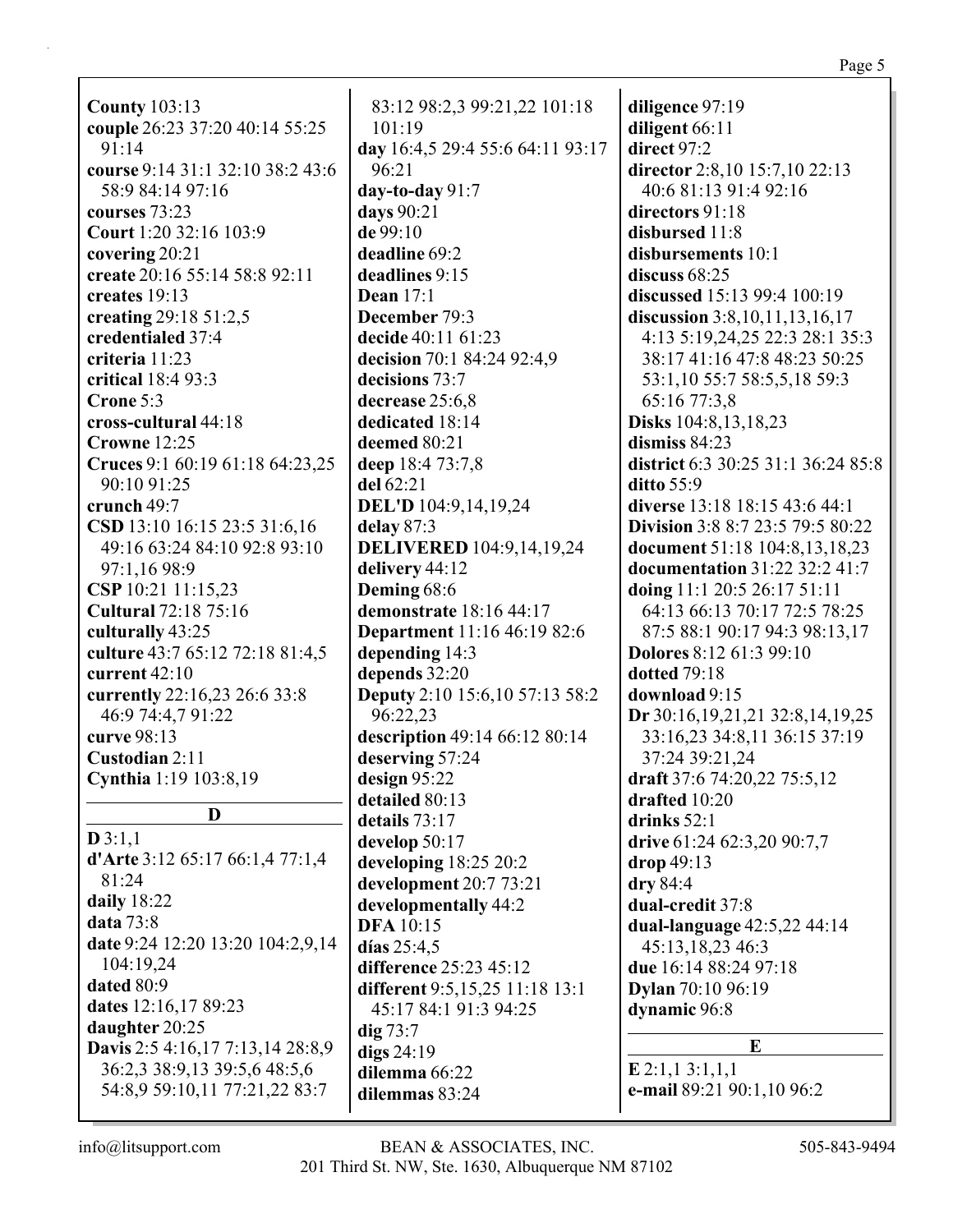**e-mails** 61:13 **E-Occupancy** 37:17 **eager** 87:23 **earlier** 13:21 17:2 37:7 **early** 16:6 34:5 40:7 41:12 42:12 43:24 47:2 **earn** 57:4 **ears** 29:12 **easiest** 67:24 **easy** 49:12 63:13,17 91:8 **echo** 76:14 **echoing** 98:8 **Ed** 54:24 67:7,9 68:17 80:23,24 81:15 **edge** 8:9 **education** 1:1,12 4:2 11:16 17:10 27:21 34:21 38:10 45:5 46:19 54:24 56:7,8 58:22 66:3 72:19 74:10 80:15 81:3 87:12 89:2 99:3 103:1,12 104:5 **education-related** 87:11 **educational** 44:10,13 50:11 **effort** 92:15 **efforts** 97:19 **eight** 36:9 89:14 91:1 **eight-to-zero** 36:10 39:17 48:9 54:11 83:6 100:13 101:24 **eight-zero** 36:11 48:10 54:12 60:5 83:13 100:15 **eighth** 27:9 36:20 **either** 92:7 **EL** 43:12 67:3 72:10,14 73:13 74:15 75:14,21 **elected** 57:22 **elements** 11:9 **eleventh** 33:3,7,8 **ELL** 66:15 **Elliott** 65:20,24,25 66:8,24 68:21 69:10,17,24 70:9 71:4 80:6 83:16 **ELs** 74:8 76:16 **embody** 16:18 **emotional** 17:23 **employment** 88:16 **empowerment** 44:4 **enabling** 19:14 **ended** 25:9 86:18 **energy** 51:18 95:19

**engage** 13:25 **engaged** 86:2 **engagement** 18:4 **engaging** 19:14 **English** 44:16 72:25 73:3,9,21 80:15 **enrollment** 22:15 24:22 25:9 27:21 30:24 31:15,19 33:17 34:22 36:13 **ensure** 10:8 **ensures** 43:25 **ensuring** 11:21 18:5 19:5 **enter** 99:3 **entering** 17:7 **enters** 11:24 **entertain** 6:19 38:7 53:2 58:19 72:11 **environment** 37:8 87:12 **ESL** 73:20 **especially** 10:12 12:20 14:14 92:24 93:18 **ESSA** 12:6 15:25 **Essentially** 11:20 **establish** 91:23 **established** 42:13 **ethical** 18:17 **event** 13:24 **ever-changing** 19:16 **everybody** 30:11 87:8 97:14 98:9 98:16,18 **everybody's** 51:17 98:9 **everyone's** 49:8 95:18 **exactly** 79:17,23 **example** 21:19 62:2 73:11 **examples** 20:15 **excellence** 19:12 **excited** 12:9 24:2,3 29:16 55:11 55:21 56:9 88:4 92:18 95:1 **excitement** 57:21 **exciting** 23:25 24:20,24 51:6 56:16 84:18 **Excuse** 40:20 **Executive** 3:21 8:12 22:13 40:6 98:25 **Exhibits** 104:8,13,18,23 **exited** 73:10,14 **expand** 22:18,24 91:22 **expect** 54:15 90:12,13

**expectations** 44:3 57:3 **expedition** 20:1 **expeditionary** 21:15 **experienced** 91:18 **expert** 61:20 **explain** 45:12 **exquisitely** 37:4 **extended** 88:1,5,14 **extra** 73:13 96:25 **eye** 69:15 **F fabulous** 24:1 **facility** 22:18,22 24:4,15,18 86:12 **fact** 34:3 68:12 71:2 84:4 **fairly** 14:9 **familiar** 46:1,2 **families** 2:9,10 25:14 30:23 36:18 36:25 37:1 43:9 **family** 17:11 27:5 31:2 **family-centered** 44:2 **far** 18:10 20:18 25:15 84:4 90:8 **farm** 19:13,21 61:8 63:12 **farmer** 19:20 **farmers** 20:3 **farming** 20:1 21:17 **fault** 82:16 **favor** 6:9 102:5 **favorite** 16:12 **Fe** 1:12 63:1,7 90:3 103:13 **February** 40:18 46:17 **Federal** 54:25 **feedback** 9:14 72:12 73:24 **feel** 68:7 94:1 96:1 **fellow** 45:3 **felt** 48:12 **figure** 10:16 11:9 91:12 **figured** 37:3 **fill** 8:8,9,18 26:9 56:21 **filling** 58:16 **final** 39:25 40:12 **finalized** 15:16 64:3 **finally** 19:8 **financial** 23:8 94:9 **find** 10:11 31:16 55:23 58:7 60:16 63:13,18 87:23 92:5 **finding** 23:9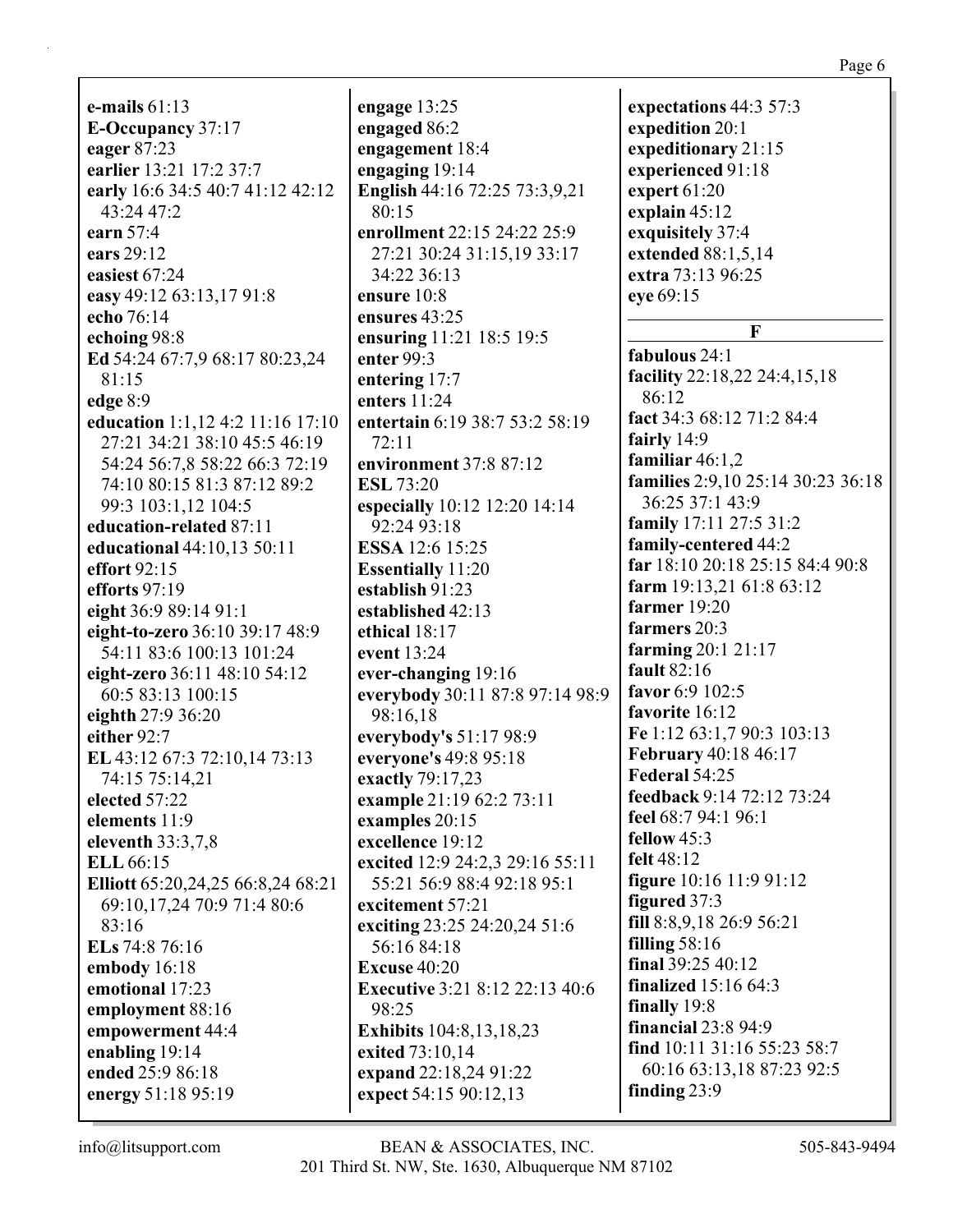**findings** 23:11 **fine** 27:10 33:23 35:9 76:18 **finish** 82:12 **first** 8:5 14:24 15:3 22:5 41:18 42:24 46:8 50:22 57:22 64:10 66:7 83:23 **five** 45:17,19 **fix** 78:22 79:9 **flag** 3:4 5:18 89:10 **flexibility** 94:19 **flexible** 17:8 50:22 **FLOOR** 40:19 **flux** 49:23 **focus** 12:2 19:4 45:6 50:9 **folks** 10:14 14:13 48:21 65:18 86:13 93:15 **Fonda** 52:12 **food** 52:1 **foolishly** 49:12 **for-real** 8:13 **Force** 88:23 95:22 **foregoing** 103:10 **forget** 15:18 35:12 36:9 **forgetting** 10:25 **formal** 92:11 **forms** 64:17 **forth** 32:3 **Forum** 3:6 6:16 **forward** 8:9 10:3 11:8 31:2 40:23 42:7,17,20 49:24 50:6 51:7 52:15,19,25 55:17,20,22 65:19 67:5,16 85:1 86:19 89:18 93:11 95:1,23 96:1 98:19 **found** 46:13 89:9,9 **foundation** 17:23 91:17 **founded** 18:13 **four** 26:11 **Fox** 88:17,20 **frame** 19:6 **framework** 3:13 14:12 16:17 23:13 48:25 49:11,20 50:14 52:15 55:15,20 75:17 **frameworks** 53:6 58:8 **Frank** 18:21 29:10,15,20,23 30:7 30:10 **free** 62:12 63:10 84:25 96:1 **Friday** 4:3 12:17 61:16,21,24 63:10 70:12

**FRIEDMAN** 2:11 62:7,14 64:12 64:16,19,24 65:4 104:7 **friend** 20:23 **friendly** 85:22 **fruits** 92:20 **full** 67:18 **fun** 95:20 **funding** 45:21 46:10,13 74:5,7,8 74:11 85:11 86:14,15 92:19 **funds** 11:22 46:15 91:23 **further** 28:1 35:3 38:17 47:8 53:1,10 58:18 59:3 67:14 77:8 **Future** 3:15 **G G** 3:1 **gains** 42:8 **Gallup** 9:3 90:4,5,8 91:25 **gap** 36:19 **gathering** 40:10 **Gene** 65:20,24,24 66:8,24 68:21 69:10,17,24 71:4 80:6 83:16 **Georgia** 21:16 **GEORGINA** 2:5 **getting** 25:24 30:23 51:18 70:23 84:22 94:20 98:15,16 **Gipson** 2:3 4:22 7:19 22:8 28:17 36:6 39:9 48:2 54:5 59:13 67:21 77:12 100:2 101:12 **give** 8:4 16:13 18:12 49:24 68:18 87:4 90:17,22 97:5 **given** 72:10 74:20 **gives** 87:17 **giving** 14:12 16:24 20:15 91:9 **glad** 14:7 24:10 52:18 **GLENNA** 2:6 **go** 25:21,21 31:13 35:14 50:5 52:7 54:17 67:13 70:7 73:11,13 89:23 96:4 100:14 **goal** 50:15 94:5 **goals** 20:16 50:9,23 51:3,5 52:16 **goes** 45:14 **going** 4:1 9:2,3,12 10:2 13:2 15:6 15:22 17:20 24:22,23 26:4 33:20 34:1 42:19 43:19 45:3,7,8 46:7 48:22 49:12,13,14,23 50:16,20 51:19 52:15,24 55:23 61:2,14,21 63:2,16,20 66:17

68:11 69:22 70:25 71:17 76:5 76:14,23 85:21 86:11,22,23 88:25 89:2,5,11 92:17 93:21 95:1,23 98:18 **good** 4:1 8:1,3,9 9:20 16:3 20:23 22:6 23:16 24:12,13 26:16 30:15,16 37:5 40:3,4 43:1,2 44:22,23 49:5,20 65:20,21 68:2 68:3,7 72:16,16 81:17 88:18 89:7 95:14,15,15,15 96:11 97:11 **goodness** 98:17 **Gosh** 95:12 **gotten** 36:17 **governance** 55:18 65:25 94:10 **governing** 14:21 31:24 32:1,2 **grade** 26:8,13 32:10 33:3,17 36:18,21 37:7 38:11 43:8 97:3 **grade-level** 36:14 44:4 **grades** 26:10 32:6,7 42:14 **graduate** 18:15 **graduates** 17:9 18:18 **graduation** 19:6 **grandkids** 21:1 **grant** 10:19,21 11:13,15 12:5 91:23 **grants** 92:5 **gratitude** 57:14,21 **great** 13:17 16:20 22:17 24:23 29:4 33:25 34:1 42:9,17,18 43:12,23 51:22 57:17 58:1 64:5 84:1 91:20 92:23 93:7 95:19 **green** 22:10 30:18 **greeting** 24:2 **gripe** 97:20 **group** 85:9,24 90:7 96:8 **groups** 93:14 **growth** 17:18 18:5,5 **guess** 15:9 66:4 74:13 **guessing** 61:22 **guidance** 87:16,17 88:3,7 90:19 94:1 **H habits** 18:17 **half** 90:24

**half-a-day** 93:17 **half-day** 15:12,12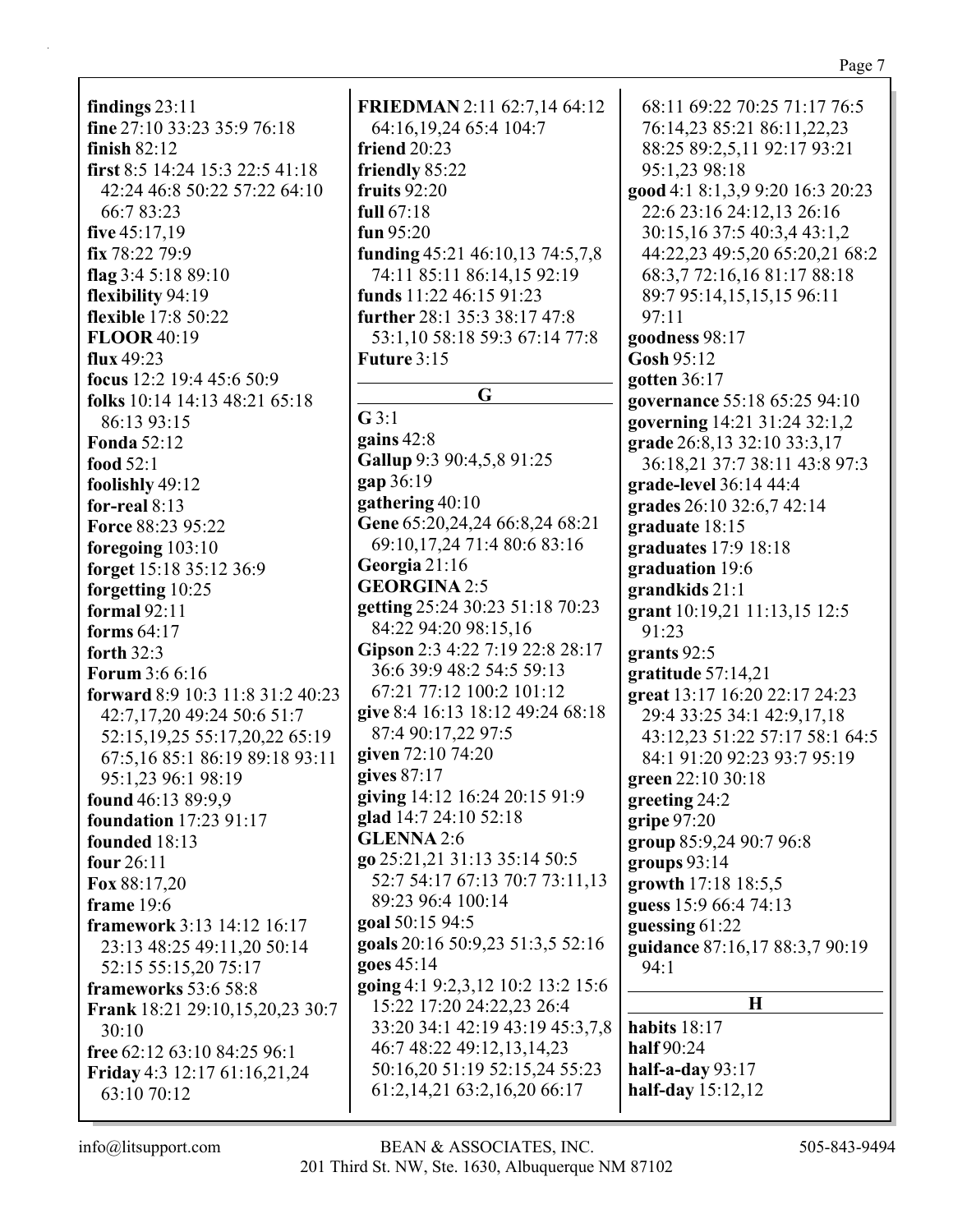**Hall** 1:12 **hallmark** 57:8 **hand** 41:17 42:24 77:23 103:16 **handed** 69:8 **handle** 67:21 **hands** 19:14 **happen** 79:12 89:2 **happening** 16:2 89:4 **happens** 92:13 **happier** 52:23 **happy** 22:8 79:9 81:12 **hard** 8:23 11:14 57:23 93:4 **hard-hitting** 9:4 **head** 19:14 92:25 **heads-up** 87:17 89:16,19 90:17 **hear** 11:17 15:24 44:7 67:6 70:21 76:3 84:11 **heard** 9:22 15:24 45:18 92:13 **hearing** 6:13 91:11 102:9 **heart** 17:22 19:4,14 **heartfelt** 29:22 **heavens** 86:18 **heavy** 60:23 **held** 4:13 5:19 88:15 103:12 **help** 42:20 50:17 51:4 58:7 60:15 81:2 88:12 91:21,23 95:22 98:18 **helpful** 81:19 82:1 87:23 **helping** 55:14 88:2,21 **hereunto** 103:15 **Heritage** 63:12 **Hey** 94:9 **Hi** 32:25 **high** 17:7 18:12 29:11 34:6,23 36:22 38:11 44:3 66:1,5 73:1 85:14,14 **highlight** 17:15 55:25 **highlighted** 15:2 56:22 **highlighting** 21:23 **highlights** 15:3 **highly** 29:14 **hiked** 21:15 **hiring** 8:11 **Hispanic** 56:8 85:15 **hold** 32:6 **holding** 87:13 **home** 25:21 52:7 57:18 62:4 **homerooms** 22:23

**honestly** 69:15 **honor** 95:19,24 **hope** 25:17 51:1 52:24 92:5 **hopeful** 8:15 **hopefully** 22:17 64:3 86:10 92:18 93:12 95:2 **hoping** 11:17 20:14 50:1 67:4 **hot** 29:1 **hour** 64:21 71:2 **hours** 17:9 45:24 87:21 93:16 94:17,18,23 96:25 **Huerta** 61:3 99:11 **hung** 49:4 **Hunter** 30:16,19,21,21 32:8,14 32:19,25 33:16,23 34:8,11 36:15 37:19,24 39:21,24 **I idea** 19:21 93:7 **identification** 72:25 **identified** 44:13 73:3,13 94:8 **identify** 22:11 65:22 **identifying** 56:12 **III** 74:5,7,11 **imagine** 52:8 **immeasurable** 21:13 **immediately** 54:18 **immersion** 42:5 **implement** 43:11 80:15 **implementation** 9:10,12 80:14 **implemented** 42:3 **implementing** 46:20 57:15,23 **imply** 70:20 **importance** 50:13 **important** 21:10 41:16 48:12 49:19 50:15 91:19 98:4 **improve** 18:17 **inception** 42:4 **include** 14:1 16:19 37:21 **including** 16:17 17:10 **incorporate** 55:20 **incorporated** 58:14 **incorporating** 56:9 **increase** 22:15 26:5 27:22 30:24 31:15 34:22 36:13,14 **increases** 52:16 **incredible** 20:22 **independent** 57:6

**Index** 74:9 **Indian** 56:7 **indicate** 6:10 102:6 **indicated** 81:16 **indicators** 16:19 50:18 **individual** 81:15 **individuals** 58:7 85:7 **industrial** 24:21 **informal** 92:12 **informally** 92:1 **information** 12:19 15:15 64:19 64:20 87:4 88:18 89:23 97:2,5 **innovative** 19:12 **input** 40:10 49:8,18 76:21 **inspire** 19:11 **instance** 10:13 **instruction** 44:12,15 **insufficient** 80:21 **integrate** 19:22 **integrating** 18:3 57:15 **intellectual** 18:17 **intensive** 17:6 **interested** 10:1,6,14,17 15:23 30:23 85:25 **interesting** 51:6 **interrupt** 10:23 29:9 **interrupted** 82:15 **interruption** 32:16 **interview** 12:2 **interviewing** 12:1 **inventory** 10:1,6,12,18 11:7 **investigate** 73:7 **invites** 16:7 **involved** 13:22 **issue** 23:10 89:12 **issues** 71:25 79:15 81:9 99:5 **item** 3:15 5:20,25 6:15,17 7:24 22:2 23:5 31:9 48:22,23 55:3,5 60:7,9 65:15 70:22 83:19 **items** 79:8 **iteration** 66:10 68:5 **J**

**Jaeger** 2:14 51:10 81:2 82:12 96:24 **January** 79:4 **Jerry** 1:12 **job** 1:24 51:22 58:1 103:25 104:2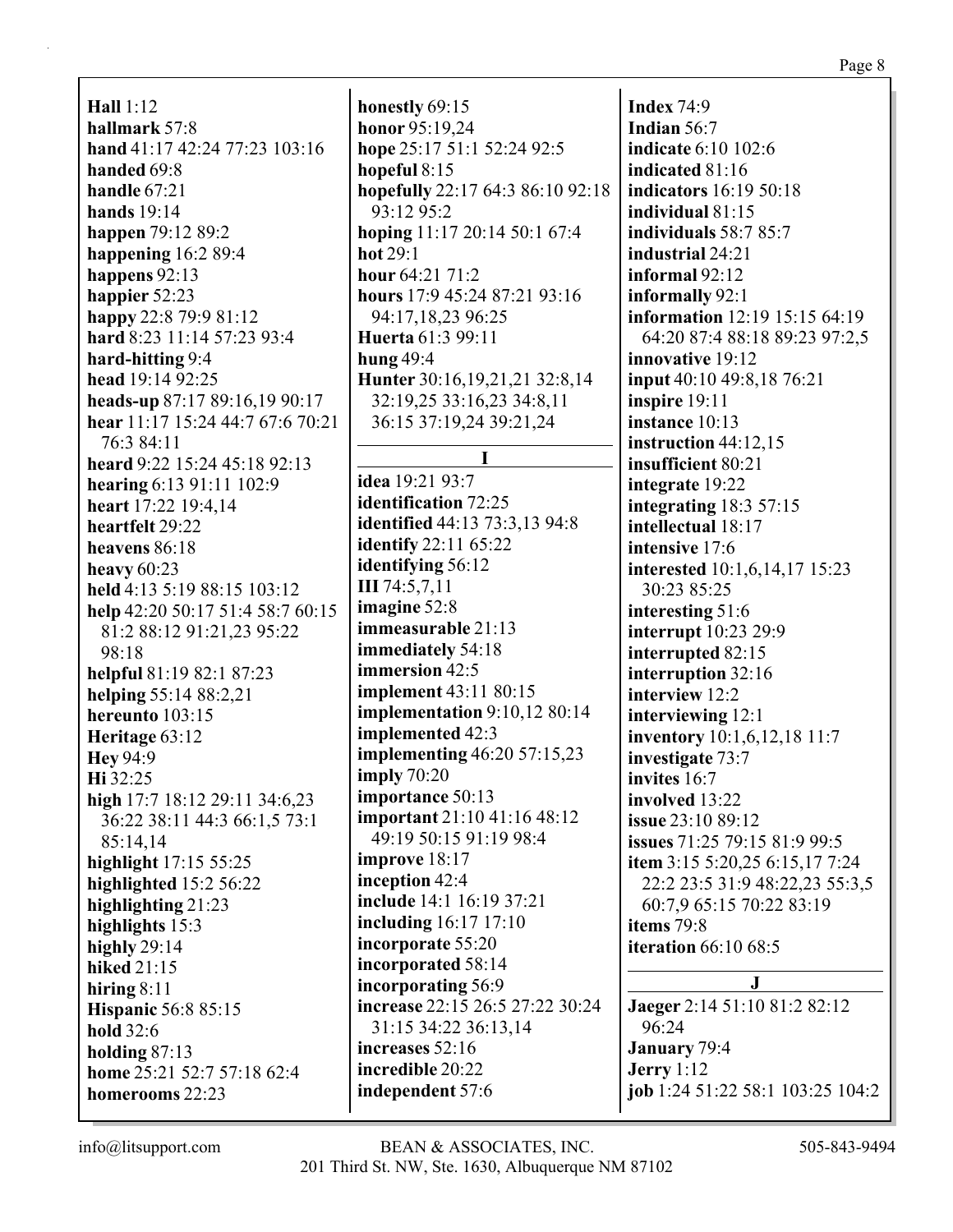|                                     |                                                   | Page 9                                    |
|-------------------------------------|---------------------------------------------------|-------------------------------------------|
| joining 19:19                       | large $10:13,13$                                  | listening 97:20                           |
| Jones 40:4,6,20 41:1,14 42:1        | Las 9:1 60:19 61:18 64:25 90:10                   | literally 86:24                           |
| 43:2,5,18,23 44:23 46:11,16         | 91:25                                             | literature 44:13                          |
| 48:14                               | lastly 89:20 90:9                                 | litigation 99:6                           |
| <b>Jose 25:16</b>                   | late 15:21 29:25 52:8 61:23 67:12                 | little 15:24 21:6 22:19 25:22 32:9        |
| Journal 34:4                        | 72:23 97:20                                       | 32:10 37:17 41:5 49:22 50:19              |
|                                     | <b>latest 91:10</b>                               |                                           |
| judgment-free 94:4                  |                                                   | 60:12,25 72:23 85:16 88:10<br>90:23 94:15 |
| jumped 46:8                         | <b>Laurent</b> 15:14 49:17                        |                                           |
| June 12:14,16,17 58:14 85:1         | law $52:1788:16$                                  | live $30:17,20$                           |
| justice $18:15$                     | lead 5:14,15 20:15 37:8 57:15                     | local 20:3 36:23                          |
| $\mathbf K$                         | leader $91:16$                                    | location 6:3 61:6 86:10 89:25             |
| K42:14                              | leaders 9:25 15:23 18:16 23:25                    | locations 89:24                           |
|                                     | 84:15,17 91:6 92:14                               | locked 52:6                               |
| Karen 2:10 15:8 16:11 23:3 31:8     | leadership 98:18                                  | logistical 88:6                           |
| 37:11 39:23 54:23 55:4 60:14        | leading $55:14$                                   | logistics 88:13                           |
| 62:20 65:7,11 67:8,20,25 70:7,8     | learn 17:3 92:2                                   | lonely $91:3$                             |
| 81:5                                | learned 12:10 19:25 98:12,12                      | long 43:18 44:6 57:18                     |
| <b>Karyl</b> 2:4 97:11              | <b>learners</b> 18:16 72:25 73:4,10               | longer 49:17 74:25 79:24                  |
| keep 22:19 79:17,25                 | 80:16                                             | look 14:13,15 15:19 36:13 50:23           |
| <b>Kelly</b> 10:20                  | learning 18:6 19:4,12 40:7 42:13                  | 56:19 57:3 67:4,15 68:14,20               |
| <b>kept</b> 68:16                   | 43:24 44:3 47:3 88:2,5,14 98:13                   | 69:7 76:15 88:13                          |
| kick 92:19                          | leased $37:22$                                    | looked $31:10$                            |
| $kid$ 19:21                         | leave 25:21 44:25 91:8                            | looking 26:16 56:3,11 86:14               |
| kids 21:12 25:10 26:10 27:4 33:7    | leaving $42:18$                                   | 90:14 91:21 93:18                         |
| kind 24:21 41:20,24 88:12 90:5      | left 10:12,18 26:1 81:25                          | looks 85:11                               |
| know 13:13 14:11,11,25 16:2         | legal 10:7,10 84:20,20,25 86:7                    | loop $27:6$                               |
| 21:4,5,5,8,12 23:23 24:6,17         | legislation 57:16                                 | loose 66:16                               |
| 25:19 27:11 36:22 41:3,12,19        | lend 85:20                                        | <b>Los</b> 9:4 62:4                       |
| 41:24 50:16,19 51:20 52:5,16        | lending 86:8                                      | lose $25:946:13$                          |
| 52:22 57:25 58:11 61:14 62:11       | Leslie 10:20 11:14                                | lot 8:19 9:4 42:8 49:5 62:11 88:4         |
| 63:20 64:6,9 65:18 66:25 67:11      | let's 79:8 93:16                                  | 88:18,22 89:1,7,17 92:13,14,14            |
| 67:16 69:15 73:8 76:4,5 80:7        | letter 3:11 37:25 56:4,6 65:16                    | 92:15                                     |
| 83:11,25 84:2 86:17 90:15 91:7      | 75:2 77:3 78:17,18 79:6 80:8                      | lottery 26:9,12                           |
| 92:3,9,23 93:3,14,16,23 94:2,3      | 92:7                                              | love 13:25 16:13,14,24 17:25              |
| 94:8, 11, 14, 16, 18, 22 95: 13, 13 | <b>level</b> 20:6                                 | 19:9 83:22 95:3                           |
| 96:17,25 98:15,15,16                | levels 38:11 43:8                                 | lovely $97:17$                            |
| known 69:20                         | liaison 2:12 54:24 67:9                           | low $85:14$                               |
| knows 79:23                         | lies $73:24$                                      | low-income 85:15                          |
| kudos 14:25 21:8                    | life 95:15 96:20                                  | <b>lower</b> 22:22                        |
|                                     | lift $60:23$                                      | Lunas 9:4                                 |
| L                                   | light 22:10,20 30:18                              |                                           |
| La $40:2,7$ 42:12 43:24 44:11,15    | lights $52:6$                                     | M                                         |
| 45:1 47:2 52:12 99:10               | limited 100:20                                    | ma'am 41:1 72:2,6                         |
| lacking $52:21$                     | line 84:3                                         | Mabry 1:12                                |
| landscape 85:17,21 88:24            | linguistic 43:6                                   | Madam 5:23 8:2 10:24 11:4                 |
| language 49:14 65:12 72:17          | linguistically 43:25                              | 14:18 23:3 26:19 27:17 29:8,9             |
| 73:21,22 75:16 78:6 80:15 81:5      |                                                   | 29:24 34:19 40:5 43:1 44:20               |
| languages $44:12,14$                | list 14:21 26:4,7,14 31:3 32:15,17<br>32:19 35:14 | 46:16 51:16 52:14 56:2 57:12              |
|                                     |                                                   |                                           |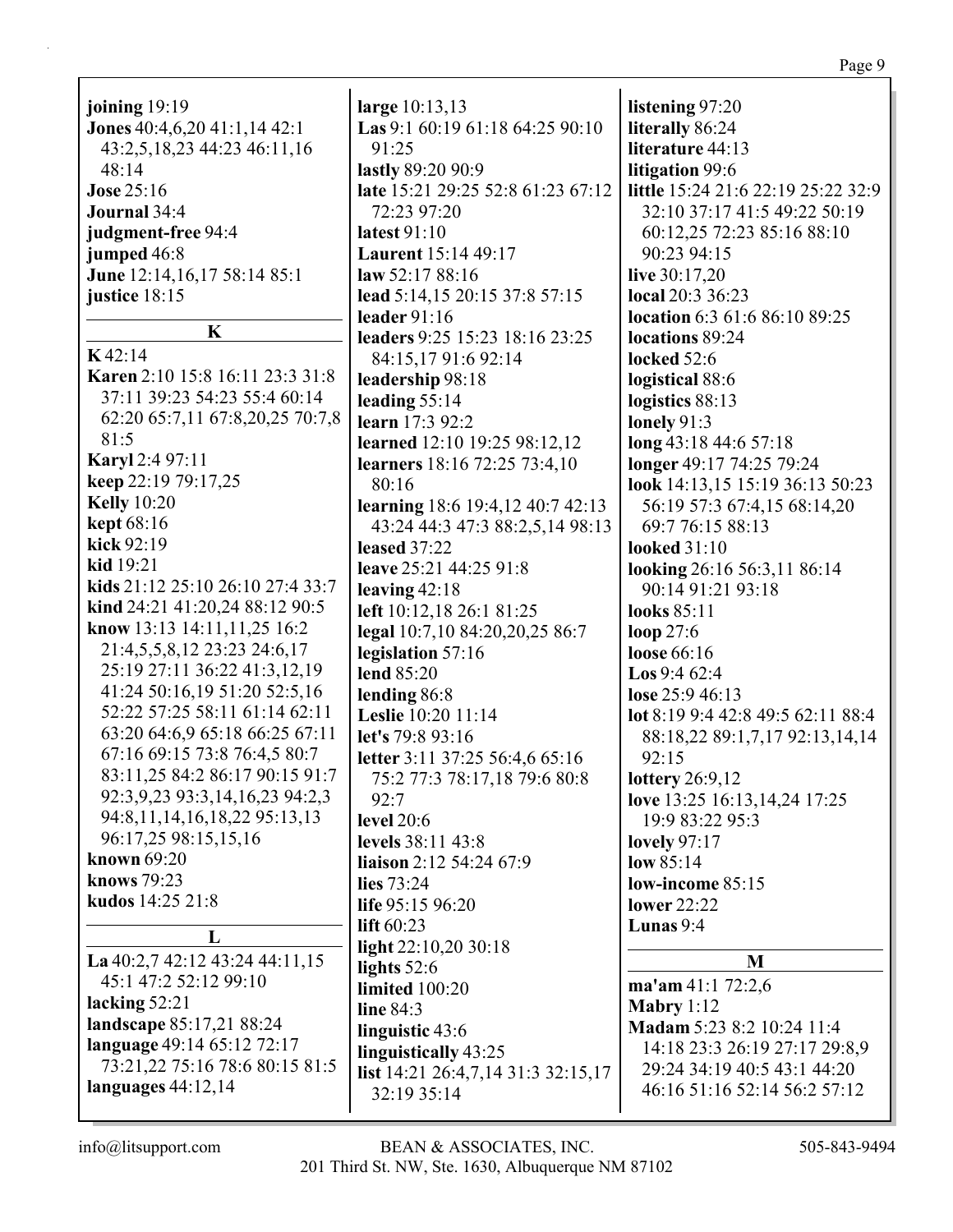58:21 64:12 65:8 66:9 68:22 70:3 71:7 72:8 74:1,19 75:23 76:9,13 77:25 80:6 81:23 82:10 87:2 92:22 98:22 **Maine** 21:16 **maintain** 31:3 **making** 31:13 49:17 73:19 **manner** 81:11 **map** 9:5 **marathon** 95:14 **March** 40:19,20 80:9 **Marcotte** 65:8 67:9 68:2,4 **Mark** 2:14 52:5 95:9 **master** 37:5 **materials** 63:25 64:2 90:12 **Matt** 58:6 86:25 95:3,7 **matter** 103:14 **matters** 100:19 **Matthews** 70:3,6 71:7,8,13,16,21 72:2,6 78:13,24 79:11,22 80:4 80:22 81:1,7,18,21,24 82:9 88:17,20 **Mayra** 65:11 72:9,16,21 74:6 81:25 **McCulloch** 18:21 29:11,13,15,20 29:23 30:7,10 **mean** 27:2 46:6 63:12 76:4 98:10 **meaningful** 94:20 **meet** 11:23 23:15 42:2 44:4 **meeting** 1:10 3:15 4:2 6:3 9:18 11:24 15:11,17 16:21 17:13 26:5 31:24 64:2 69:6,9 70:12 71:21 73:17 77:1,4 78:7 84:15 89:10 91:17 100:20 104:3,4 **meetings** 63:16 87:13 89:21 90:25 **meets** 23:15 43:7 90:5 **member** 2:4,5,5,6,6 10:19 **members** 8:2,16,25 9:2 29:24 40:5,13 57:12 66:9 81:23 82:2 87:2 **memo** 91:10 **mentioned** 15:10 56:17 91:15 **mentorship** 92:12,12 93:2 **messy** 57:25 **met** 23:25 **method** 44:12 **Mexico** 1:2,12,21 3:4 5:16,18

10:21 13:13 45:16 46:19 52:18 55:14 62:18 85:16,17 87:7 103:2,9,12,13,21 **mic** 41:22 **Michael** 2:5 45:4 **Middle** 29:6 31:14 34:6,23 38:11 **migrated** 43:14 **minds** 89:17 **mindset** 18:5 **minimum** 57:2 **minor** 27:1 **miscommunication** 71:1 **misery** 92:15 **misrepresentation** 70:10 **missed** 29:13 30:6 96:15 97:10 **mission** 16:19 17:6,14 18:3 19:10 19:20 22:19 43:4,5,14,16 51:2 **mission-driven** 16:22 **mission-specific** 20:16 50:8,18 51:3 52:15 **missions** 21:9,10 50:12,14 **misspeaking** 79:18 **misunderstood** 67:17 **model** 19:3,19,21 43:10 44:14 45:19,21,21,22 46:2,3 **models** 45:17,23 **moment** 36:23 68:12 74:15 75:13 **moments** 92:11 **momentum** 42:20 **Monday** 17:2 61:25 62:6,10,17 63:3 66:12 68:24 **money** 85:20 86:8 **month** 12:13 16:15 21:23 40:21 49:11 71:20 92:13 **monthly** 90:25 91:17 **moratorium** 85:18 **morning** 4:1 8:1,3 15:18,21 16:6 22:6 24:12,13 30:15,16 40:3,4 43:1,2 44:22,23 62:6,11,25 63:8 65:20,21 68:2,3 72:16,17 74:20 **motion** 6:7,14,19,21 7:23 27:18 27:24 29:3 34:17,25 36:11 38:8 38:12 39:18 47:6 48:10 53:2,8 54:12 58:19,21 59:1 60:3,5 76:24,25 77:2 83:13 98:22 100:15,21 102:2,4,10 **mount** 88:6 **move** 5:23,24 6:17,20 8:12 10:3

12:8 25:7 27:20 34:21 37:5 38:9 40:23 42:17 47:1 48:17,22 53:5 55:2,5,19 58:22 60:9 67:16 68:19 71:3 85:1,5 86:11,19 99:2 99:3 100:18 102:3 **moved** 3:15 20:25 41:4 57:9 **moving** 11:8 31:1 51:7 55:17,22 67:5 93:11 **multi-cultural** 55:15 **Multicultural** 56:7 **Museum** 63:13

### **N**

**N** 2:1 3:1,1 **nailed** 12:16 13:10 49:21 **name** 22:12 30:21 39:25 40:1,5,8 40:10,12,17,23 41:10 42:6,10 42:10,11,18 45:14 47:2 66:2 72:21 81:4 **narrative** 56:13 78:21,22 **Nathan** 17:2 **need** 8:18 9:8 12:5 33:1 37:16 45:24 49:25 50:7 56:12 58:6 60:14,20,25 68:9 73:20,23 76:16 78:20 79:12,24 82:12 90:19 94:21 **needed** 41:15 78:19,21 80:19 84:17 **needing** 97:5 **needs** 50:3,23 76:11 94:9,24 **needs-now** 58:10 **negative** 42:19 44:25 **negotiate** 60:19 **negotiation** 3:18 60:10 **negotiations** 49:25 60:14,17,24 61:2,17 64:23 71:22 72:1,5 74:17 75:18 78:5 **neighborhood** 25:16 **never** 20:24 46:1 69:12 92:25 **new** 1:2,12,21 3:4,16 5:16,18 6:2 10:21 12:6 13:13 14:12 15:11 15:12,15,19,25 16:4 22:18,21 24:4,15,19 26:5 35:13 45:16 46:19 49:15 52:18 55:8,12,14 55:16 56:6,10 57:1,16,23 58:8,9 58:23,23 62:18 68:5 84:8,18 85:16,17 87:7,17 89:18 90:20 92:25 93:11,19 98:14 103:2,9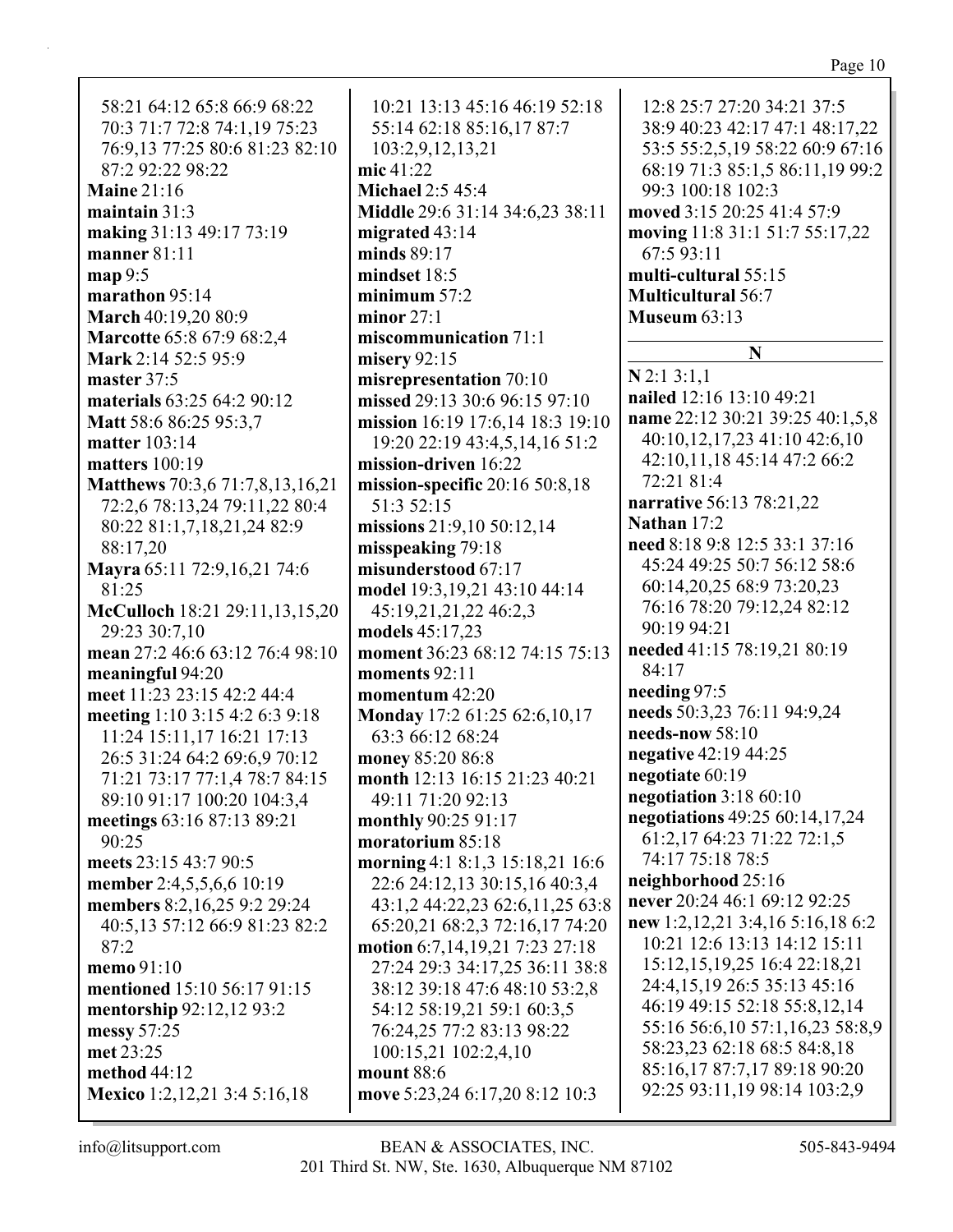103:12,13,21 **newly** 58:23 **news** 8:9 9:21 **next-to-the-last** 80:12 **nice** 14:8 34:12 **night** 49:5 57:19 61:24 69:7,21 **nights** 97:20 **ninth** 33:14 34:1 36:18 37:6 **NM** 1:19 103:19 **NMSA** 99:8 **non-** 23:9 **non-compliance** 23:10 80:10 **non-traditional** 17:9 **nonjudgmental** 93:25 **Normally** 84:2 **Norte** 62:22 **north** 92:20 **note** 88:22 91:20 **notes** 73:16 87:1 **Notice** 71:11 80:10 **Notification** 6:2 **nuances** 72:25 **number** 8:1 22:22 49:6 55:11 60:13 84:3 96:18 104:2 **numbered** 23:12 **numbers** 97:4 **numerous** 84:5 **NW** 1:21 103:20 **O O** 3:1,1 **oath** 70:5 **objection** 6:13 **Obviously** 71:25 **occurs** 86:5 **offer** 17:6 31:6 84:10 86:15 93:25 **offered** 49:18 **offering** 94:11 **officer** 11:16 **offices** 37:20 **official** 87:16 **oh** 25:3 36:9 52:2,3 56:5 64:18 77:22 93:24 96:5 **okay** 16:10 23:1,22 25:17 26:15 27:12 30:14,14 32:4,22 33:11 34:16 35:11 37:10 38:4 40:25 43:15 44:6,19 45:15 46:12,22 54:19,21 55:3 60:8 63:10,23

64:4,15 65:3,5,5,6,14 66:6,21 67:13,18 68:11 69:10,14 70:23 72:15 73:25 74:24 75:4,7,10 76:12,18 79:11 80:5 81:17 82:7 82:16,18 83:5,16 94:16 95:5,8 98:1,21 99:17 100:18 **old** 24:18 **once** 10:5,9 23:23 36:20,22 45:10 54:13 65:21 75:20 92:13 **one-hour** 57:17 **ones** 73:10 **ongoing** 78:23 94:7 **open** 1:10 3:6 6:15 8:6 15:22 50:24 66:7 82:2 85:21 104:3 **opened** 24:8 **opening** 93:19 **opens** 94:6 **operate** 45:18 **Operation** 85:2 86:4 **operations** 91:7 **opinion** 68:18 **opportunities** 16:18 **opportunity** 13:17 14:5,8,13 23:24 24:3,8,10 50:12,24 51:13 66:23 67:15 84:10,12 91:2 93:12 **opposed** 6:11 102:7 **opposition** 102:9 **option** 62:15 74:18 **options** 2:9,10 3:8 7:25 36:23 40:14 62:9 84:1,5 **order** 3:3 4:2 18:2 57:5 **organization** 85:11 **organized** 76:11 93:6 **original** 57:2 **originally** 41:3 42:13 **outside** 56:19,21 **outward** 21:17 **overall** 76:11 **overarching** 75:12 **oversee** 72:17 **oversight** 89:12 **P P** 2:1,1 3:1 **pace** 9:13 **pack** 60:11

**page** 3:2 23:13 55:24,24 56:6,20 56:25 **pages** 103:10 **PAHL** 86:25 95:3,7 **paint** 84:4 **Palomas** 62:20,21 **paperwork** 8:11 **paragraph** 80:13 **parents** 2:9,10 3:8 7:25 25:14 40:10,13 **Paris** 96:17 **parking** 63:15,17 96:20 **part** 16:5,12 24:20 31:10 55:6 86:9 98:5 **participant** 99:7 **participate** 73:23 **participating** 17:11 88:5 **participation** 45:21 **particularly** 73:1 **partner** 88:3 **partnership** 88:16 **partnerships** 13:6 **parts** 9:5 56:20 **Paseo** 62:21 **pass** 97:24 **passed** 87:15,18 **passes** 6:14 7:21,23 29:3 36:11 39:18 48:10 54:11,12 60:4,5 83:13 100:15 102:10 **passing** 62:10 **path** 89:18 **Patricia** 2:3 70:3,6 71:7,8,13,16 71:21 72:2,6 78:13,24 79:11,22 80:4,22 81:1,7,18,21 82:9 **Patty** 88:20 **paved** 51:2 **pay** 64:24 97:3 **PEC** 2:12,13,14,14 3:13,18,20 12:21 13:21 53:5 70:20,20 95:8 95:25 99:7 **PED** 2:7,11 10:7 83:22 84:20,23 87:18 88:3 90:15,19 91:11 97:12,16 104:7 **pending** 99:6 **people** 21:7 51:13 62:9 64:25 66:12 70:17 84:6 87:8 88:17 90:16 96:18 **percent** 44:16,16 57:5,9

**packets** 31:25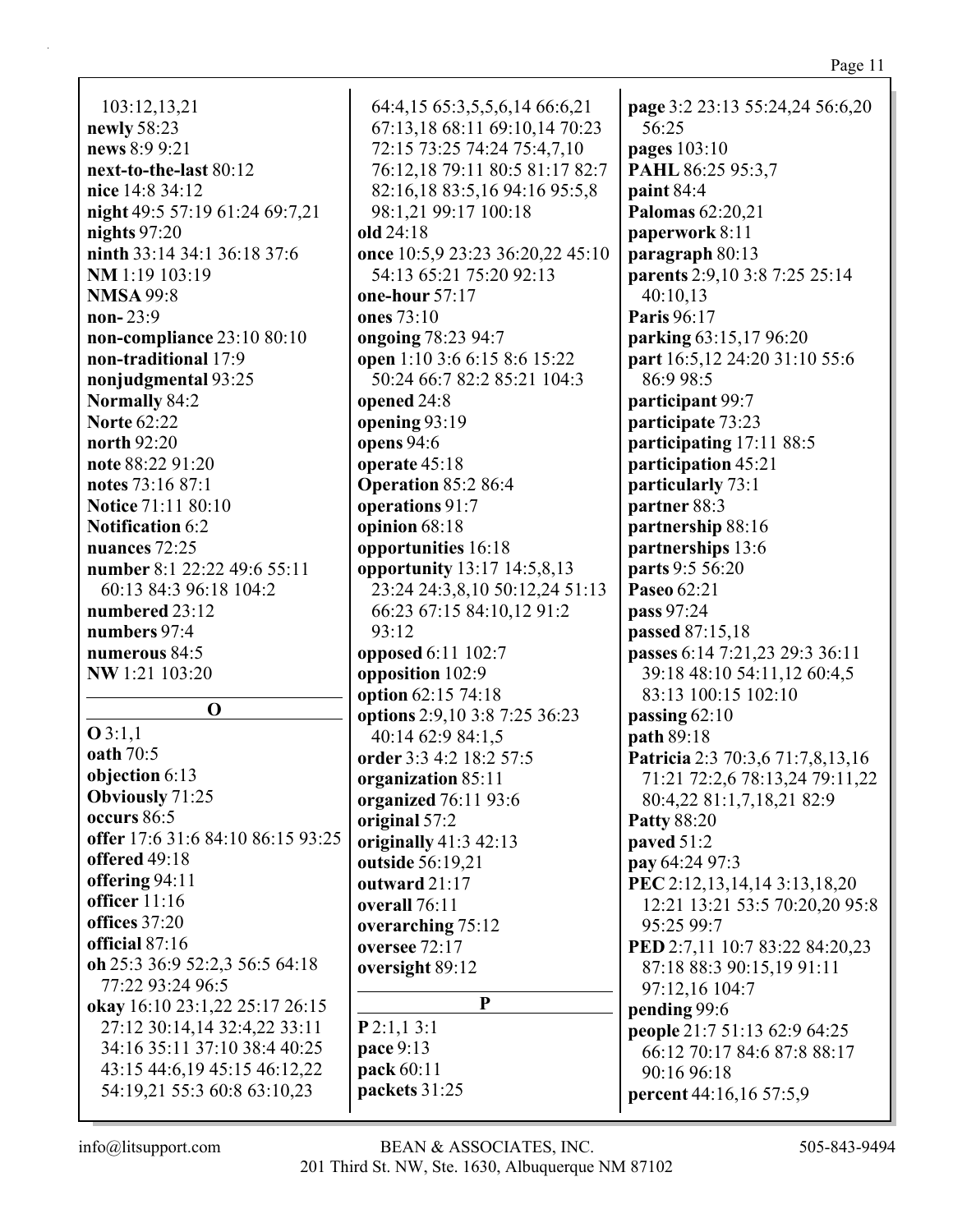**percentages** 23:18 50:3 **performance** 3:13 14:12 16:17 23:6,8,13 31:17 48:24 49:11,20 50:14 52:14 53:6 **person** 9:19 64:10 65:1 93:17,22 **personal** 19:11 **personalized** 17:8 **personally** 52:23 76:1 **pertaining** 99:6 **phased** 50:9 **phenomenon** 32:15 **pieces** 10:18 **place** 52:23 62:10 84:12 88:8 96:20 **placement** 73:6 **placing** 75:16 **plan** 15:15,25 60:21 61:3 66:13 72:10 75:1 78:6,21 92:23 **platform** 92:11 **Plaza** 12:25 **please** 4:6 28:3 35:5 38:19 41:22 43:4 47:10 53:12 59:5 65:19,22 77:10 80:13 99:16 101:1 **pleased** 98:5 **Pleasure** 42:2 **Pledge** 3:3 5:14,17 **plowing** 83:18 **point** 42:12 50:1 70:2,24 71:17 78:1,2 87:10 **pointedly** 81:10 **points** 57:5 90:15 **policies** 33:18 **populate** 61:14 **populated** 49:15 **populations** 85:15 **positions** 8:6,8,10,18 **positive** 44:17 57:6 89:1 **possession** 10:9 **possible** 3:9,10,11,13,16,17 5:25 19:15 22:3 48:24 55:7 65:16 77:3 79:14 81:3,13 **posted** 54:15 **potential** 88:23 **potentially** 13:7 74:16 82:7 93:19 **practice** 91:21,24 **practices** 8:14 93:2 **praises** 29:14 **pre-K** 42:14

**pre-populating** 63:25 **preceptors** 12:21 **Prep** 22:5 31:10 **Prep's** 31:11 **preparation** 31:24 **Preparatory** 22:14 27:22 **prepare** 17:9 97:1 **prepared** 37:7 70:13,16,22 **present** 4:12,17,20 5:7 12:22 **presenting** 15:14 **Presently** 36:19 **president** 65:25 **pretty** 90:7 **previous** 42:10,18 57:8 **pride** 43:12 44:4 **primarily** 85:11 **principal** 17:1 29:11 **prior** 23:19 64:2 **privilege** 19:18 99:5 **pro** 45:5 **probably** 29:12 43:20 60:25 67:23 89:5 94:12 **problem** 48:14 63:14 93:16 **problems** 26:5 94:8 **proceedings** 1:10 102:12 103:11 104:3 **process** 8:20 9:13 10:3 11:5 12:1 12:2 13:4 40:9 86:6 **Professional** 1:20 **proficiency** 43:8 44:5 **program** 11:16 41:9,20,24 42:3,5 42:15,22 43:7 44:10 45:17 46:20 74:10 88:2,14 **programming** 73:19 **programs** 17:8 45:23 64:14 72:21 **project** 20:2 **Promesa** 40:2,7 42:12 43:24 44:11,15 45:1 47:2 **promise** 8:19 **prompted** 11:11 **properly** 70:22 **proposals** 11:18,20 **propose** 40:8 **proposed** 15:25 **provide** 9:13 11:22 19:8 25:12 43:6,10 45:24 50:11 80:13 85:11 93:2

**provided** 32:1 41:9 66:10 86:4 91:2 **provides** 44:11 **providing** 9:7 46:14 52:1 **prudent** 82:1 **public** 1:1,10 4:2 27:21 34:21 38:10 46:19 58:22 87:6,12 89:2 99:3 103:1,12 104:3,4,4 **pull** 79:8 **pure** 71:1 **purple** 31:11,14,21 37:13,14 **purposely** 11:2 **pursuant** 99:8,9 **put** 8:11,13 12:13 14:5 21:1 26:12 27:5 34:1 41:25 43:12 46:6 50:13 84:2 88:7 98:10 **puts** 17:22 **putting** 45:16 51:3 **puzzled** 78:13 **Q qualities** 94:24 **quarter** 52:7 **question** 14:10 27:2 42:21 45:9 54:14 61:19 62:6 74:13 75:12 **questioned** 69:18 **questions** 14:6 23:20 26:21 27:14 31:4 32:23 34:15 38:5 46:24 51:8 63:24 66:18 88:6,23 89:8 90:13,14 97:4 **quick** 29:9 33:1 54:14 60:7 78:1 78:2 **quickly** 58:16 66:11 **quorum** 5:13 **R R** 2:1,4 3:1 **Raftery** 2:6 4:25 5:1 6:23,25 7:10 7:11 28:24,25 34:24 35:2,7,8,11 39:15,16 41:17,19,23 42:2 47:1 47:6,18,19 54:2,3 59:16,17 82:24,25 98:7,8 100:5,6 101:9 101:10 **Raíces** 84:21,24 86:6 **Ranch** 61:8

**Rancho** 86:9 **ratting** 94:2 **Raza** 85:9,24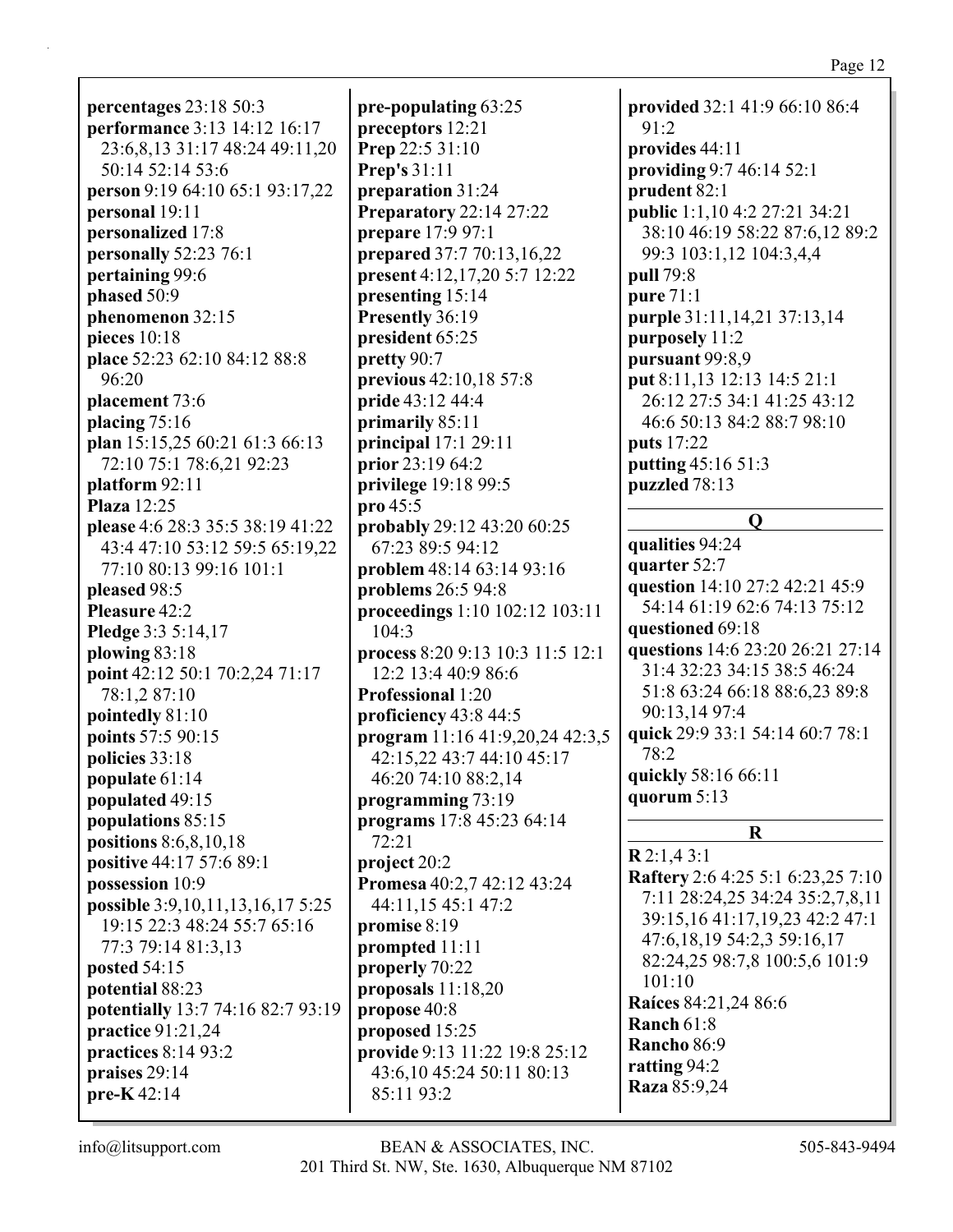**reach** 18:2,2 58:6 86:16 **reaching** 73:14 84:16 **read** 30:13 33:22 43:17,22 45:2,6 66:23 68:13 **ready** 27:18 34:17 60:11 **real** 20:8 60:7 78:1 87:19 88:4 **realign** 12:5 **realize** 82:15 **really** 8:15,23 9:4,6,20 11:14,17 12:9 13:17 16:18,20 17:17,22 18:3,9 19:3,20,22 20:7 21:18,18 29:12,16,21 30:2,2,4 36:22 42:6 42:11,16 49:19 51:2 56:18 57:18,20,22,25 58:1,14 72:20 73:7,24 75:21 76:6,16 80:23 84:1 89:1,10,13 91:12,19 92:1 92:10,23 96:20 98:4 **reason** 11:10 36:16 68:22 88:19 88:21 **Rebecca** 66:2,2,20 **REC** 13:3 **REC'D** 104:10,15,20,25 **RECEIPT** 104:1 **receive** 10:5 11:6 45:20 49:1 67:12 74:7,8 **received** 13:5 25:20,25 46:18 68:4 71:2 **receives** 74:4 **receiving** 10:1 46:10,15 **Recess** 48:19 **recognition** 18:12 34:13 46:18 **recognize** 34:3 **recognized** 34:7 45:20 **recognizes** 45:17 **recommendation** 57:6 92:7 **recommendations** 76:6 96:1 **reconnecting** 17:7 **reconvene** 62:16 **reconvening** 61:25 **record** 2:11 4:13 5:19 22:11 65:23 70:9 71:8 80:8 **reduction** 22:21 **reductions** 88:23 89:5 **reengaging** 86:6 **refer** 93:13 **reference** 23:19 **referring** 31:9 **refresher** 37:17

**regarding** 20:1 31:17 **region** 90:5,25 91:19 94:12 **regional** 87:13 89:20 **regions** 91:22,24 **regular** 41:4 43:11 **reidentify** 73:2 **reiterate** 52:5 55:9 70:25 97:13 **relational** 17:13 **relationship** 13:3 **relationships** 17:25 **relentlessly** 8:8 **relevance** 18:6 **reliable** 20:16 **rely** 67:5 92:6 97:6 **remaining** 74:16 **remarks** 75:15 **remember** 22:17 57:2 **remind** 96:3 **removing** 74:14 75:13 **renewal** 14:14,16 15:12,19 16:4 **report** 3:8,19 7:25 23:16 31:17 76:2 83:20 **REPORTED** 1:19 **reporter** 32:16 103:9 **REPORTER'S** 3:22 103:7 **reporting** 1:20 15:1 **representatives** 84:21 **request** 6:1 12:20 22:15 37:12 40:22 **requests** 3:10 22:4 31:2 32:3 **required** 23:6 73:17 94:18 **requirements** 6:1 73:18 87:19 **research** 44:13 **reservation** 62:23 **resources** 58:11 **respect** 18:1 44:3 **respon-** 37:14 **respond** 45:10 61:13 75:20 81:11 **respondents** 40:12 **response** 4:9 5:4,10 6:12 28:2 35:4 38:6,18 46:25 47:9 53:11 59:4 70:13 77:9 102:8 **responsibility** 10:17 **responsive** 31:2 36:16 **resulted** 20:2 **results** 23:8 **retention** 31:18 **rethink** 61:1

**returned** 26:1 **returning** 23:18 **review** 11:17 23:16 37:12 64:3 67:11,18 68:17 72:10,22 73:6 80:24 82:2 84:24 **reviewed** 68:7 **reviewers** 57:7 **reviewing** 16:16 **revised** 53:5 58:23 **revisit** 71:18 **revitalizing** 24:20 **rewriting** 79:17,25 **right** 8:6 21:25 22:2 32:8,12,14 32:22 33:9 34:2,10,11 37:16,23 58:17 62:8 64:13,18 65:3,14 68:8 69:3 70:16 71:12 76:18,19 80:4 83:19 86:2 89:17 95:5 **Rio** 86:9 **RMR** 103:8 **RMR-CRR** 1:19 103:19 **road** 60:11 **Robbins** 4:8 **ROBERT** 30:16,19,21 32:8,14 32:19 33:16,23 34:8,11 36:15 37:19,24 39:21,24 **role** 8:13 19:16 56:14 **roll** 3:3 4:5 28:3 33:20 35:5 38:19 47:10 53:12 59:5 77:10 82:13 99:16 101:1 **roll-call** 82:15 **roller-coaster** 85:18 **root** 17:18 **rooted** 21:11 **Roots** 19:9,10 21:14 91:15 **rubric** 56:24 57:2,11 **Ruiz** 2:3 5:6,7,15,22,23 6:8,20,22 7:6,7 27:23,25 28:14,15 35:24 35:25 38:21,22 44:21,22,24 46:5 47:21,22 52:4 53:7,9,21,22 58:25 59:2 60:1,2,8 75:23,24,25 76:22,25 77:18,19,23 95:10 96:7 97:9 98:22,25 100:8,9 101:6,7 102:3 **rule** 87:18 94:15 **running** 8:18 91:7 **S S** 2:1 3:1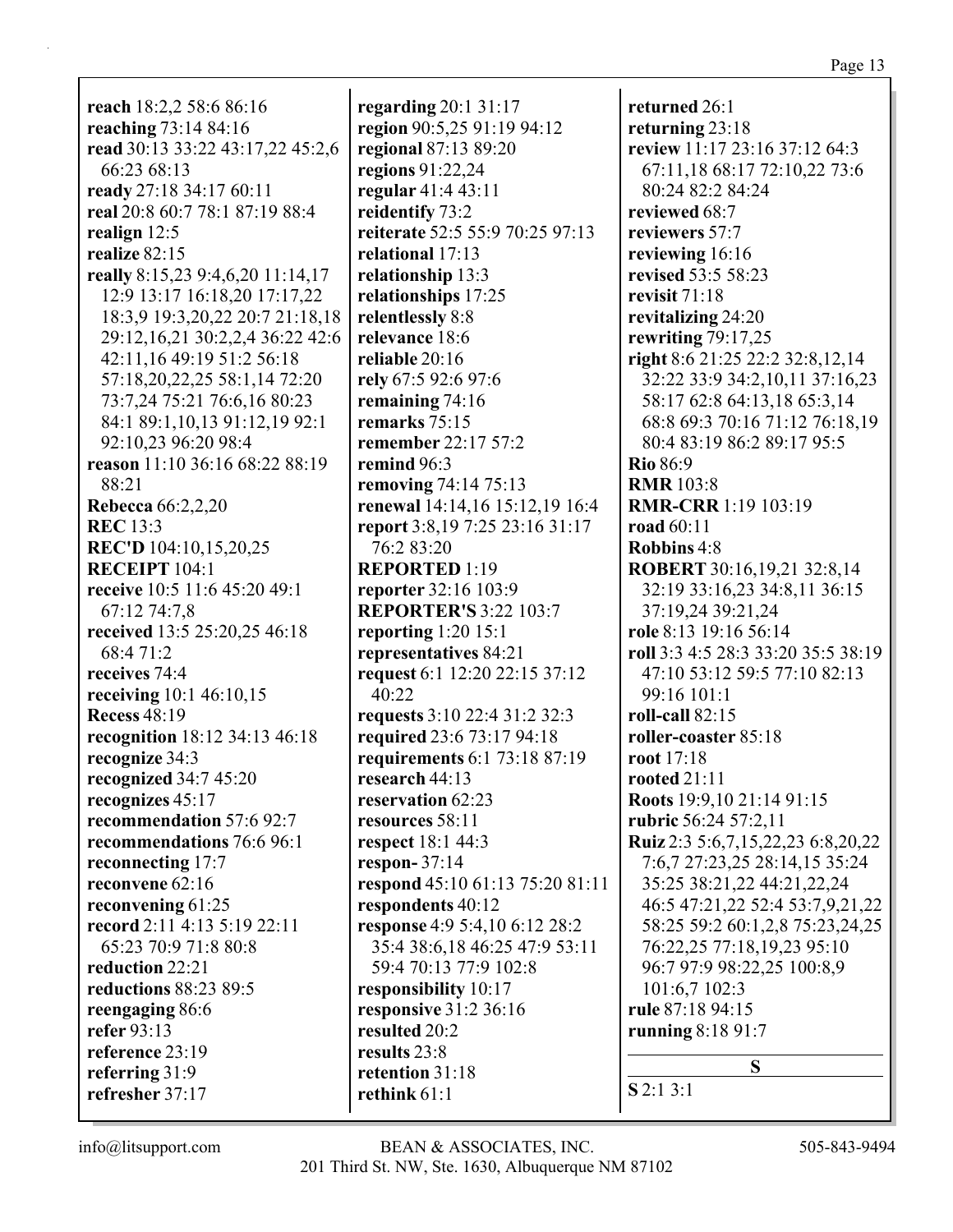**SABE** 86:8 **safe** 22:20 **safer** 86:12 **safety** 17:24 **SAHQ** 10:23 **Salute** 3:4 5:16,17 **SAM** 20:20 50:4 **San** 25:16 **Sandy** 9:19 10:2,11 **Santa** 1:12 63:1,7 90:3 103:13 **satisfying** 17:20 **Saturday** 9:24 61:22 62:4 **save** 12:20 13:20 90:6 92:14 **saw** 12:22 19:24 **saying** 33:2 62:2 **says** 57:4 80:12 **schedule** 3:18 37:6 60:10,16 61:12,15 63:11,22 **scheduling** 14:3 **scholar** 18:14 **scholars** 19:1 **school** 3:8,12,16 6:2,2 8:7 9:17 9:20,21,25 10:15 12:11,12,18 15:23 16:25 17:7 18:11,13 19:7 19:10,19 20:6,20 21:2,3,18 22:14,20,21 23:7,13 24:7,8 25:22 27:22 29:11 30:1,25 34:23 36:22,24 38:11 40:1,8 42:8,11 43:10 46:2,17 54:25 55:8 56:12 58:23 60:18 65:17 66:1,5 67:10 70:14 71:23 72:4 73:1 74:4,6,18 76:10 78:19,19 78:25 79:13,23 81:10 84:25 88:12,25 89:3,25 91:4,6,8,16,18 92:24 93:1,11,22 94:6 99:10 **school's** 17:6 43:4,5,16 **schools** 3:14 6:2 9:1,7,12,25 10:5 11:23 13:12,14,18,25 14:5,25 15:11,14 16:1,5,8,14,18,20 20:13,14,17,19 21:7,8 34:6,7 36:21 46:13 49:24 50:4,11,17 50:23 51:1,4,20 52:17,17,24 55:19,21 56:13 58:7,10,12 60:13,15 61:18 62:25 63:8 67:10 84:11 85:12,20,21,25 86:14 87:6,17,22 88:4 89:3,9,13 90:18,23 91:1,5,5,13,15 93:19

**schools'** 89:17 **score** 73:15 **scoring** 56:25 57:3 **seamless** 44:2 **seat** 8:16 29:1 67:22 **second** 6:5,6,8,23,24 27:23,25 29:9 31:13 34:24 35:1 38:14,15 47:4,5,7 53:7,9 55:6 58:25 59:2 77:5,6 99:12,13,14 100:23,24 **secondly** 96:22 **Secretary** 2:4 57:14 58:2 84:14 **Section** 23:5 99:8 **see** 10:16 13:6 14:8 23:7 39:20 45:7 50:5,6 54:15 73:12,14 78:24 83:15 84:6 89:5 **seeing** 84:16,19 92:20 **seeking** 42:6 91:22 **seen** 16:20 37:2 **self-expression** 17:24 **semester** 19:25 **send** 16:7 61:9 63:19 81:10 83:22 84:9 89:21 **sense** 62:12 80:1 **sent** 61:12 **sentences** 43:20 **separate** 50:4 **serve** 30:23 42:14 43:12 92:11 **served** 38:11 **serves** 97:14 **service** 1:20 18:15 19:4 21:12 **services** 45:24,25 **session** 3:21 15:22 16:6,7 49:11 57:17 63:9 86:17 87:5,9,11 99:1 99:4 100:17,19,22 101:25 **sessions** 13:24 58:15 **set** 60:15 64:10 82:3 92:10 103:15 **setting** 64:13 **seven** 5:11 7:21 43:20 **seven-zero** 7:23 **seventh** 27:9 **share** 11:11 15:8 16:9 18:11 20:19 57:13,20 58:2 81:25 88:19 **shared** 17:13,19,21 70:14 **sheet** 31:11,14,21 37:13,14 **Sheets** 3:24 **shift** 51:20 89:4

**shifts** 57:23 88:24 **Shiprock** 9:3 **shortly** 11:18 13:21 **shout-out** 90:23 **show** 23:9 70:12 86:22,24 **show-stopper** 86:23 **showing** 23:6 **shows** 23:14,17 37:25 **side** 25:15 76:4 **sign** 64:17 84:8 **signature** 80:9 **signed** 6:16 **significant** 23:10 41:12 57:10 85:23 **significantly** 84:6 **Silver** 8:25 **similar** 94:13 **similarly** 46:8 **simple** 14:10 **singing** 29:14 **sit** 17:3 22:16 67:21 93:21 **site** 6:2 8:21,24 19:24 68:6,23 70:15 **sits** 71:19 **six** 43:20 89:14 **sixth** 26:8,10,13 27:9 **Size** 22:21 88:25 **small** 21:18,20 22:20,20 88:24 91:5 **snacks** 52:2 **social** 18:15,17 **social-justice-minded** 19:6 29:18 **Solare** 86:5 **somewhat** 11:3 **SONIA** 2:6 **soon** 12:19 39:20 **sorry** 10:22 27:3 30:5 33:21 65:4 70:4 77:22 82:14,14 87:3 89:20 96:15 98:25 99:1,2 **sort** 27:4,4 43:10 50:9 **source** 52:22 **South** 22:5,14 27:22 31:10,11 **southern** 86:9 **Southwest** 13:3 **space** 12:22 13:23 91:9 **spaces** 37:25 **Spanish** 44:17 **speak** 13:24 66:14 82:5 92:16

94:12,20,24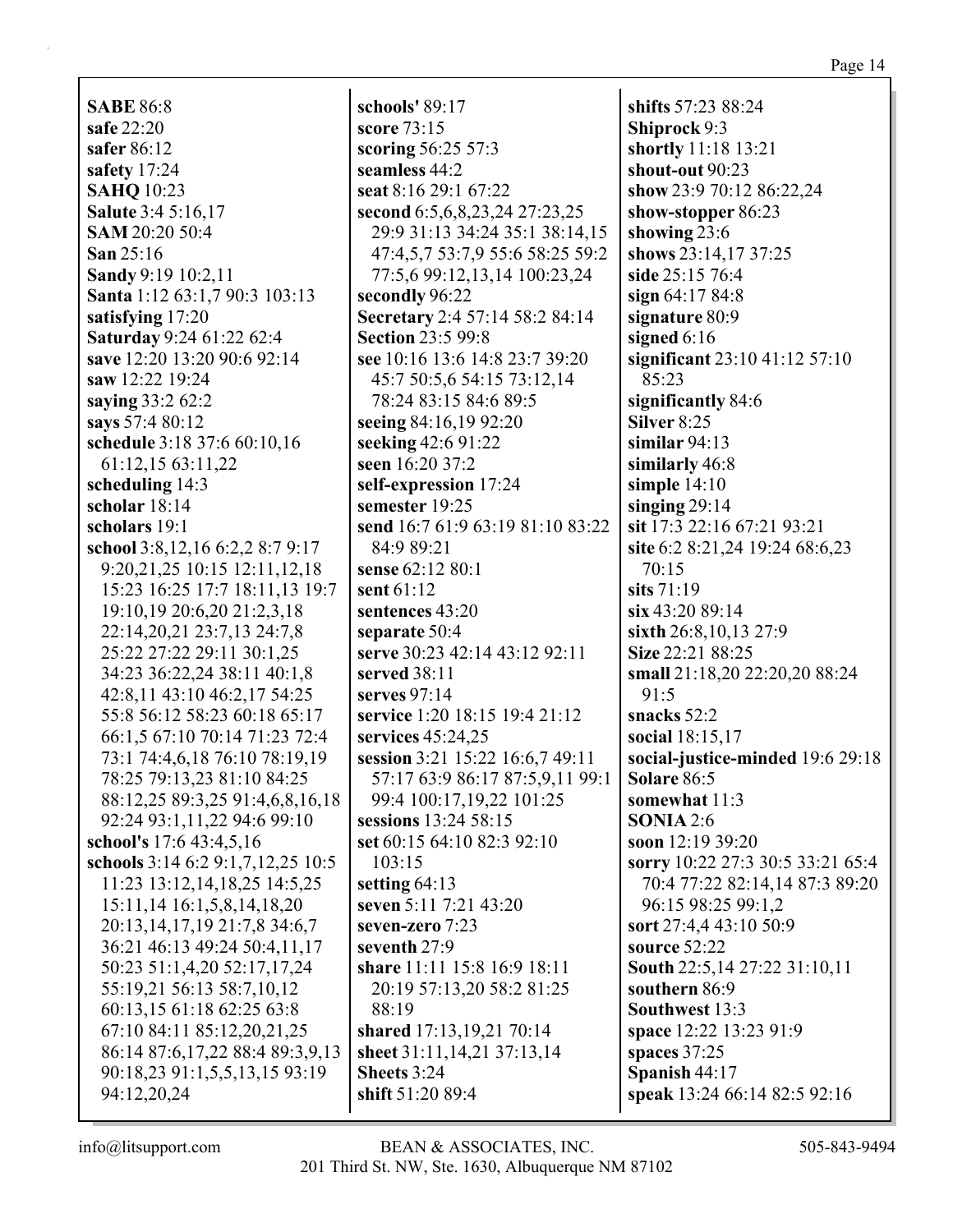**speaking** 29:13 **speaks** 19:3,20,22 80:11 **special** 54:23,24 66:3 67:7,9 68:17 80:15,23,24 81:3,15 **specific** 73:16 79:15 80:20 **specifically** 66:14 73:6 76:4 79:25 81:9 99:9 **specified** 100:20 **SpEd** 67:3 75:19 76:15 82:6 **SpEds** 76:16 **spend** 14:11 93:16,17,17,21 **spending** 87:21 **spirit** 16:23 18:14 **spoken** 93:9,9,10 **spot** 45:16 46:6 **spring** 66:15 83:21,23 85:4 96:15 97:10 **SpringHill** 62:22,23 **stability** 17:24 **stack** 87:10 **staff** 2:7 8:15 12:3 37:4 42:17 82:2 93:10 **staff's** 31:16 **staffing** 8:5 **stamina** 49:8 **stand** 23:20 31:4 **Standards** 23:15 **STARS** 73:12 **start** 16:24 33:16 61:17 63:9 95:13 **started** 69:6,8 77:24 79:3 **starting** 61:4,16 **state** 1:2 13:13,18 43:3,16 45:16 45:20,21 46:10 49:15,22 55:13 70:9,20 73:12 80:8 91:24 95:23 96:9 103:2,9,13 **State-funded** 74:9 **stated** 46:3 103:14 **statement** 44:11 50:15 **stay** 21:9,11 49:8 **stayed** 52:8 **staying** 21:20 **step** 24:9 73:14 82:8 **steps** 17:10 **stick** 21:21 **stop** 86:22,24

**strands** 27:5 **strapped** 93:4 **street** 1:21 63:17 103:20 **strides** 42:9 **structure** 92:2 **student** 18:3 36:20 73:12 95:22 **student-centered** 18:7 **students** 13:19 17:2,7,17 18:22 19:5,11,15,25 20:2,8 22:16,23 24:1 26:1,7,13 27:5 29:19 31:18 38:1,2 43:7,13,13 44:1,17 73:2 73:9,9,20 74:15 75:14 **students'** 17:23 **subject** 80:9 99:5 **subjects** 99:4 **Submission** 6:1 **submit** 89:14 **submitted** 75:9 **substantive** 56:18 **Success** 95:22 **successes** 34:5 **successful** 16:21 46:20 94:6 **successfully** 84:23 **Sue** 88:20 **sufficient** 79:24 **Suite** 1:21 103:20 **summary** 23:5 **Sunday** 62:5 **Super** 54:19 **super-prepared** 17:13 **support** 10:2 12:6 17:6 21:16 73:22 74:8 82:4 85:25 92:7 97:15 **supporter** 20:24 **supporting** 9:7 13:19 17:17 **supposed** 98:16 **sure** 8:20 9:6 12:23 13:4 14:17 14:19 24:21 26:24 31:8,13 41:23 46:9,15 67:20 70:7 72:19 73:8,17,19 78:3,25 79:17,23 89:22 90:16 94:5 96:9 99:17 **surrounding** 74:15 75:14 **survival** 17:24 21:19 **suspend** 86:25 **SWAT** 93:14 **switch** 35:10 **system** 12:7 73:12

**T T** 3:1 **table** 67:22 68:10 69:22 70:17 71:17 75:18 76:24 77:1,2 **tables** 10:13 **take** 19:16 26:11,13 48:16 79:15 94:7 96:5 **taken** 48:19 86:7 100:21 **takes** 21:6 97:1 **talk** 14:4 73:6 79:12 85:19 91:10 91:17 **talked** 81:8 94:14 **talking** 79:19 85:8 86:13 **Taos** 63:1 90:3,23 91:2,4 92:2 **target** 26:5 62:22 85:14 **targeted** 86:1 **Task** 95:22 **taught** 44:15 **teacher** 27:6 89:7 **teacher/coordinator** 66:4 **teachers** 27:7 **team** 8:22,24,25 9:2 10:19 13:10 16:15 18:21 19:23 72:9 93:14 **tech** 64:9,24 65:1 **technical** 9:7 82:4 **technically** 74:22 91:25 **tell** 35:12,13 74:4,22 **ten-minute** 48:17 **tend** 76:10 **tentatively** 12:15 **tenth** 33:3,8,12 **terms** 9:9,17 10:12,19 11:13 **testimony** 103:15 **testing** 50:19 **thank** 6:4 11:12 14:17 15:4,5 16:10,11 20:10,11 21:24 23:1 23:22 24:16,25 26:18 29:5,15 29:20,22,23 30:3,4,5,10 32:4 33:24 34:19 36:12 39:19,22,24 40:25 42:25 44:7,19 45:15 46:5 48:11,11,14,18 49:2,16 51:9,16 51:23,24,25 52:5 53:4 54:13 55:4,10 58:3,17 60:6 65:3,10,14 66:6,8,21 71:6 72:6 74:12 76:3 76:19,20,21,22 81:21 82:9,10 82:11,16 83:16 84:20 85:3 86:18 87:3 88:20 95:6,7,16

**strand** 22:24 26:8,11 27:2,8,8,9

**stopped** 83:9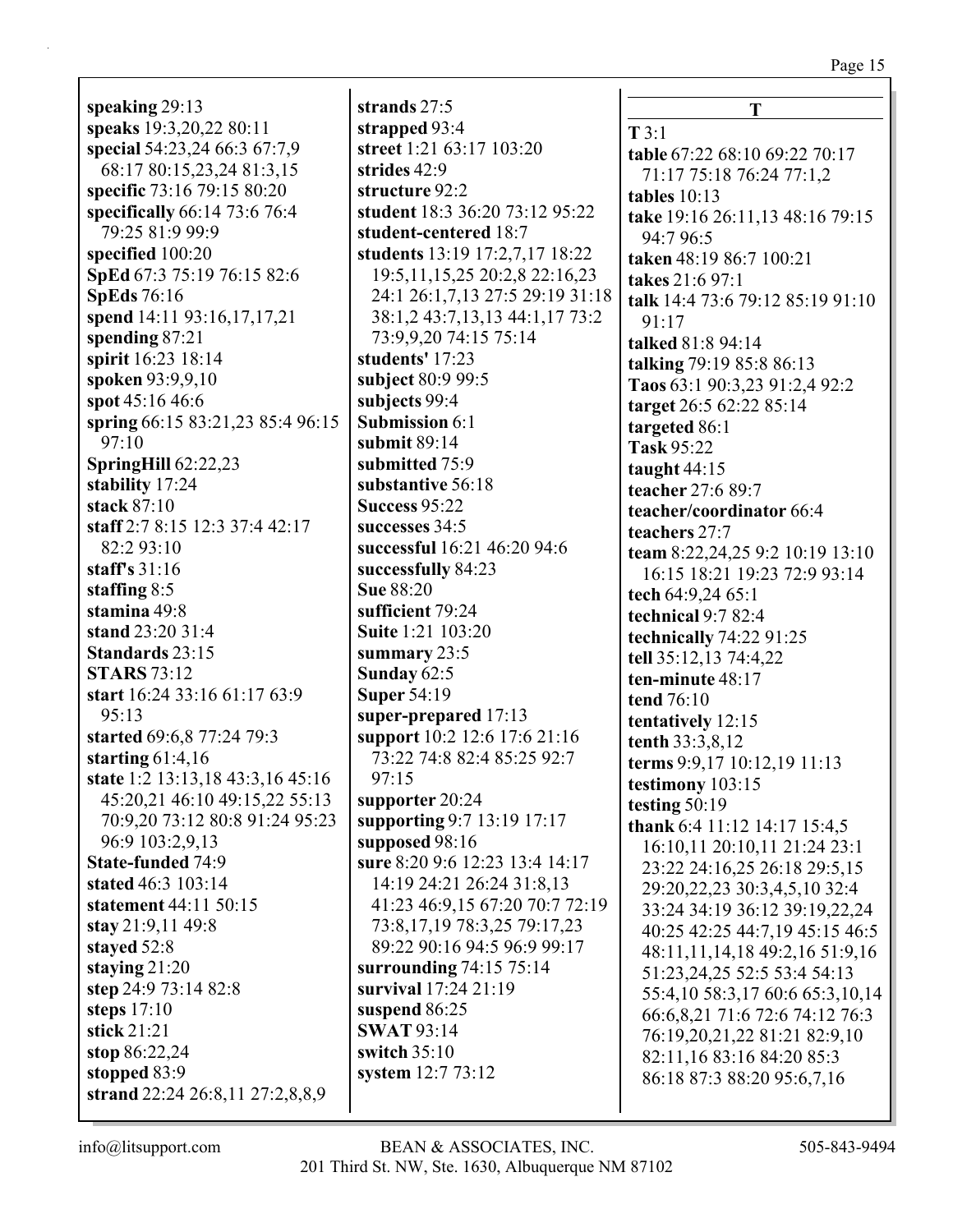| 96:12, 18, 22 97: 7, 12, 18, 24 98: 6<br>98:17,17,20,21 100:16 102:1,11<br>thank-you 98:9<br>thanks 23:23 26:20 32:22 43:15<br>46:22,22 54:20 92:21 95:5,18 | title 45:6,14 74:5,7,11<br>today 5:12 8:4 22:14 30:22 32:3<br>40:7,22 49:1 67:17 68:19 69:7,9<br>71:10 88:19,22 91:15 98:4<br>told 86:21,22 87:1 | understanding 32:5 68:15,16<br>72:24<br>understood 71:10<br>unfortunately 52:21 66:22 68:5<br>71:24 89:3 |
|-------------------------------------------------------------------------------------------------------------------------------------------------------------|--------------------------------------------------------------------------------------------------------------------------------------------------|----------------------------------------------------------------------------------------------------------|
| 97:13 98:1                                                                                                                                                  | totally 80:10 82:2                                                                                                                               | unique 50:11 51:2                                                                                        |
| <b>theme</b> 13:9,10<br>theory 17:15,16,21                                                                                                                  | tough 96:17<br>town 24:21                                                                                                                        | <b>UNM-Gallup 34:9 37:22</b><br>upcoming $9:2,5$                                                         |
| thing 14:20 90:22 92:17                                                                                                                                     | traffic 65:6                                                                                                                                     | update 10:23 11:14                                                                                       |
| things 8:1 10:13 15:13 17:15                                                                                                                                | <b>Trail 21:15</b>                                                                                                                               | updates 8:4                                                                                              |
| 19:24 24:23 43:19 49:6 55:25<br>61:1 80:11 89:1 90:18,20 91:3                                                                                               | training 9:9,10 12:3 17:10 88:15<br>88:18 94:9,16,17,20                                                                                          | upsurge 36:17<br>urgently 8:8                                                                            |
| think 14:7,23 19:2,15 21:17 25:9                                                                                                                            | transcriber 97:17                                                                                                                                | use 13:7,7 20:3 24:9 41:6 96:1                                                                           |
| 25:20 26:4,7 27:15 31:21,23                                                                                                                                 | transcript 1:10 30:13 103:11                                                                                                                     | usually 14:2,3 63:22                                                                                     |
| 34:1,4 37:24 40:12 42:12,18                                                                                                                                 | 104:8, 13, 18, 23                                                                                                                                | V                                                                                                        |
| 45:22 49:19,24 50:1,13 51:22                                                                                                                                | transition $24:19$ $42:7$                                                                                                                        | Valley 22:5, 14 27:22 31:10, 11                                                                          |
| 51:22 52:20 57:19 58:15 65:1<br>66:10 75:25 79:11,15,16 80:2                                                                                                | transport $25:11$<br>transportation 25:12                                                                                                        | Valtierrez 65:12 72:16,21 74:3,6                                                                         |
| 81:2,14,17 84:8 86:3,17,20 87:8                                                                                                                             | transporting 25:15                                                                                                                               | valuable 20:17 91:12                                                                                     |
| 87:22 88:4 89:11 90:6 92:1                                                                                                                                  | travel 61:20,21                                                                                                                                  | value 52:14                                                                                              |
| 93:8 98:3                                                                                                                                                   | treating 90:4                                                                                                                                    | varies 32:9,19                                                                                           |
| thinking 13:16 16:16 18:4 50:2                                                                                                                              | tremendous 42:8                                                                                                                                  | venue $13:1$<br>venues $60:16$                                                                           |
| 60:22 89:13<br>third 1:21 22:24 23:12,13 26:8                                                                                                               | Trish 2:3 52:1<br>true $103:10$                                                                                                                  | Verbatim 43:18                                                                                           |
| 26:11,12 57:3 103:20                                                                                                                                        | truly 8:21 49:7 84:16 85:6                                                                                                                       | verbiage 80:18                                                                                           |
| thought 11:1 16:3,19 41:16 49:12                                                                                                                            | trust 17:25                                                                                                                                      | versa 15:20                                                                                              |
| 52:11 60:23 67:17 78:12,15                                                                                                                                  | try $66:17$                                                                                                                                      | version 79:7                                                                                             |
| threatened 99:6                                                                                                                                             | trying 30:24 41:24 79:1,2 86:19                                                                                                                  | vice 2:3 15:20                                                                                           |
| <b>three</b> 12:11 16:20 25:10 27:7                                                                                                                         | Tuesday 62:17 63:3                                                                                                                               | vision 17:14 18:13 92:6                                                                                  |
| 45:24 61:18 70:14 94:17                                                                                                                                     | turn 41:22                                                                                                                                       | visions $84:17$<br>visit 19:24 68:6,24                                                                   |
| three-hour $45:22,23$<br>threshold 90:6                                                                                                                     | turned 52:6<br>turnover 91:16                                                                                                                    | visiting $19:19$                                                                                         |
| thrive $44:1$                                                                                                                                               | tweaking 50:24                                                                                                                                   | visits 8:21,24 70:15                                                                                     |
| Thursday 12:16 61:4 62:24 63:2                                                                                                                              | tweaks 50:6                                                                                                                                      | voice 84:12,13                                                                                           |
| 68:25 70:19                                                                                                                                                 | twelfth 33:3,8                                                                                                                                   | Voigt 2:6 4:11,12 6:6,8 7:3,4                                                                            |
| tied $43:14$                                                                                                                                                | two 9:11,20 12:10 20:21 23:14                                                                                                                    | 23:24 24:11,12,14,17 27:17,20                                                                            |
| till 49:4 $76:1,7$                                                                                                                                          | 25:10,25 26:1,10 32:6,7 44:12                                                                                                                    | 27:25 28:11,12 33:13 34:17,19<br>35:1,18,19 38:14,16 39:2,3                                              |
| time 8:22 14:12,24 15:1,4,6<br>16:12 35:14 37:4 42:15 44:16                                                                                                 | 44:14 62:25 63:8 75:21 76:16<br>80:11 87:21 90:21 93:16,19,20                                                                                    | 42:23,24,25 43:3,15 44:6,19                                                                              |
| 49:7 50:1 52:6 60:24 67:11                                                                                                                                  |                                                                                                                                                  | 47:4,7,15,16 51:15,16 52:3,13                                                                            |
| 68:12,20 69:23,25 70:2,25                                                                                                                                   | U                                                                                                                                                | 53:3,4,9,14,15 54:14,19 56:2,5                                                                           |
| 74:16 75:13 76:11 85:4 87:3                                                                                                                                 | $U.S 11:16$                                                                                                                                      | 58:20 59:2,22,23 61:6,9 64:5                                                                             |
| 92:14,16 93:4 96:25 97:19                                                                                                                                   | ultimately 40:11                                                                                                                                 | 74:19,24 75:4,7,10 76:9 77:5,7                                                                           |
| 104:10,15,20,25                                                                                                                                             | unable $25:10$<br>unbelievable 98:11                                                                                                             | 77:15,16 92:22 95:17,18 96:5,8<br>99:13,15,18,19 100:23,25                                               |
| timelines 80:14<br>timely $89:10$                                                                                                                           | understand 21:7 25:23 44:24                                                                                                                      | 101:22,23                                                                                                |
| times 51:7 70:14 84:8,18                                                                                                                                    | 50:8 56:14 66:24 69:10,17,24                                                                                                                     | vote 36:10 39:18 40:17 48:9                                                                              |
| timetable 69:18                                                                                                                                             | 71:4 79:2                                                                                                                                        | 54:11 63:21 82:15,19 83:6,7                                                                              |
|                                                                                                                                                             |                                                                                                                                                  |                                                                                                          |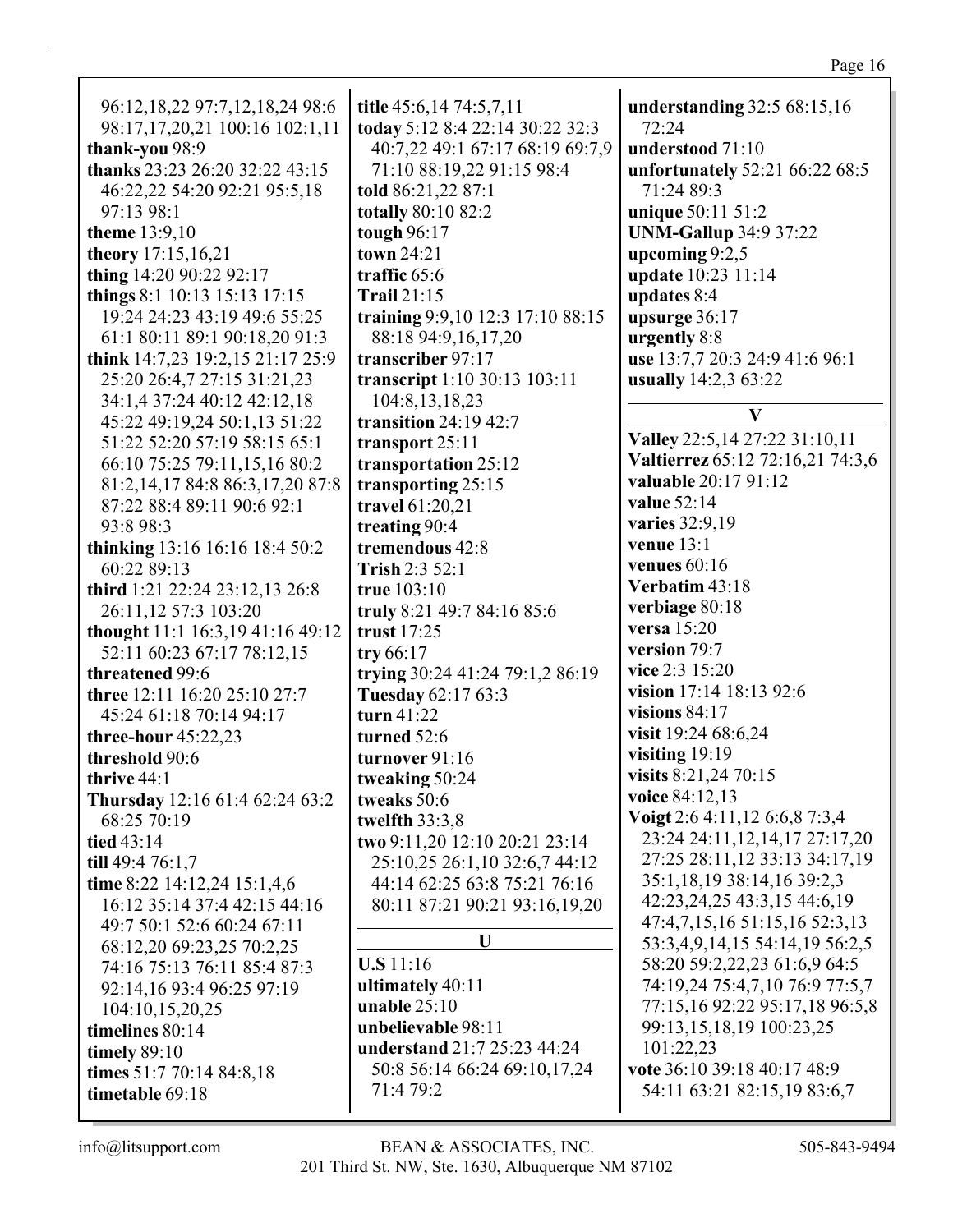# Page 17

| 85:1 100:21                                                     | 79:17,19 82:18 83:18,19 84:19   | Wow 15:4 21:2 95:9               |
|-----------------------------------------------------------------|---------------------------------|----------------------------------|
| voted 83:11                                                     | 86:18 90:17 91:21 92:18,19      | written 34:9 80:13               |
| votes 7:9 28:20 36:5 39:8 48:8                                  | 93:11,18 98:16                  | wrong 79:19                      |
| 53:17 59:25 83:2 99:21 101:21                                   | we've 9:22 11:19 12:12 16:20    | Wyoming 62:19                    |
| voting 51:14 82:16                                              | 20:20 25:25 30:24 32:10 36:17   |                                  |
|                                                                 | 37:2,5,20 42:7,8,9 49:20 50:3   | $\mathbf X$                      |
| W                                                               | 50:13,21 61:20 66:22 68:13,19   | $\mathbf{X}$ 3:1                 |
| wait 32:15,17,19 76:7                                           | 78:12 87:5 88:1 92:13 93:8      |                                  |
| waiting 26:4,7,14 31:3 48:21                                    | website 20:3 54:16              | Y                                |
| 76:1                                                            | Wednesday 13:11 62:17 63:4      | Ya'a'teeh 30:17                  |
| Walatowa 9:3                                                    | week 8:24 9:2,5 17:2 34:4 85:9  | yeah 9:6 14:17 24:5 34:8,12 38:4 |
| walk 87:14 90:11                                                | 93:20 95:22                     | 51:17 54:21 61:11,15 62:22       |
| walking 87:21                                                   | weeks 12:10 87:5,25 89:15 93:21 | 63:2,23 65:2 67:23,24 77:22      |
| want 14:9,10,11,15 31:6 41:19                                   | welcome 13:23                   | 78:11 82:16,25 83:10 86:21       |
| 42:16 43:22 44:25 46:14 49:1                                    | well-being 17:23                | 95:10 96:5                       |
| 49:16 51:9,25 52:4 57:13 58:4                                   | went 40:9 78:18                 | year 8:22 9:10,15 12:11 13:9     |
| 61:24 62:3,13 67:20 68:9 70:6                                   | weren't 50:9 79:4               | 20:25 23:8,9,16,18,19 26:2,2     |
| 71:9 75:18 76:5 78:24 79:22                                     | <b>West 25:15</b>               | 31:3,20 32:9,9,21 36:19 50:19    |
| 83:22 84:9,20 85:3,20 88:21                                     |                                 | 50:22 84:7,7 89:3 90:24,24       |
| 90:6,22 92:10 93:24 96:14,18                                    | whereof $103:15$                | 93:11,19 94:19                   |
| 97:13                                                           | whoever's 96:19                 | years 12:12 13:18 18:23 21:12    |
| wanted 8:4 12:8 15:8 16:9,24                                    | wilderness 19:13                | 23:14 27:7 30:25 46:21 96:16     |
| 17:15 18:11,20,22 19:8 22:8,18                                  | willing $20:19$                 | yeoman's 49:2                    |
| 29:10 33:25 34:3 37:1 41:7,8                                    | Wings 19:9,10 21:14 91:15       | yesterday 9:18 33:2 49:3,7,13    |
| 57:20 58:1 62:8 70:8,21 72:19                                   | withdrew 23:19 31:19            | 51:18 54:13 55:7,10,23 57:18     |
| 83:25 84:17 87:4 96:22 97:7                                     | woefully 52:21                  | 67:12 68:5 72:11 87:9 88:15      |
| wants $79:7$                                                    | Woerner 2:10 15:7,8 23:3 31:8   | 94:15 95:13 97:3 98:4,10         |
| warm 29:12                                                      | 37:11 39:23 54:23 55:4 62:20    | <b>yield</b> 15:6                |
| wasn't 29:1,2 52:22 80:18                                       | 65:7,11 67:8,20,25 68:23 70:8   | young 18:14                      |
| watching 84:3                                                   | 79:14 81:5 96:23                |                                  |
| wax 93:1                                                        | wonderful 97:10                 | $\mathbf{Z}$                     |
|                                                                 | word 27:2 54:22                 | zero 7:22                        |
| way 13:22 14:1 20:15 25:16 30:1<br>35:10 51:2 54:25 55:14 57:18 | words 58:2 70:10                | zone 94:4                        |
|                                                                 | work 16:20,22 17:4,11,22 18:3,8 |                                  |
| 62:3 68:22 69:1 78:10,11 94:19<br>97:3                          | 18:20,23 20:5,18,22 29:17 30:3  | $\boldsymbol{0}$                 |
| ways 21:20                                                      | 42:18 43:9 49:2,6,11 51:11 52:8 |                                  |
| we'll 14:6 30:7 33:17 39:20 50:5                                | 55:10,21 57:23,25 58:15 63:9    | 1                                |
|                                                                 | 66:11 73:18 87:9,25 88:8,11,14  | 13:3,24                          |
| 50:5 55:2 60:9 61:14 63:7,9                                     | 92:19 95:2,15,19,21,24 96:11    | 10 3:16 13:3 55:6                |
| 66:6 71:17 83:15 87:20 90:13                                    | 97:16,18 98:4                   | 10-15-1(H)(7) $99:8$             |
| 95:2 96:10                                                      | worked 11:14 49:7,10            | 10:15 48:19                      |
| we're 8:15,17 9:4,6 10:15 11:21                                 | workforce 89:6                  | 100 40:12                        |
| 14:7,10 15:21 16:15 20:14,21                                    | working 8:7,23 9:1,19 10:2,7,10 | 103 3:22                         |
| 24:9 26:17 27:18 29:16 30:5                                     | 10:15 11:5,9 13:4,5,10 23:14    | 11 3:17 60:7,10                  |
| 40:7,22 42:6 43:11,19 48:20,22                                  | 88:12                           | 11:33 102:12                     |
| 50:18, 19, 20, 24 51:7 55:11, 21                                | workshop 83:21,23,25 96:16      | 12 1:11 3:19 83:19               |
| 55:22 56:9,11 61:2,25 63:2                                      | 97:10,11                        | 12:30 51:12                      |
| 66:17 67:4 69:2,22 70:7 71:13                                   | world 19:17                     | 12th $4:3$                       |
| 71:16 72:5 75:5 76:14,18 78:25                                  | wouldn't 25:13                  |                                  |
|                                                                 |                                 |                                  |